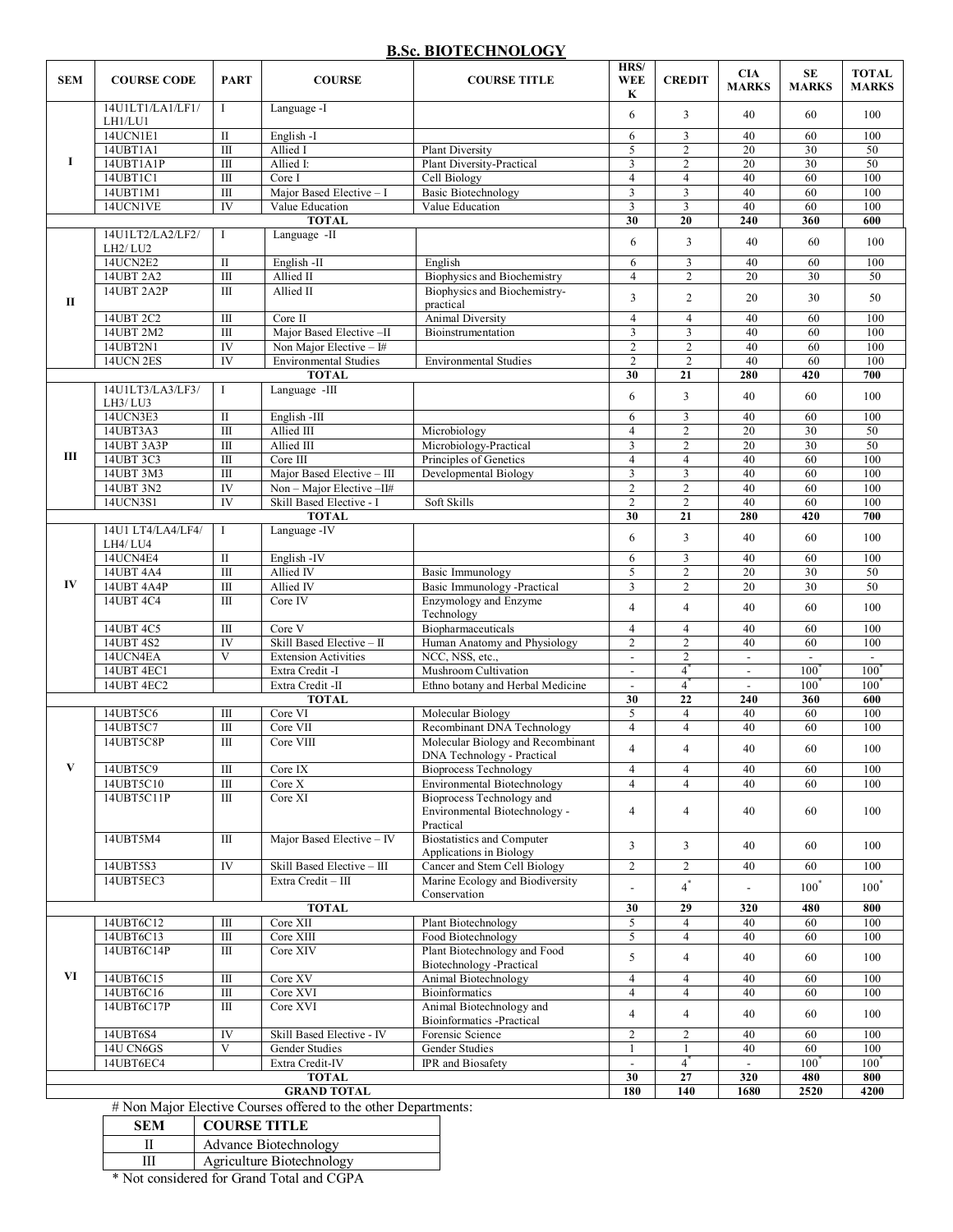**Course Code:14UBT1A1 Max Marks: 50 Hours/Week:5 Internal Marks: 20 Credit:2 External Marks: 30**

#### **Objective:**

To study the fundamental knowledge about plant and their reproductive biology.

**ALGAE:** General characteristics and economic importance of algae, Algae life cycle.(Oscillatoria, Chlorella, Oedogonium, Caulerpa, Cyclotella, Sargassum and #Gracilaria#).

### **UNIT II** 15 hours

 **FUNGI:** General characteristics of Fungi; Economic importance of Fungi, Lichen – Usnea. Fungal life cycle (Plasmodiophora, Albugo, Peziza, <sup>#</sup>Puccinia and Cercospora<sup>#</sup>).

**UNIT III** 15 hours **BRYOPHYTES AND LICHENS:** General characteristics and economic importance of Bryophytes, Bryophytes life cycle (Marchantia, Anthoceros and Funaria and <sup>#</sup>Usnea<sup>#</sup>).

# **UNIT IV** 15 hours

**PTERIDOPHYTES:** General characteristics and economic importance of pteridophytes, pteridophytes life cycle (Lycopodium, Isoetes, Equisetum, Adiantum and  $^{\#}$ Marsilea $^{\#}$ ).

### **UNIT V** 15 hours

 **GYMNOSPERMS AND ANGIOSPERMS:** General characters and economic importance of Gynosperm (Cycas, Araucaria and Gnetum). Taxonomy – Classification – Artificial (Linnaeus system) – Natural (Bentham and Hooker's system).Binomial Nomenclature- # Herbarium Preparation# .

### **# #Self-study portion**

#### **Text Books:**

- T.B. 1.Gangulee Das and Datta.College Botany (Vol- I).New central Book Agency P. Ltd.  $6<sup>th</sup>$  Edition. 2007.
- T.B. 2.Gangulee Das and Datta.College Botany (Vol- II).New central Book Agency P. Ltd.  $6<sup>th</sup>$  Edition. 2007.

Unit IChapter I, T.B- 2

Unit II Chapter II, T.B- 2

Unit III Chapter III and VII, T.B-2

Unit IV Chapter IX, T.B-2

Unit V Chapter X, T.B-1

### **UNIT I** 15 hours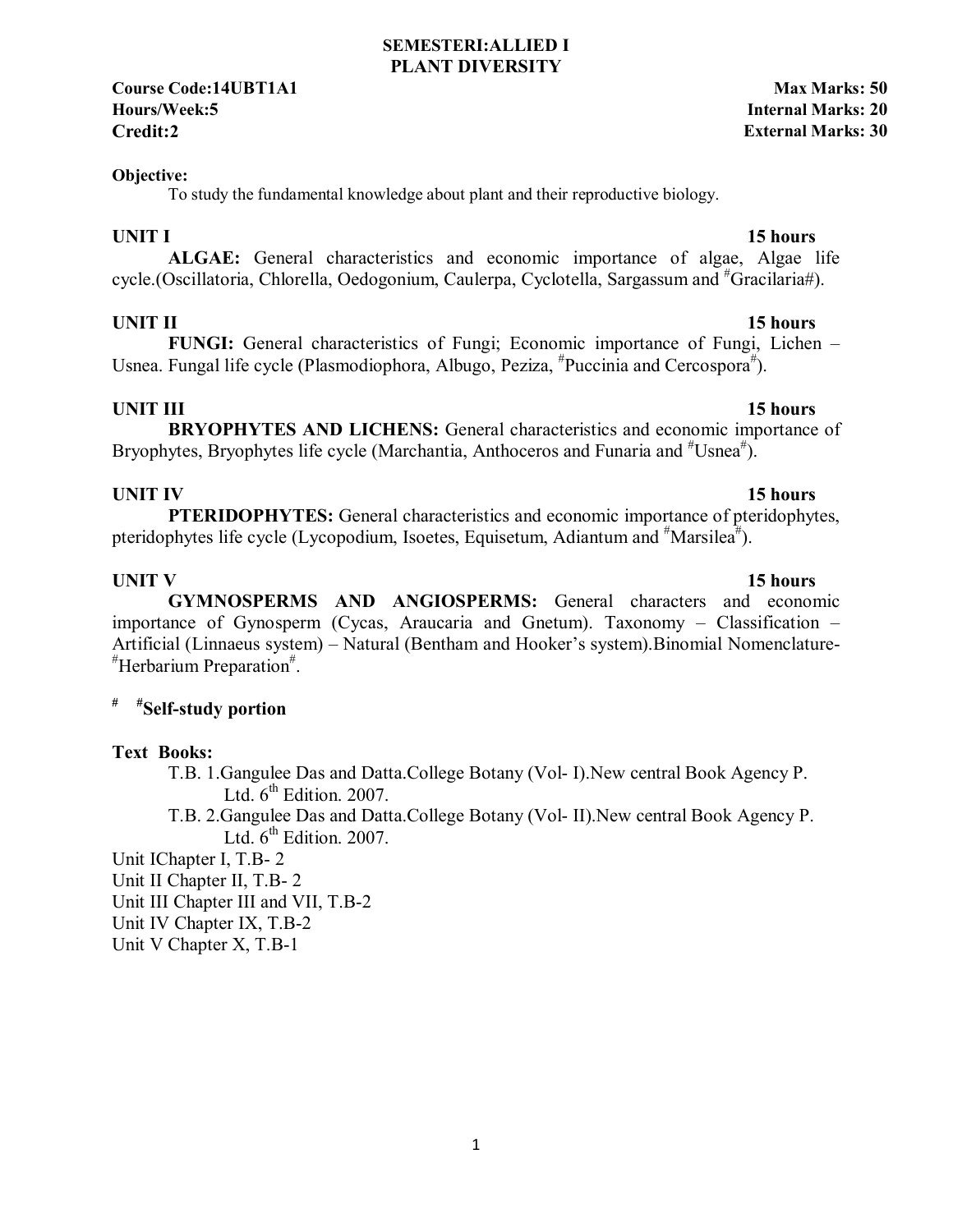- 1. Alexopoulos, C. J.,. Introduction to Mycology, John Wiley & Sons, New York,(1952).
- 2. Bhojwani, S. S. &Bhatnagar, SP., Embryology of Angiosperms, Vikas Publishing House (P) Ltd., New Delhi,(1994)
- 3. Gangulee, H. C. &Kar, AK. College Botany, Vol-I,II& III, Books & Allied Pvt. Ltd. Calcutta,(1989).
- 4. Pandey, B. P. Simplified course in Botany. S. Chand and Company Ltd., NewDelhi,(2005).
- 5. Pandey, B. P., Taxonomy of Angiosperms, S. Chand & Co. Ltd., New Delhi,(1999).
- 6. Sambamurty, A.V.V.S &Subrahmanyan, N.S., A Text Book of Economic Botany. Wiley Eastern Ltd., New Delhi, Bangalore, (1989).
- 7. Sharma, O. P., Text Book of Fungi, Tata McGraw Hill, New Delhi,(1989).
- 8. Smith, G. M., Cryptogamic Botany Vol-1&II, McGraw Hill, New York, (1955).
- 9. Vasishta BR &Sinha AK., Botany for degree students Fungi. S Chand and Company Ltd., New Delhi,(2003).
- 10. Vasishta P. C, Sinha AK &Anilkumar,. Botany for degree students,(2005).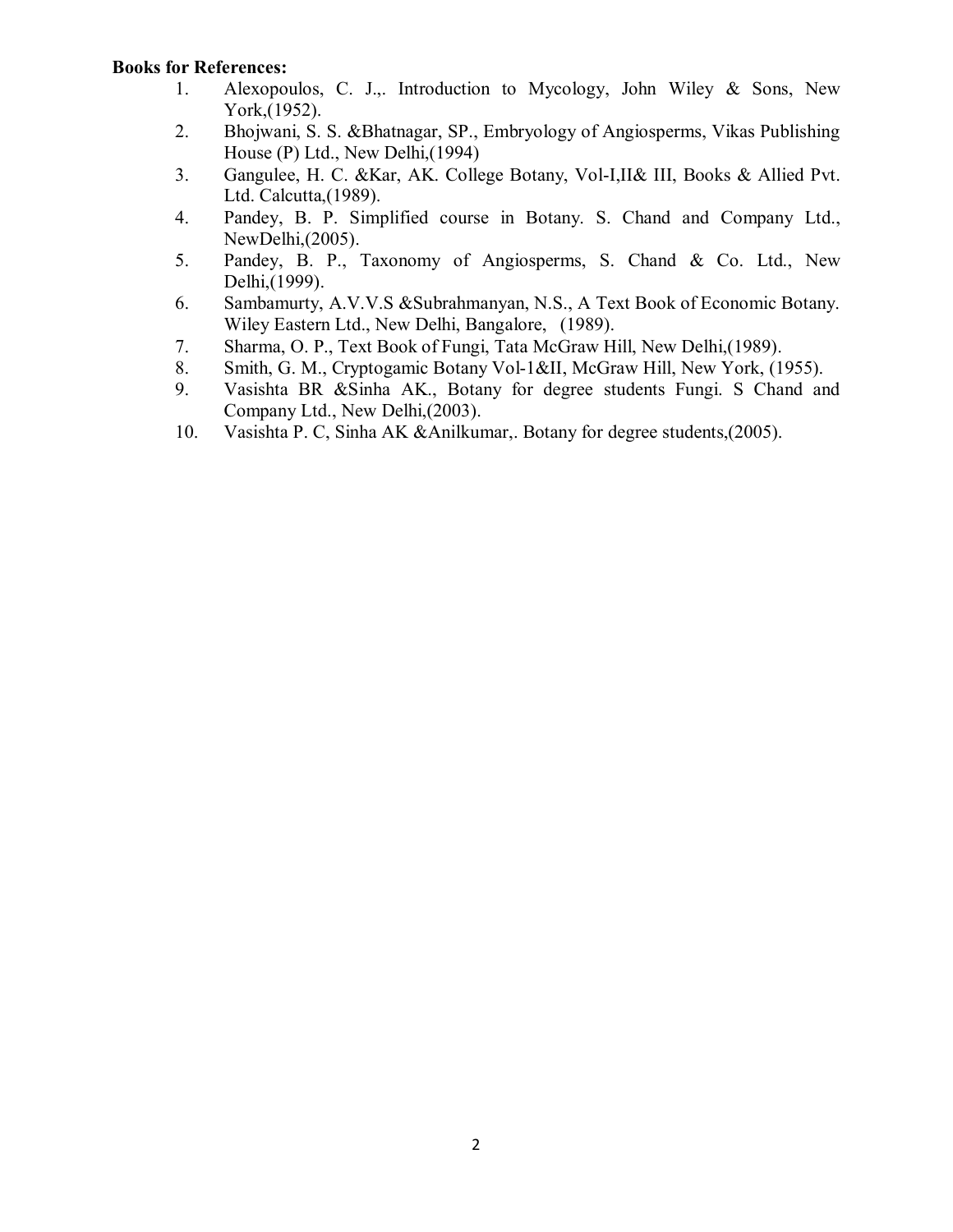#### **SEMESTERI: ALLIED I PLANT DIVERSITY – PRACTICAL**

### **Course Code:14UBT1A1P Max Marks:50 Hours/Week :3 Internal Marks:20 Credit:2 External Marks:30**

#### **Objective:**

To observe the fundamental knowledge about morphology and anatomy structure of plants

- **1. ALGAE:** Oscillatoria, Chlorella, Oedogonium, Caulerpa, Cyclotella, Sargassum and Gracilaria.
- **2. FUNGI:** Plasmodiophora, Albugo, Peziza, Puccinia and Cercospora.
- **3. LICHEN:** Usnea.
- **4. BRYOPHYTES:** Marchantia, Anthoceros and Funaria.
- **5. PTERIDOPHYTES:** Lycopodium, Isoetes, Equisetum, Adiantum and Marsilea.
- **6. GYMNOSPERMS:** Cycas, Araucaria and Gnetum.
- **7. ANGIOSPERM:** Identification of one species from the families covered in theory with reference to local flora, Annonaceae, Tiliaceae, Rutaceae, Cucurbitaceae, Apiaceae, Rubiaceae, Sapotaceae, Apocynaceae, Asclepiadaceae, Lamiaceae, Amaranthaceae, Orchidaceae and Poaceae.

#### **Text Books:**

- 1. Vasishta P. C, Sinha AK &Anilkumar,. Botany for degree students,(2005).
- 2. Gangulee, H. C. &Kar, AK. College Botany, Vol-I,II& III, Books & Allied Pvt. Ltd. Calcutta,(1989).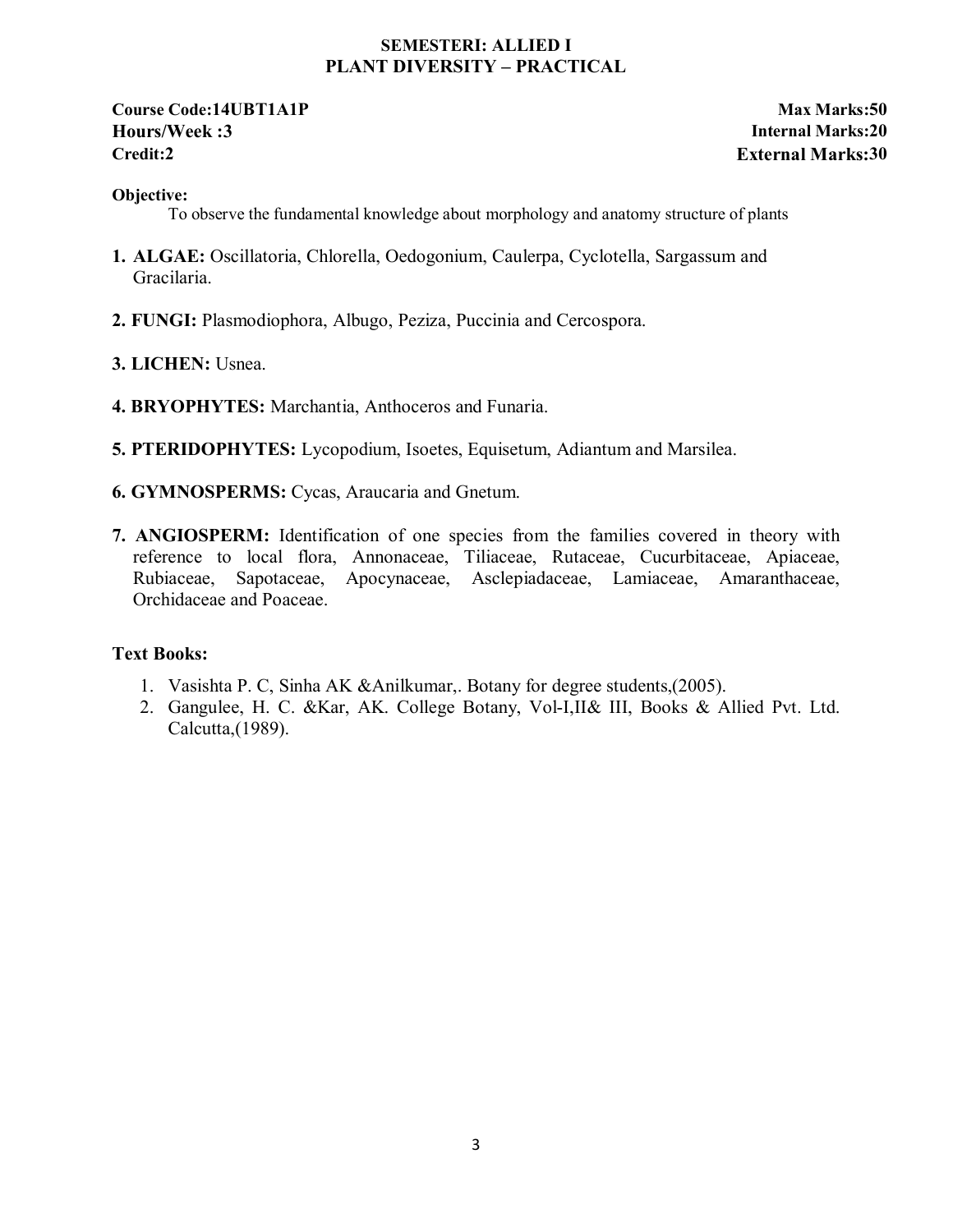### **SEMESTERI: CORE I CELL BIOLOGY**

**Course Code:14UBT1C1 Max Marks:100 Hours/week:4 Internal Marks:40 Credit:4 External Marks:60**

### **Objective:**

Understanding the structural and functional aspects of the cell.

**UNIT I :** 12 hours Microscope; Cell as a Basic unit; Classification of cell types; <sup>#</sup>Cell theory#; Organization of plant and animals cells; Comparison of Microbial, Plant and Animal cells; Biochemical composition of cells and their Biological Significance.

# **UNIT II:** 12 hours

 Ultra structure of cells; Sub cellular Organization; structure and function of cell membranes, Cytosol Endoplasmic reticulum, Chloroplast, vacuoles, <sup>#</sup>Peroxisomes#, lyzosomeand cell wall.

**UNIT III:** 12 hours Chromosomes and cell division: Morphology, Structural Organization, ultra structure of chromosome, # Specialized chromosomes#; salivary gland and lamp brush chromosomes.

# **UNIT IV:** 12 hours

Cell division (Eukaryotic and prokaryotic); Mitosis, meiosis and cell cycle.

**UNIT V:** 12 hours Specialized cells: cell movement: amoeboid, ciliary, flagellar movements, nerve cells and muscle cells  $*$ Apoptosis-programmed cell death $*$ .

# **## Self-study portion**

# **Text Book:**

1. Robert E. Hausman. The Cell – A Molecular Approach,  $4<sup>th</sup>$  Edition, ASM Press Washington DC, 2007. Unit I Chapter II Unit II Chapter I, II and X Unit III Chapter V Unit IV Chapter XVI Unit V Chapter XII & XVII

- 1. Ambrose and Dorouthy M Easty. Cell Biology ELBS Publications. (2000).
- 2. David.SadavaCell biology Organelle Structure and function-Panima Publication, Indian Edition. . (2006).
- 3. De Roberties. Cell Biology-Blaze publishers & Distributors Pvt.Ltd.,NewDelhi.(2006).
- 4. EDP Roberties& EMF Roberties. Cell Biology & Molecular Biology-,Sauder College.8 thEdition,Wavely publication.(1995).
- 5. Jack D Bruke. Cell Biology The William Twilkins Company. (2002).
- 6. LodishandBerk. Molecular Cell biology-5 th Edition. (2006).
- 7. Powar.C.B. Cell Biology- Himalaya publishing house, Edition -3, New Delhi.(1983).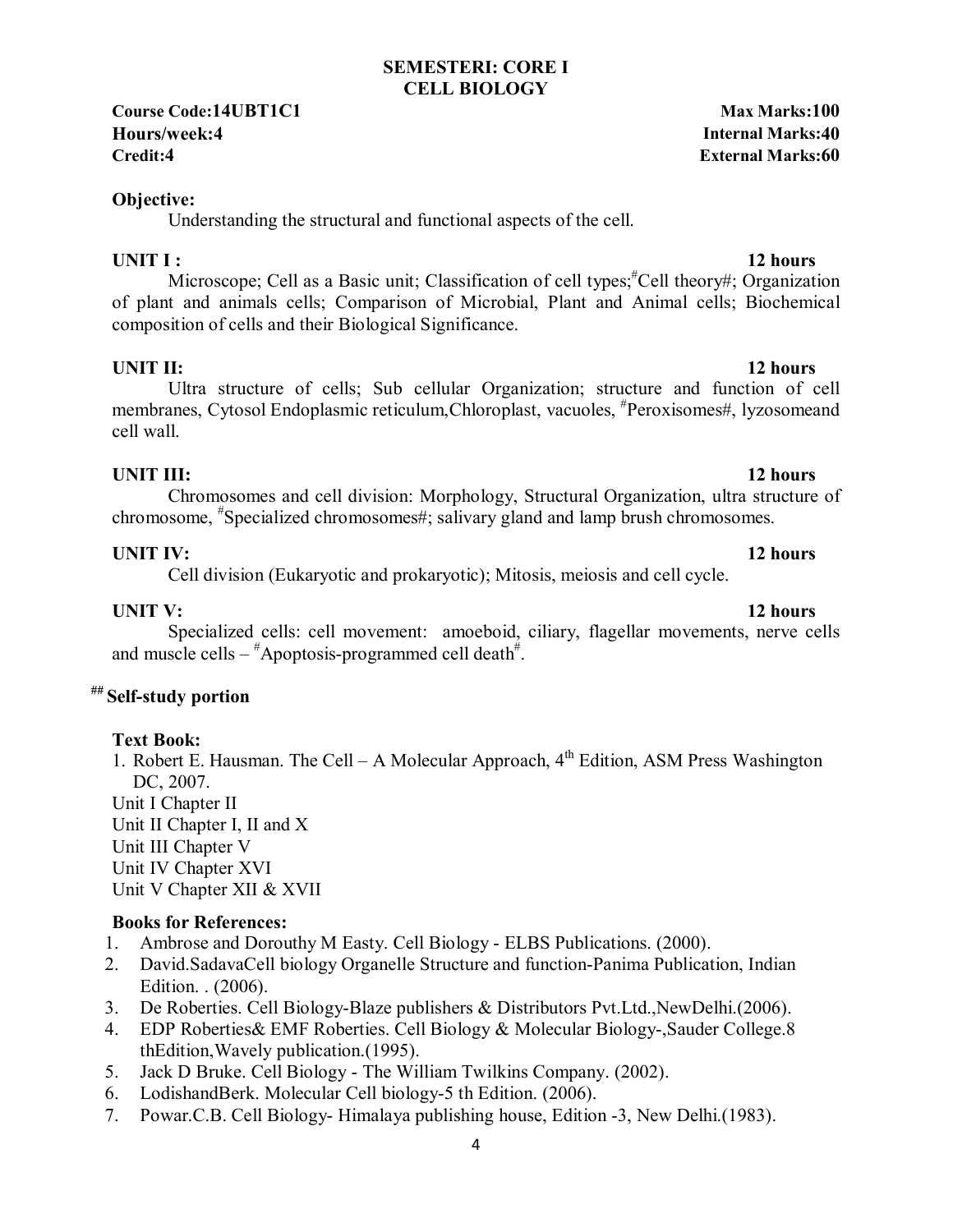#### **SEMESTERI:MAJOR BASED ELECTIVE – I BASIC BIOTECHNOLOGY**

**Course Code:14UBT1M1 Max Marks:100 Hours/week:3 Internal Marks:40 Credit:3 External Marks:60**

#### **Objective:**

To understand the fundamental principles of Biotechnology and its application.

### UNIT I: 9 hours

**AnIntroduction to Biotechnology**: Definition, History of Biotechnology, Conventional and Modern Biotechnology, public perception of Biotechnology, Careers in Biotechnology, Indian Biotech Sector, # International organization#.

### **UNIT II:** 9 hours

**Nucleic acids & their organization**: Definition, DNA and RNA as genetic material, DNA & RNA structures, central dogma of life,  $*$ prokaryotic and eukaryotic genome organization#.

### **UNIT III:** 9 hours

**Genetic engineering and its application**: outline of gene cloning, host system, vector, and enzymes in gene cloning, transformation.<sup>#</sup>GMOS'sApplication of transgenic technology in plants and animals#.

### UNIT IV: 9 hours

**Selection of recombinants** – selection of recombinant in bacteria, plants. Reporter genes.# Selection for antibiotic resistance genes#.

### UNIT V: 9 hours

**Marker Techniques & Regulatory issue in Biotechnology**: Types of electrophoresis, PCR and its types, Biosafety – IPR – Protecting Biotechnological inventions – patents. <sup>#</sup>Bioethics – facing problem and finding solutions#.

### **# # Self -study portion**

### **Text Books:**

- 1. ClarkD.P.,PazdernikN.J.,(2009).Biotechnology Applying the genetic revolution, Elsevier Academic Press.
- 2. Pandian, T.T. and KandavelD.,(2008). Textbook of Biotechnology. I.K International.
- 3. Sukatsch, (2006). Basic Biotechnology: A Student's Guide, Panima Publishing Corporation.

UNIT I: Chapter I. T.B.1 UNIT II: Chapter 1, Part III & IV. T.B.2 UNIT III: Chapter 3, T.B.1 UNIT IV: Chapter 4, T.B.1 UNIT V: Chapter 11, T.B.3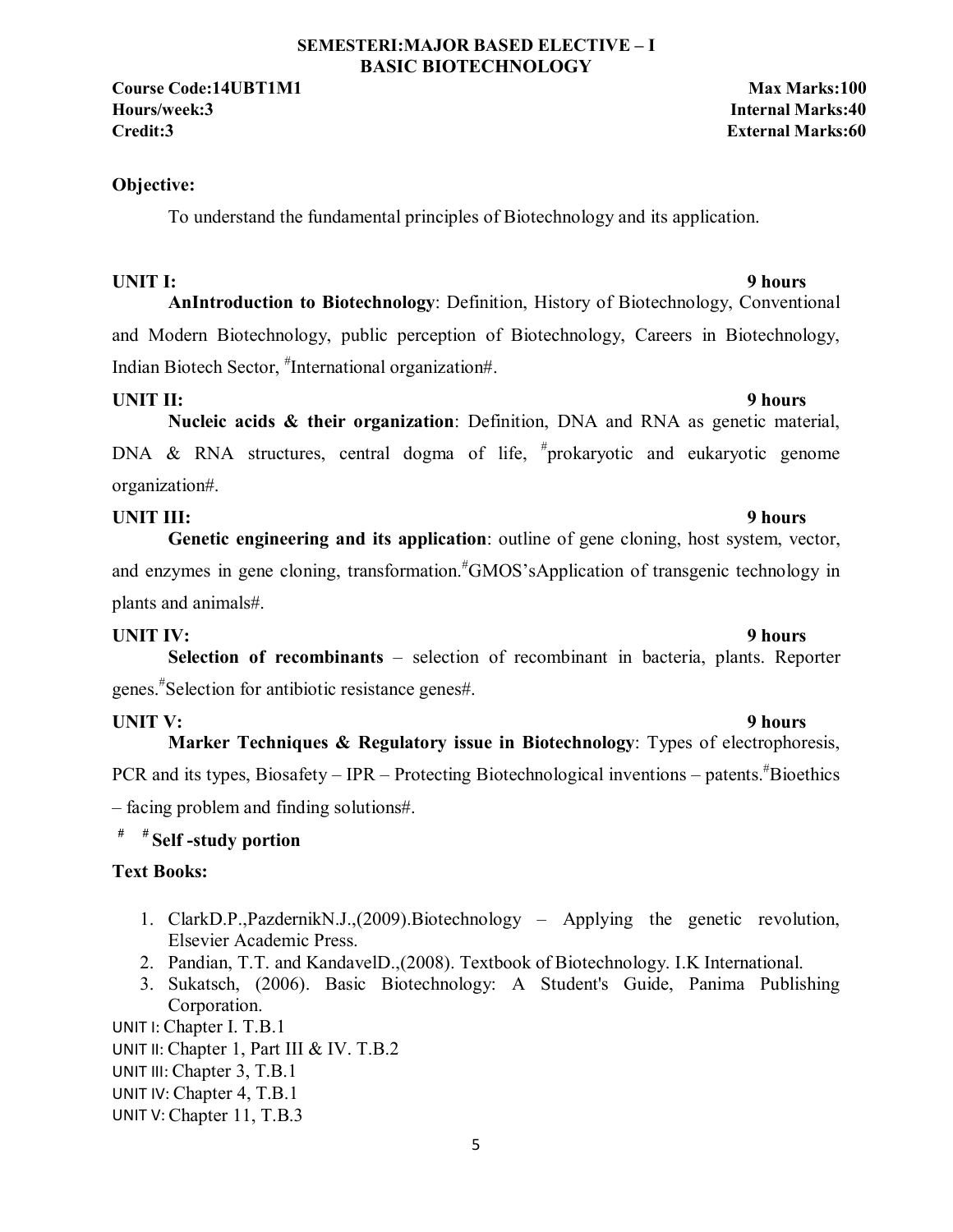- 1. John M. Walker and Ralph Rapley.Molecular Biology and Biotechnology. Royal Society of Chemistry.(2009).
- 2. Kumar, H.D. Modern concepts of Biotechnology.Vikas Publishing House Pvt Ltd.(1998).
- 3. Ravi Pathak,. Introduction to Biotechnology, Atlantic Publishers.(2007).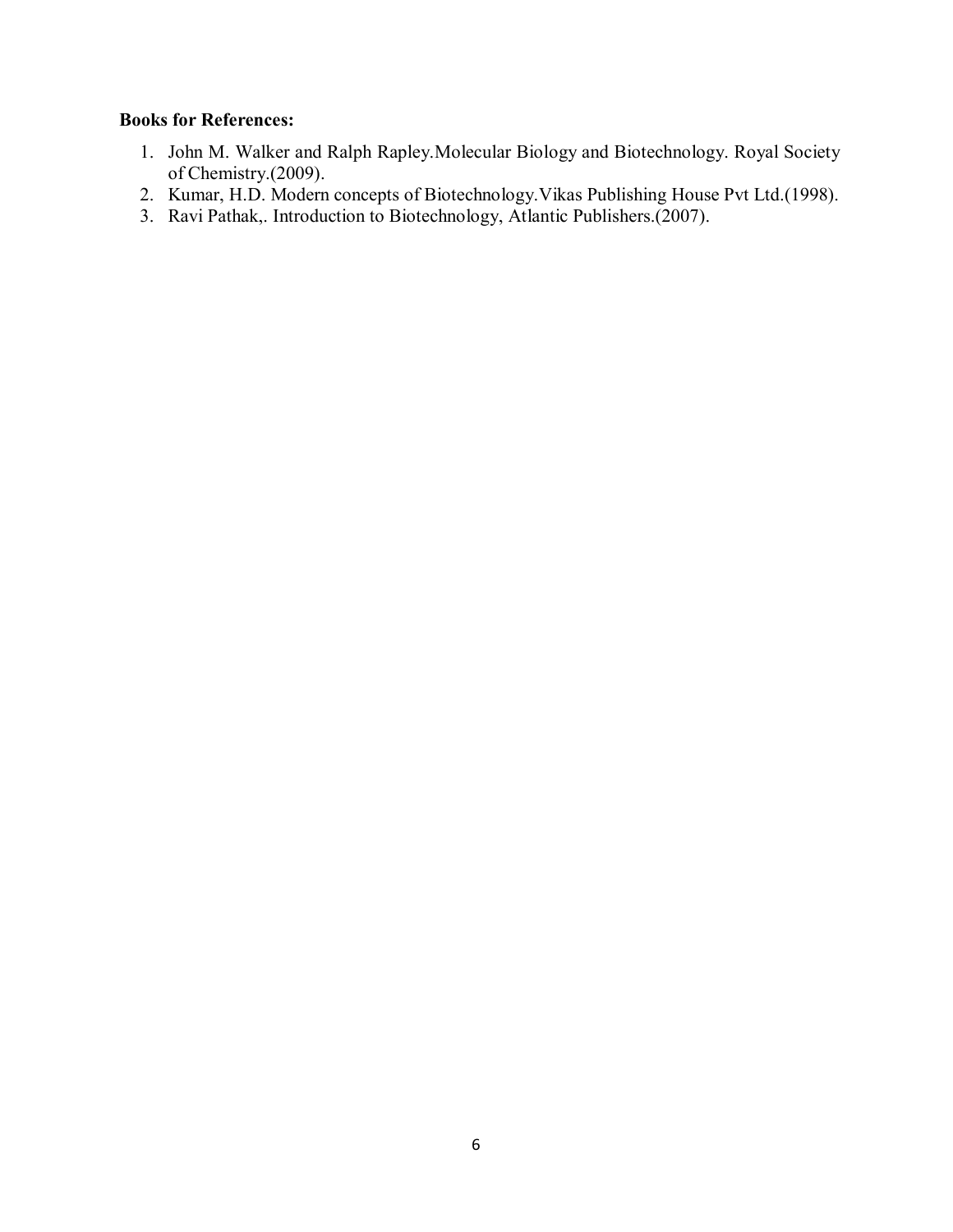#### **SEMESTERII:ALLIED II BIOPHYSICS AND BIOCHEMISTRY**

**Course Code:14UBT2A2 Max. Marks:50 Hours/week:4 Internal Marks:20 Credit:2 External Marks:30**

### **Objectives:**

To ensure students have a strong grounding in structures and reactions of biomolecules. To introduce them to metabolic pathway of the major biomolecules and relevance to clinical conductors.

**UNIT I:** 12 hours

**BIOENERGETICS :** Thermodynamics – Principles of bioenergetics- free energy functions – ATP as main carrier of free energy . <sup>#</sup>Energy molecules, Biological oxidation#reduction reaction.

#### **UNIT II:** 12 hours

**BIOMOLECULAR INTERACTIONS:** Structure and properties of H<sub>2</sub>O. Solute-Solvent interactions-Bonding; Strong and weak interactios-hydrogen bonding-hydrophobic-#hydrophilic interactions and ionic interactions#.

**UNIT III:** 12 hours  **STRUCTURE AND PROPERTIES OF CARBOHYDRATES:**Carbohydrates (mono, di, oligo& polysaccharides) Proteoglycans, # glycosaminoglycans, mutarotation#, glycosidic bond, reactions of monosaccharides, reducing sugars.

**UNIT IV:** 12 hours  **STRUCTURE AND PROPERTIES OFLIPIDS:**Lipids**:** fatty acids, glycerol, saponification, iodination, hydrogenation, phospholipids, glycolipids,  $*$ sphingolipids#, cholesterol, steroids, prostaglandins.

#### **UNIT V:** 12 hours  **STRUCTURE AND PROPERTIES OF AMINO ACIDS AND NUCLEIC ACIDS:**

Amino Acids, Peptides, Proteins, structures, hierarchy of primary, secondary, tertiary and quaternary structures, glycoproteins, lipoproteins. # Nucleic acids: purines, pyrimidines, nucleosides, nucleotides#, RNA, DNA reactions, properties,measurement, nucleoprotein complexes.

### **## Self -study portion**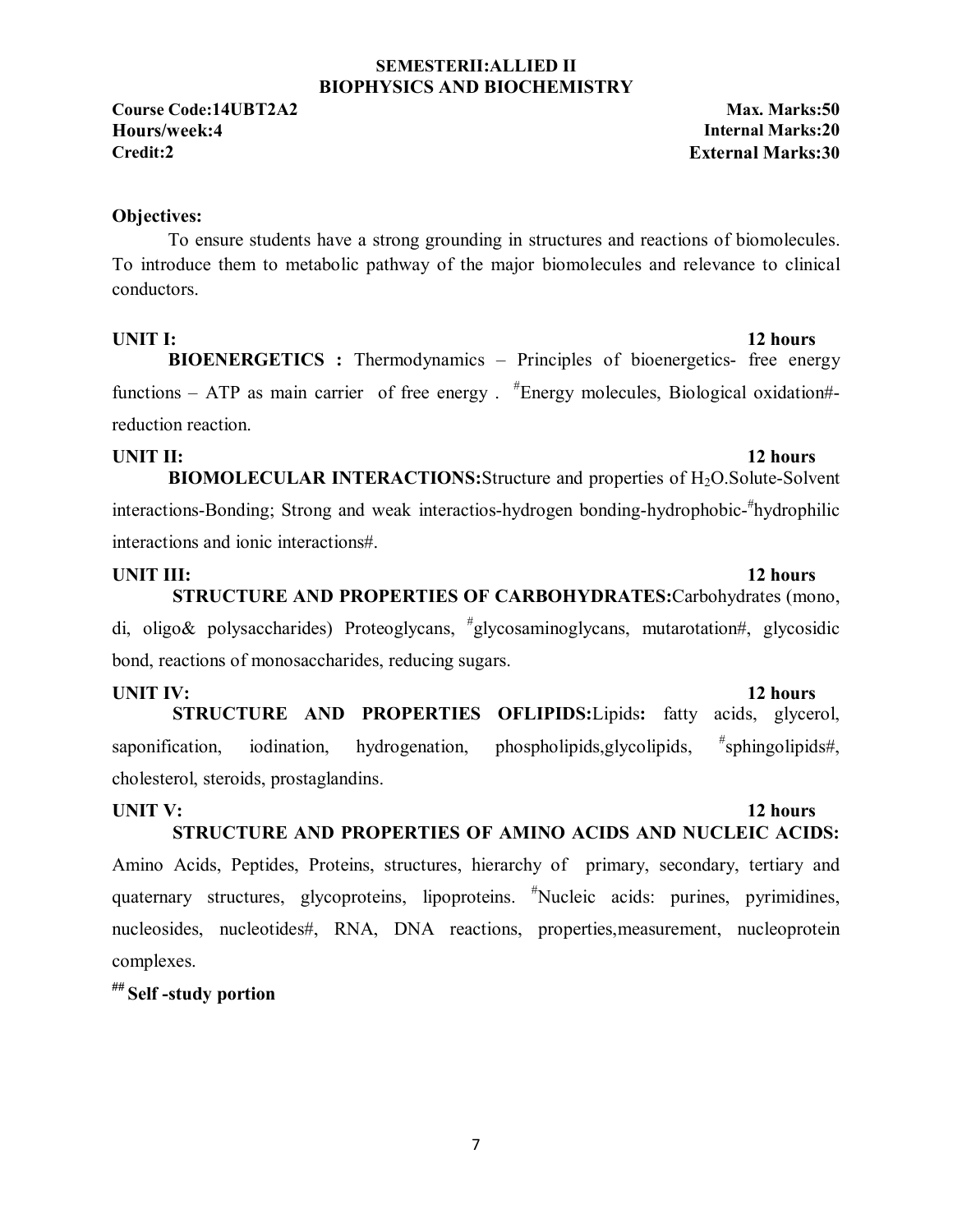# **Text Books:**

1. Voet.D and Voet.J.G, Biochemistry, 3rd Edition, John Wiley& Son, 2004.

Unit-1 Chapter 12 Page no 476-490 Unit-2 Chapter 17 Page no 581-618 Unit-3 Chapter 25 Page no 909-969 Unit-4 Chapter 28 Page no 1069-1098 Unit-5 Chapter26 Page no 985-1044.

- 1. Conn, E.E., (1987). "Outlines of Biochemistry" 5th Edition, John Wiley & Sons,
- 2. Nelson, D.L. and M.M. Cox, (2005). "Lehninger's Principles of Biochemsitry", 4th Edition, W.H.Freemen& Co.
- 3. Rastogi, S.C. (2003). "Biochemistry" 2nd Edition, Tata McGraw-Hill.
- 4. Satyanarayana, U. and U. Chakerapani, (2006). "Biochemistry" 3rd Rev. Edition, Books & Allied (P) Ltd.,
- 5. Voet, D. and Voet, J.G., (2004). "Biochemistry", 3rd Edition, John Wiley & Son.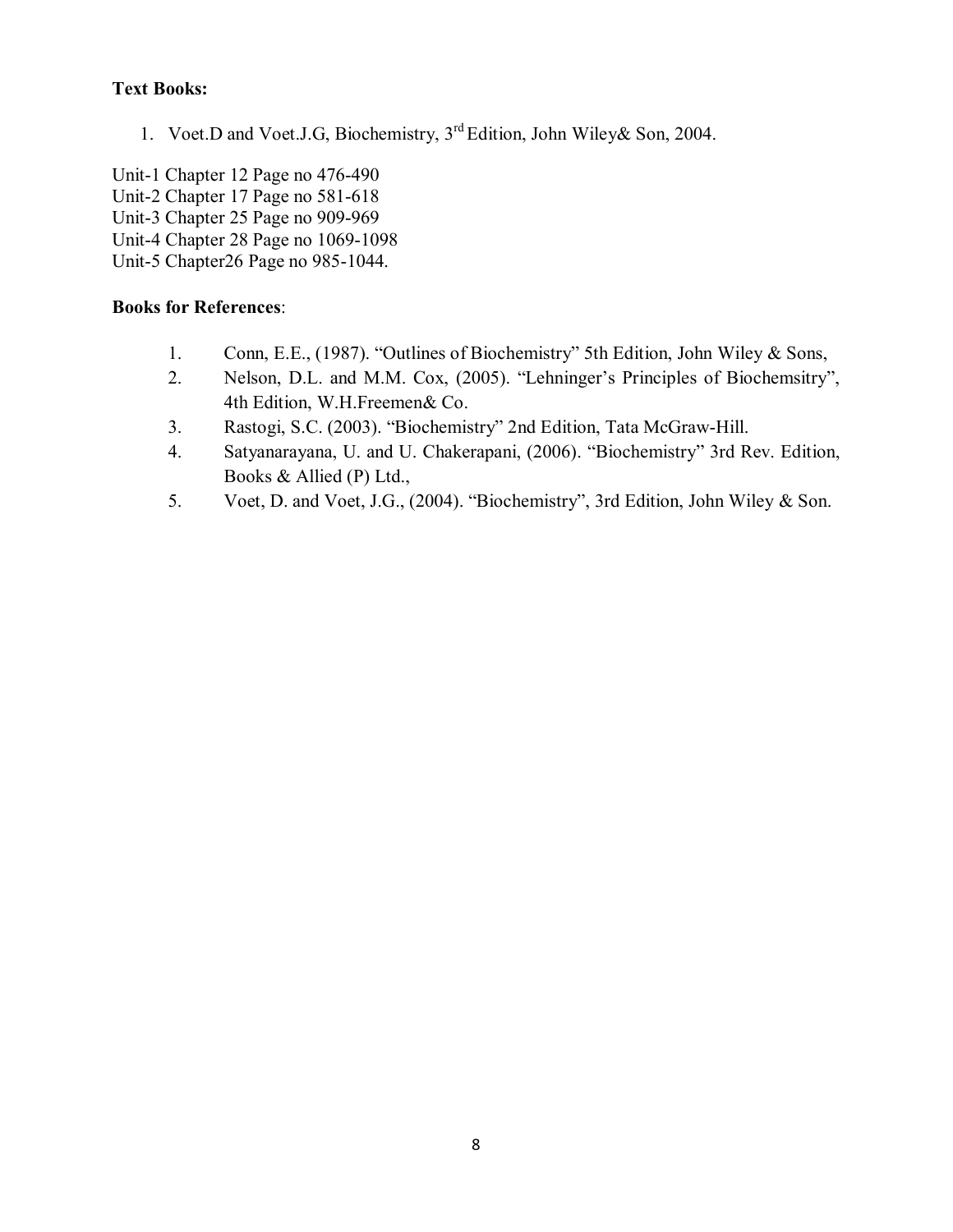#### **SEMESTERII:ALLIED II BIOPHYSICS AND BIOCHEMISTRY–PRACTICAL**

**Course Code:14UBT2A2P Max Marks:50 Hours/week:3 Internal Marks:20 Credit:2 External Marks:30**

### **Objectives:**

- 1. General guidelines for working in biochemistry lab
- 2. Units of volume, weight, density and concentration measurements and their range in biological measurements.
- 3. Demonstration of proper use of volume and weightmeasurement devices.
- 4. Determination of  $p<sup>H</sup>$  using <sup>H</sup> meter.
- 5. Preparation of buffer –titration of a strong acid and a weak base.
- 6. Qualitative tests for carbohydrates distinguishing reducing from non-reducing sugars
- 7. Quantitative method for amino acid estimation using ninhydrin.
- 8. Protein estimation by Lowry's methods.
- 9. Chromatographic methods for macromolecule separation-paper and TLC chromatography.
- 10. Estimation of nucleic acids.

### **Text Books:**

1. Robert L.Switzer and Liam F.Garrity. Experimental Biochemistry, W.H.Freeman and Company, New York, 1999.

> Ex. no 1-3 Chapter 1-2 Page no 1-17 Ex.no4-8 Chapter 5-6 Page no 39-49 Ex. no 8-10 Chapter 8-10 Page no 129-152.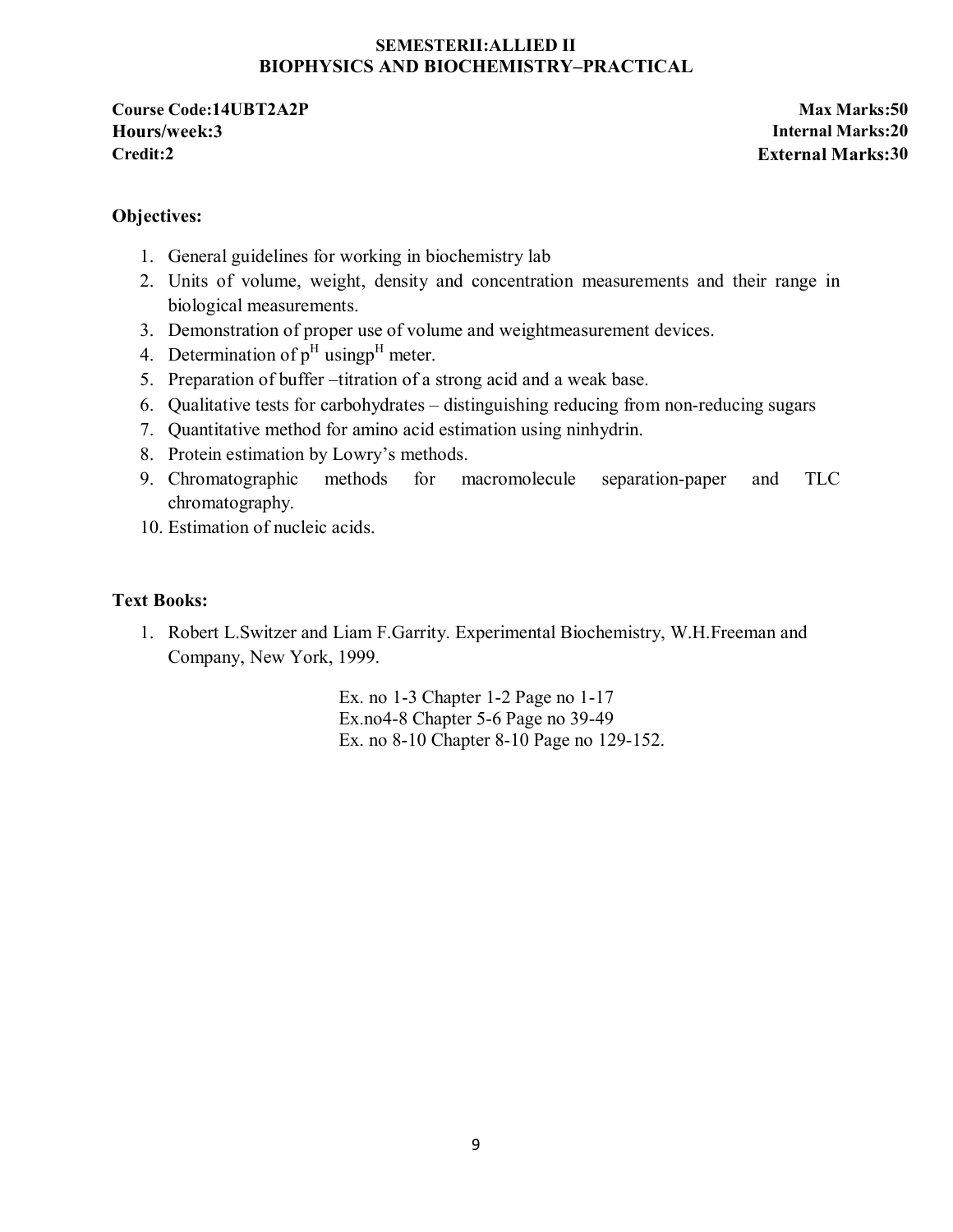### **SEMESTERII:CORE II ANIMAL DIVERSITY**

#### **Course Code: 14UBT2C2 Max Marks: 100 Hours/week: 4 Internal Marks: 40 Credit: 4 External Marks: 60**

#### **Objective:**

To study the fundamental knowledge about vertebrates and invertebrate animals.

#### **UNIT I:** 12 hours

Animal Behavior: Kinesis – Taxis – instinctive learned behaviors.

### **UNIT II:** 12 hours

Wild life conservation of management.Remote sensing techniques in wild life management. Biodiversity – Types – Mega diversity with reference to India –  $*$ conservation strategies#.

### **UNIT III:** 12 hours

Classification of invertibratesupto phyla with diagnostic features and examples,  $\text{HType}$ study: Coakroach#.

### **UNIT IV:** 12 hours

General characters of chordates – classification of vertebrata upto classes with suitable examples. # Type study: Frog#.

Insect diversity – classification, Conservation and management.# Diversity and Economical importance#.

# **# #Self -study portion**

### **Text Books:**

- 1. EkambaranathaAyyar, Outlines of Zoology. Vol I: S. Viswanathan (Printers and Publishers) Pvt. Ltd. Chennai.1993.
- 2. VermaTyagi and Agarwal. Animal Physiology. S. Chand and Co. Delhi.(1997).

Unit I Chapter 1 T.B.1 Unit II Chapter 3, T.B.1 Unit III Chapter 5, T.B.1 Unit IV Chapter 8 T.B.1 Unit V Chapter 5 T.B.2 **Books for Reference:** 

> 1. Leelavathy. S. Nair, Revised enlarged Edition. A Text book of Invertebrates, Saras Publication. (2001).

# **UNIT V:** 12 hours

### 10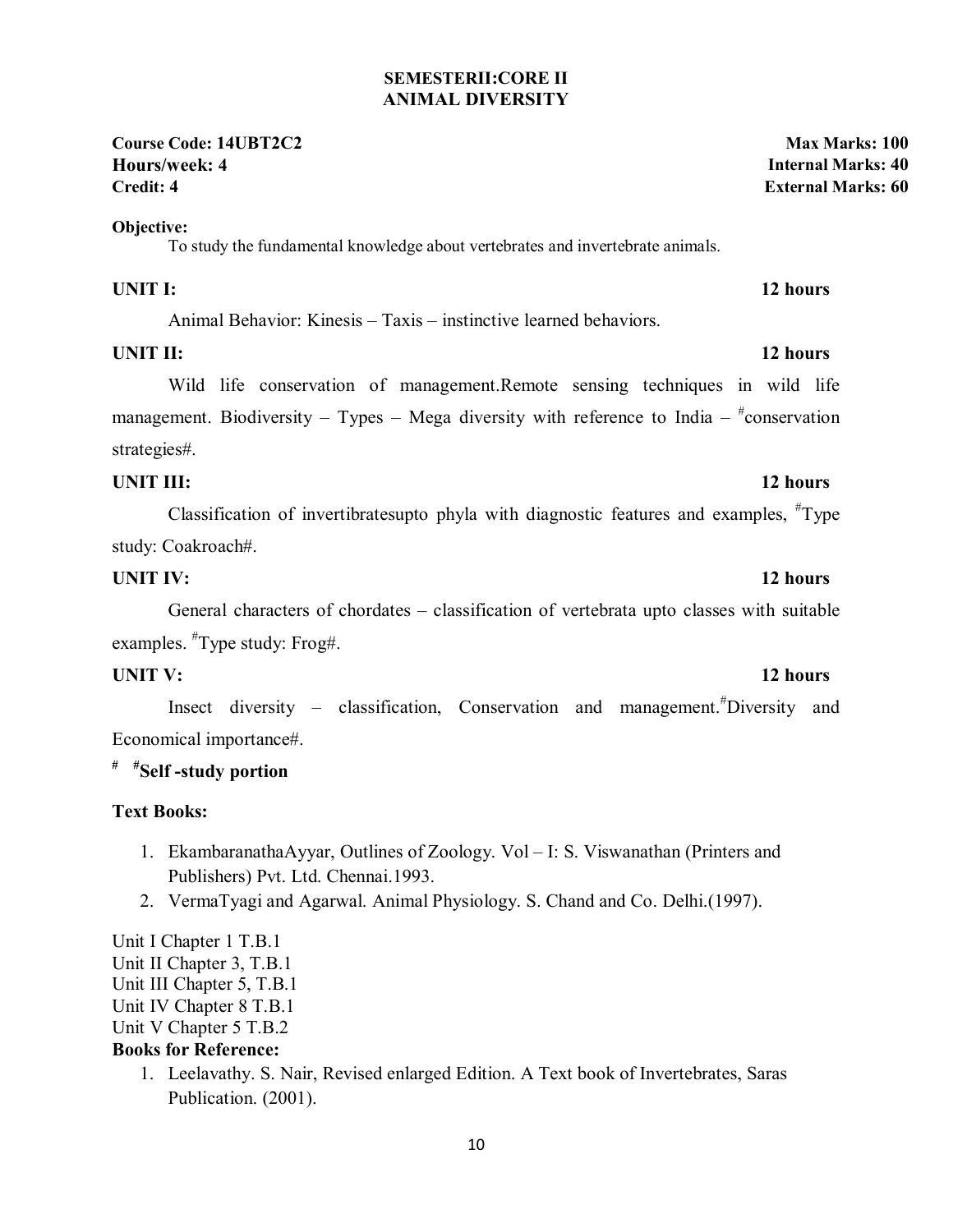# **UNIT I** 9 hours

applications of the analytical tools of biochemistry.

**SEMESTERII:MAJOR BASED ELECTIVE –II**

 **Introduction:** Scope and History of Microbiology. Classification of microorganisms bacterial and fungal.Morphology and fine structure of eubacteria, archeabacteria, fungi and virus - Bacteriophage. Properties of Light - Light microscopy - #Phase contrast - Interference#.

#### **UNIT II** 9 hours

**Objectives:** 

**Spectroscopy:**Laws of absorption and absorption spectrum. Principle, instrumentation and applications of UV-visible, IR spectroscopy and  $*$  spectro-fluorimetry#.

#### **UNIT III** 9 hours

**Centrifugation:** Basic principles of sedimentation. Low-speed and high-speed centrifuges.Ultracentrifuge- instrumentation and applications.Subcellular fractionation by differential centrifugation.# Density-gradient centrifugation- rate zonal and isopycnic#.

**UNIT IV** 9 hours

**Chromatography:** Principle, instrumentation and applications of TLC, GLC, # HPLC# principle, instrumentation and applications.

#### **UNIT V** 9 hours

**Electrophoresis and Radioisotope techniques:** Electrophoresis: General principles, support media. Electrophoresis of proteins- #SDS-PAGE#, Native gels, Gradient gel, Isoelectric focusing, Agarosegel electrophoresis. Application of radioisotope in Biology.

# **# #Self -study portion**

#### **Text Books:**

1. Boyer, R..Modern Experimental Biochemistry. 3rd ed. Addison Weslery Longman.(2000).

2. Prescott LM- Harley JP- Klein DA. Microbiology- Wm.C. Brown Publishers.(1996).

Unit I Chapter I, II, III, T.B-1

Unit II Chapter V, T.B-1

Unit III Chapter 7, T.B-1

Unit IV Chapter 3 T.B-1

Unit V Chapter 4 T.B-1

#### **Books for Reference:**

1. Wilson and Walker. Principles and techniques of biochemistry and molecular biology. 6th ed. Cambridge University Press.(2005).

# **BIOINSTRUMENTATION**

The objective is to educate the students on the basic principles of instrumentation and

# **Course Code: 14UBT2M2 Max. Marks:100 Hours/ week: 3 Internal Marks:40 Credit:3 External Marks:60**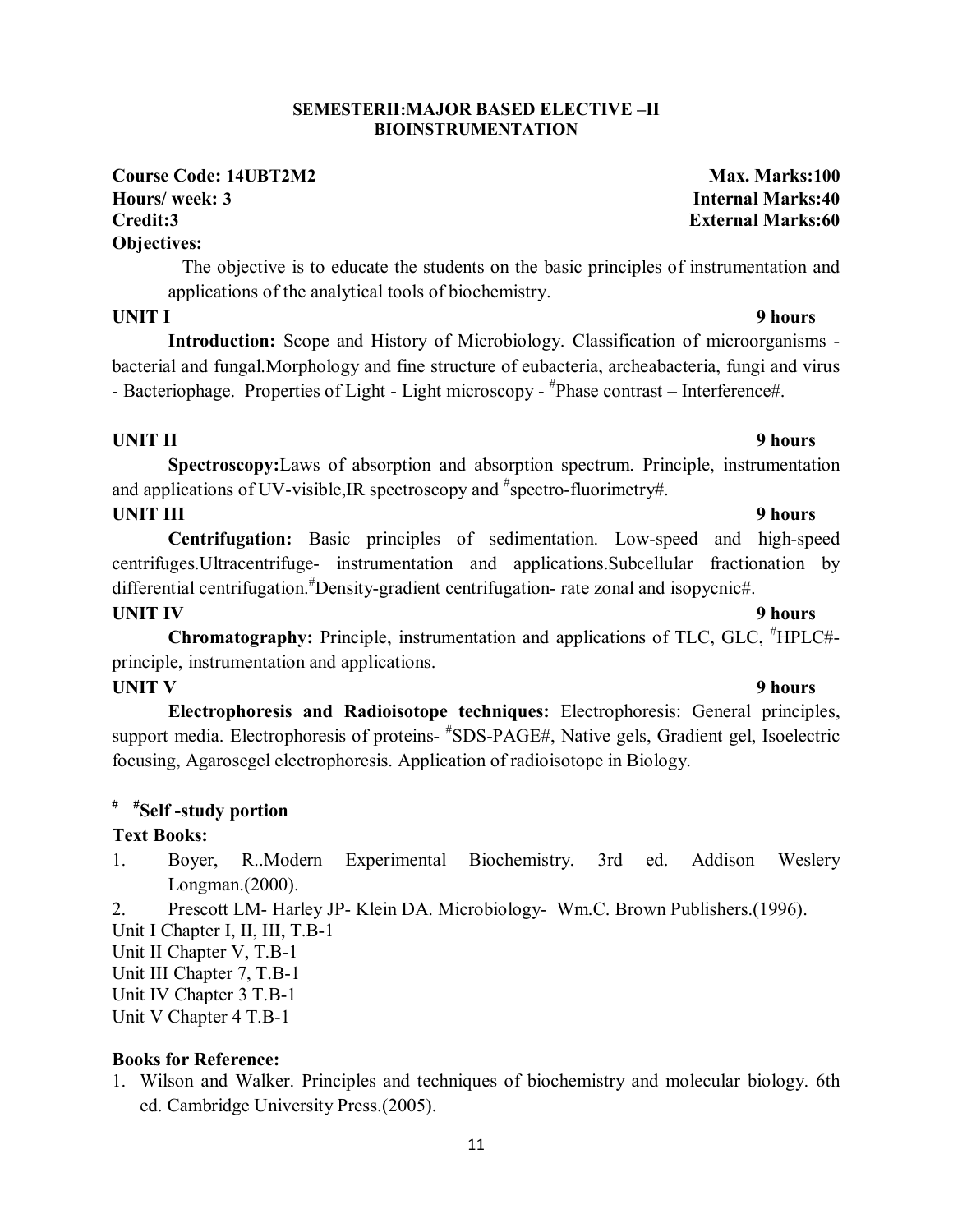# **SEMESTERII:NON MAJOR ELECTIVE – I ADVANCE BIOTECHNOLOGY**

**Course Code:14UBT2N1 Max Marks:100 Hours/week:2 Internal Marks: 40 Credit:2 External Marks: 60**

#### **Objective:**

To provide with knowledge and to understand the current theories, concepts and laboratory Practices in Biotechnology.

### **UNIT I** 6 hours

Recent Achievements in Biotechnology: An overview - Timeline of Biotechnology –. Scope and importance of Biotechnology in agriculture, medicine, animal, industry and environment.

#### **UNIT II** 6 hours

Advancement in Medical and Environmental Biotechnology: pharmacogenomics – toxicogenomics – personalized medicine - "Microbial functions for degradation of pollutants.

#### **UNIT III** 6 hours

Advancement in Plant and Animal Biotechnology: Transgenic plants – Genetically modified fruits & vegetables –  $^{\#}$ plant edible vaccines#. Transgenic animals –Genetically modified fish,pig and insects.

### **UNIT IV** 6 hours

Adavancement in Nanotechnology and Stem cell biology: Nanorobots – biochip, nanomedicine – drug/protein/peptide delivery; Stem cell therapy – brain, heart damageand# cancer#.

### **UNIT V** 6 hours

Latest achievements in Biotechnology: Decay – fighting microbe – SmaRT, Artificial lymph node, asthma sensor, oral Cancer Spit Test, Biological Pacemaker, Smart Contact Lens for Glaucoma, Absorbable Heart Stent, Gastrointestinal Liner, <sup>#</sup>Nano tea bag in water purification#.

**# #Self -study portion** 

#### 12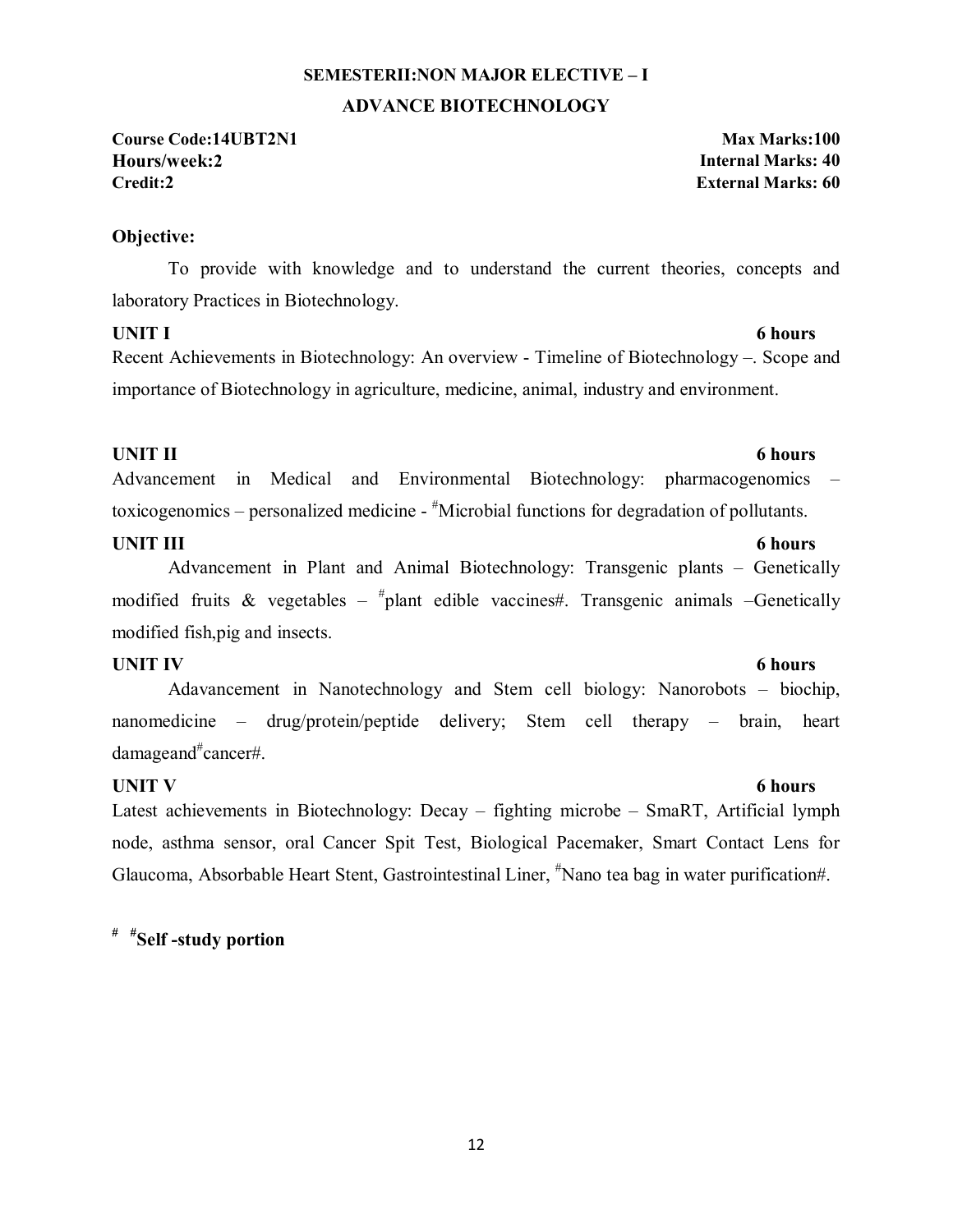### **Text Book:**

- 1. AmitaSarkar. Embryonic Stem cells, Discovery Publishing House Pvt. Ltd. (2009).
- 2. Brown CM, Campbell I & Priest FG..*Introduction to Biotechnology*.(2005).
- 3. Gupta P.K,.Biotechnology and Genomics, Rastogi publication. (2004).

UNIT I: Chapter 6, 8, 10, T.B.2

UNIT II: Chapter 49,50.T.B.3

UNIT III: Chapter 20, 34,35. T.B.3

UNIT IV: Chapter 8, T.B.1

UNIT V: Chapter 9, T.B.3

- 1. Acton,A..Advances in Bionanotechnology Research and Application, ScholarlyEditions. (2013).
- 2. ChiranjibChakraborty.Advances in Biochemistry and Biotechnology, Daya Books.(2005)
- 3. Pankaj K. Bhowmik, Saikat K. Basu, AakashGoyal,.Advances in Biotechnology, Bentham Science Publishers.(2009).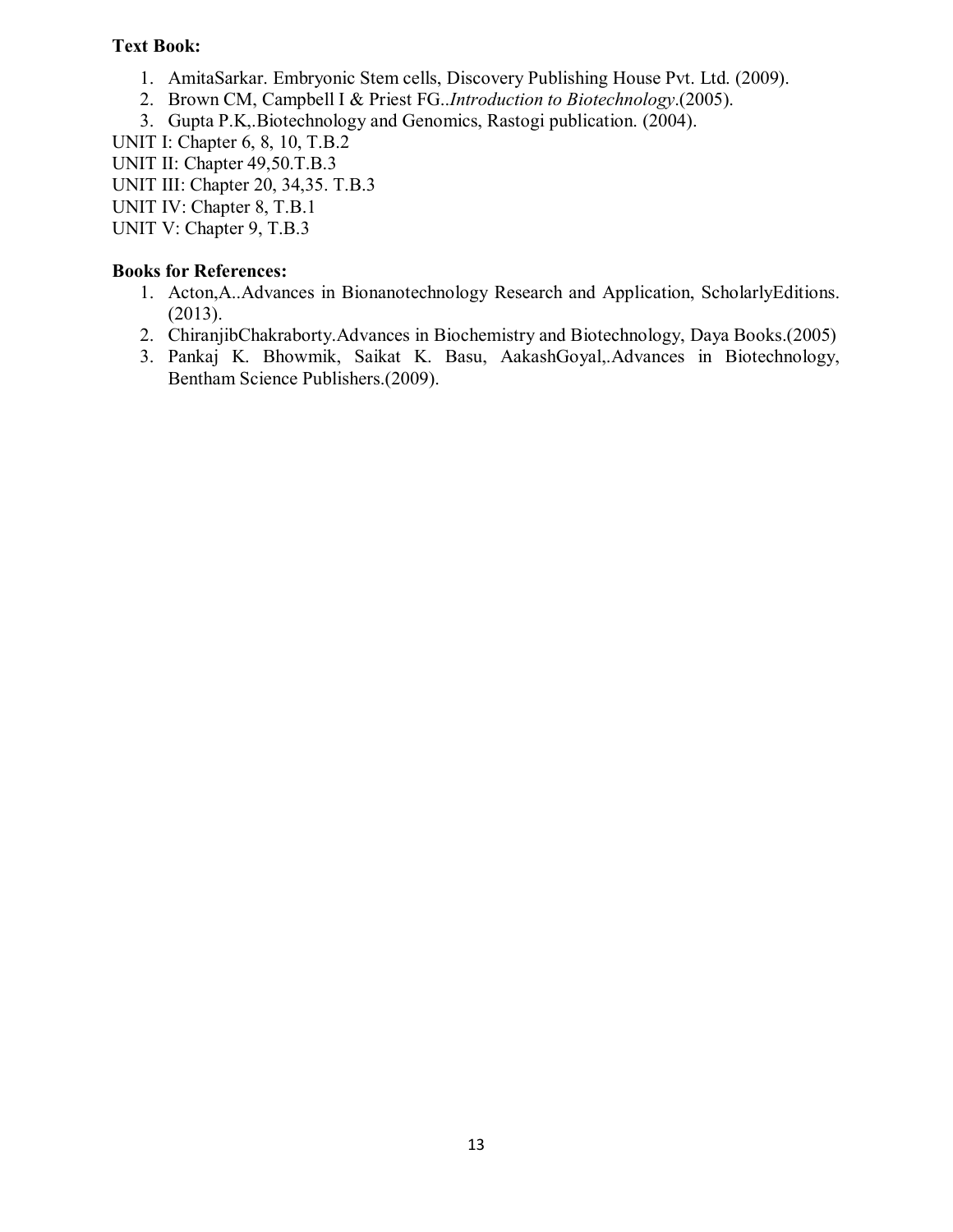#### **SEMESTER III: ALLIED III MICROBIOLOGY**

**Course Code:14UBT3A3 Max. Marks: 50 Hours/ week: 4 Internal Marks: 20 Credit: 2 External Marks: 30**

#### **Objective:**

To understand the applications of different microbes and to study the applications of microbiology in various industries.

#### **UNIT I** 12 hours

**History and Scope of Microbiology**:Discovery of microbial world: Theories of Biogenesis and Abiogenesis; Contribution of scientists in the field of microbiology; Anton van Leeuwenhoek, Edward Jenner, Robert Koch, Louis Pasteur, Iwanowsky, Alexander Fleming and Paul Ehrlich. # Scope and application of microbiology in various field#.

 **Microbial Growth**:Mathematicalexpression of growth, growth curve, measurement of growth. Synchronous culture and Continuous culture.Factors affecting microbial growth.Culture media and their types. Pure Culture Techniques-Serial dilution methods - spread plate – pour plate – streak plate technique. # Culture collection and preservation of microbial cultures#.

### **UNIT III** 12 hour

**Nutritional Requirements:** Uptake of nutrients by microorganisms. Photosynthetic microorganisms.Nitrate and sulfur oxidizing bacteria, nitrate and sulfate reducing bacteria.# Nitrogen fixation#.

### **UNIT IV** 12 hours

**Host – Parasite Relationship:**Normalmicroflora, Causative agent, pathogenesis and control measures of typhoid, cholera, tuberculosis, AIDS, hepatitis, malaria and candidiasis;# Antimicrobial agents and their mode of action#.

**Mutation and Mutagenesis:**UV and chemical mutagens; Types of mutation; Methods of genetic analysis – Transformation, Conjugation, Transduction, Recombination.Plasmids and Transposons.# Viruses and their genetic system#.

# **# #Self -study portion**

**Text Books:** 

### **UNIT II** 12 hours

# **UNIT V** 12 hours

#### 14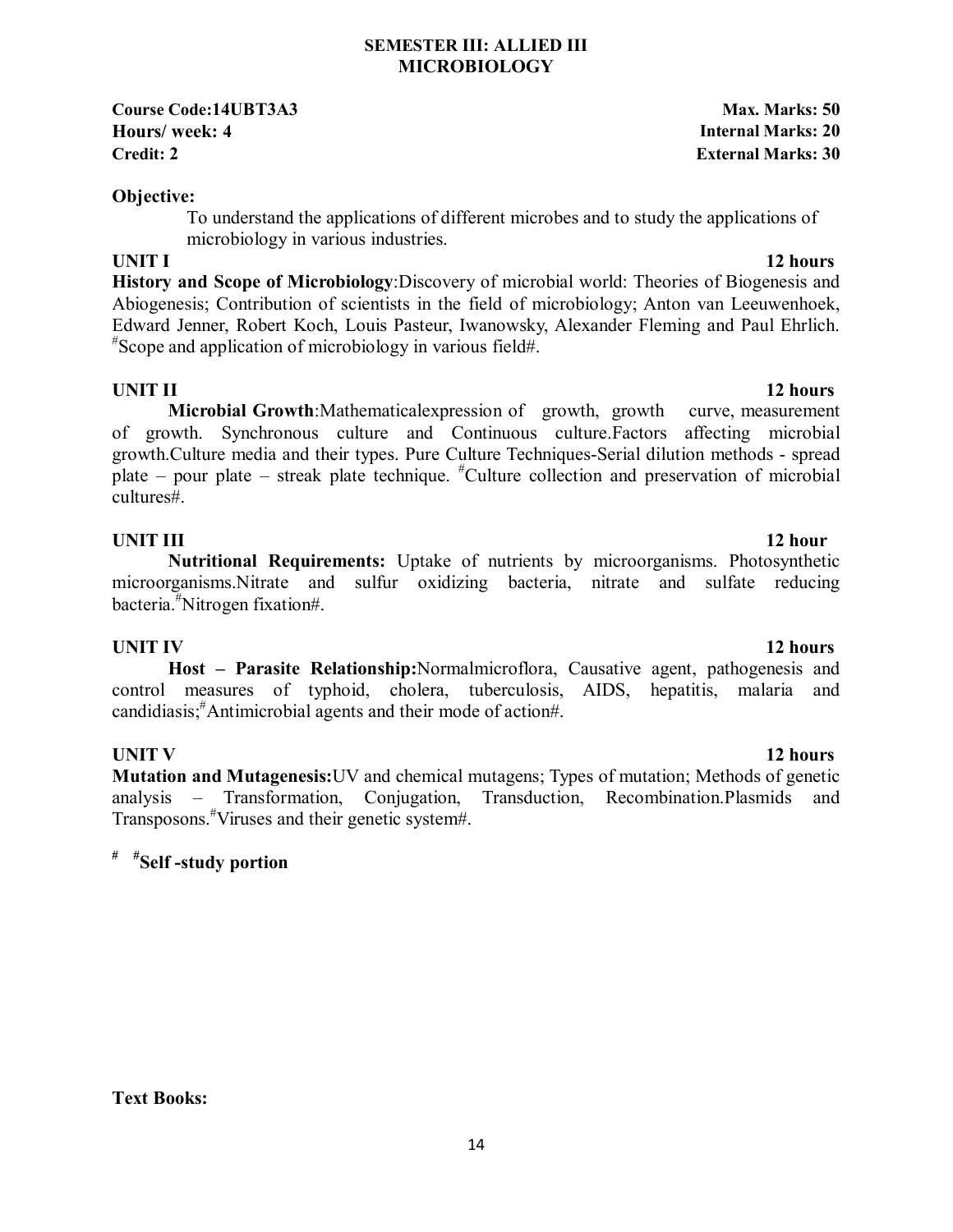- T.B.1. Anantha Narayanan R and Panikar CKJ. (6th Edition) General Microbiology, Orient Longman Pvt. Ltd. (2002).
- T.B. 2. Jacquelyn G. Black. Microbiology Principles and Explorations.John Willey & Sons 4<sup>th</sup> Edition. 1999.
- T.B. 3.Mans G. Schlegel. General Microbiology. Cambridge Edition, Cambridge University Press. 2004.

Unit I Chapter I, T.B-2 Unit II Chapter VI, T.B-3 Unit III Chapter VI, T.B-3 Unit IV Chapter II, T.B-1 Unit V Chapter II, T.B-2

- 1. Benson, H. J., Microbiological Applications: A Laboratory manual in General Microbiology. 7th Edition. McGraw Hill, (1999).
- 2. Cappuccino, J G and Sherman N.Microbiology Laboratory Manual.  $5<sup>th</sup>$  edition. Editors: Wirth AE and Ols en L,(1996).
- 3. Dubey, RC and DK.Maheswari. A text Book of Microbiology. S. Chand & Company Ltd, New Delhi,(2005).
- 4. Freifelder, D., Microbial Genetics, Narosa Publishing House.(1995).
- 5. Pelczar, M. J, Chan ECS, and Krieg NR,.Microbiology, 5th Edition Tata McGraw Hill Publishing Company,(2006).
- 6. Prescott, LM, Harley JP and Klein DA, Microbiology, 6th Edition. McGraw Hill,(2005).
- 7. Salle, AJ, Principles of Bacteriology.(7th Edition) Tata McGraw-Hill Publishing Company Ltd. New Delhi.(1986)
- 8. Talero, KP and Talero A.,. Foundations in Microbiology. 4th Edition McGraw Hill,(2002).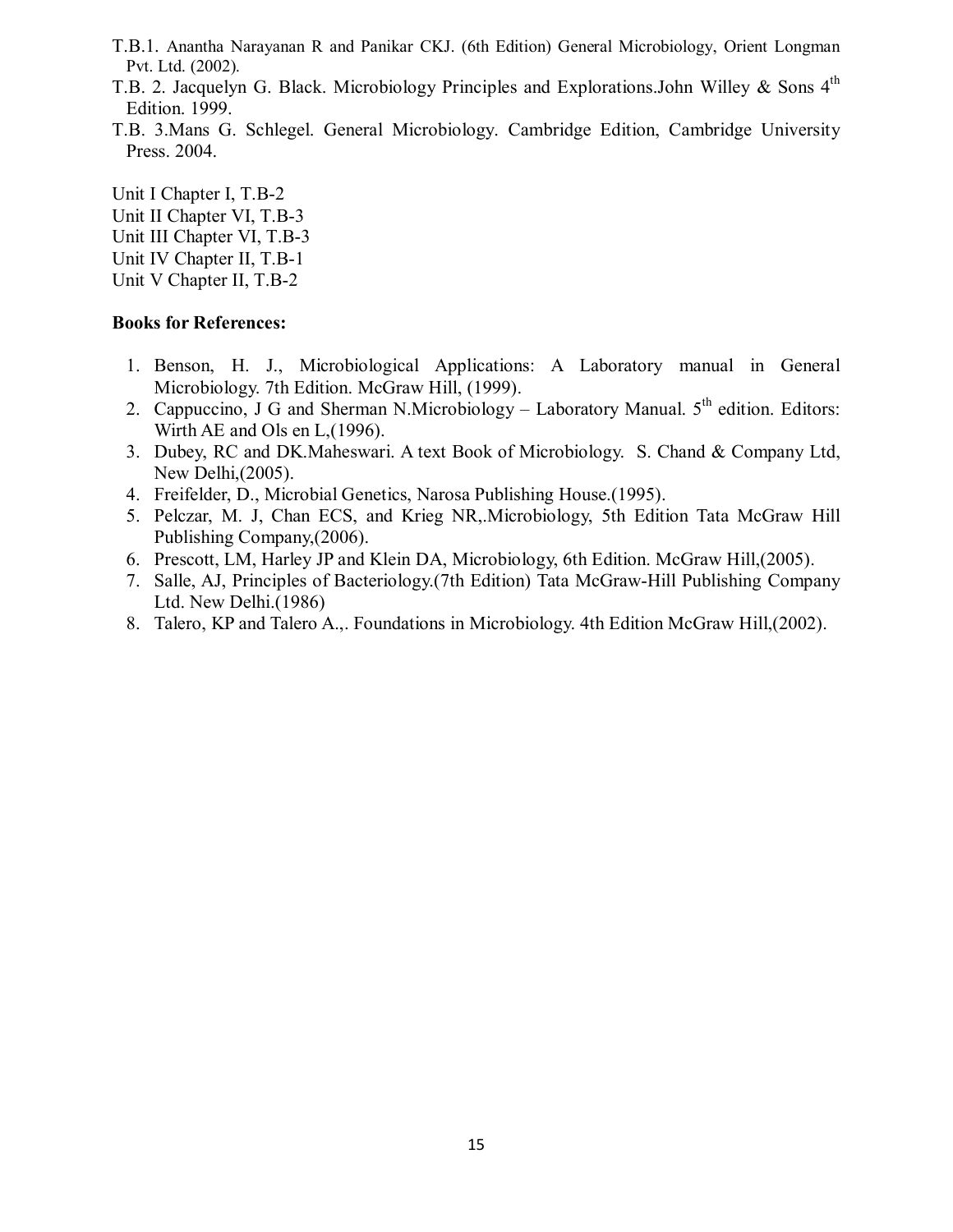#### **SEMESTERIII: ALLIED III MICROBIOLOGY– PRACTICAL**

**Course Code:14UBT 3A3P Max. Marks: 50 Hours/week: 3 Internal Marks: 20 Credit: 2 External Marks: 30**

### **Objective:**

To understand the fundamental knowledge in microorganism growth and development.

- 1. Sterilization Techniques & sterilization of Media.
- 2. Media Preparation (solid & liquid).
- 3. Isolation & Enumeration of Micro-organism from water, air, soil
- 4. Types of culture method-streak plate,pourplate, Stab& slope method.
- 5. Measurement of Growth rate of bacteria.
- 6. Staining Techniques Gram's staining, Negative staining, flagella staining, sporeStaining,Lactophenol cotton blue staining.
- 7. Characterization of micro organisms motility, carbohydrate utilization, MR-VP, Citrate utilization, Catalase, Oxidase,  $H_2S$  production test.
- 8. Microscopic slide preparation –Bacteria & fungi.
- 9. Antibiotic sensitivity Test.

### **Text Book:**

1. Cappuccino Sherman. Microbiology – A Laboratory Manual, Pearson Education, 2004.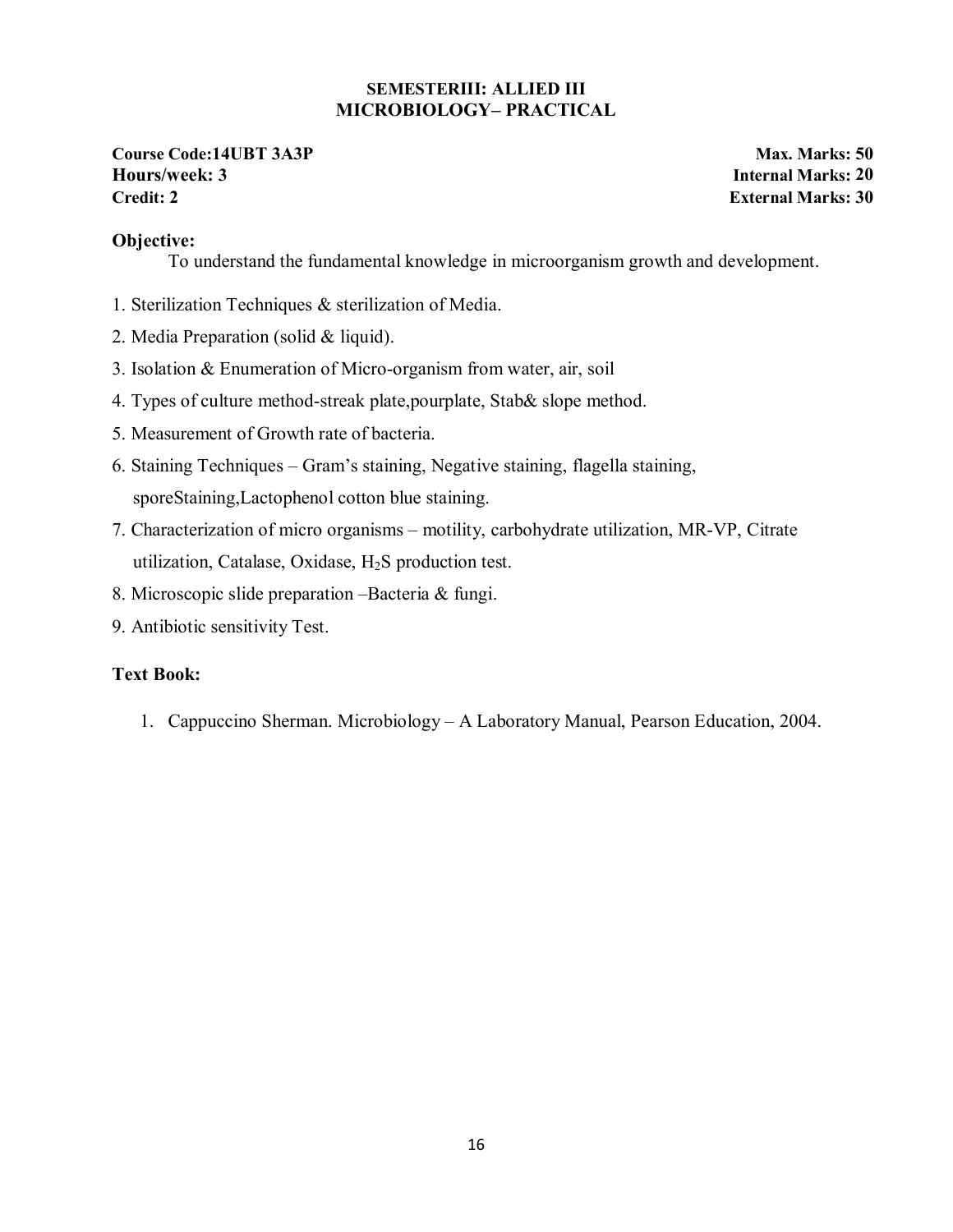#### **SEMESTERIII:CORE III PRINCIPLES OF GENETICS**

#### **Course Code:14UBT3C3 Max Marks: 100**

#### **Objective:**

To relate the structure and function of the DNA molecule to its functional role in encoding genetic material and to apply the principles of inheritance as formulated by Mendel.

### **UNIT I** 12 hours

Gene – concept of gene – Mendel's experiment - Mendel's laws of inheritance – Phenotype - Genotype. Test cross, Di, tri, poly hybrid crosses. Types of gene action - Multiple alleles – Pleiotropism – <sup>#</sup>Penetrance and expressivity#.

#### **UNIT I** 12 hours

Linkage in Drosophila – Morgan's experiments, theories of linkage, factors affecting linkage, Crossing over, Types, mechanisms, "Cytological evidence for crossing over and significance#.

#### **UNIT I** 12 hours

Study of chromosome structure, morphology, number and types - Karyotype and Idiogram.Mitosis and meiosis - their significance and differences between them. Genetic Exchange in Bacteria: Transformation - the process and competency, #Transduction and Conjugation#.

Mutation – Genetic variability required for evolution. Mutation types – basic features of the process – Molecular basis of mutation – physical, chemical and biological. Transposable genetic elements.# Ames Test suppression of mutation#.

IS Elements- composite transposons-medical significance. Eukaryotes – Ac and Ds elements in maize- P elements in drosophila. Retro transposons.<sup>#</sup>Genetic and evolutionary significance of transposable elements#.

# **# #Self -study portion**

# **Text Books**

#### 17

#### **Hours/ week: 4 Internal Marks: 40**

#### **Credit: 4 External Marks: 60**

# **UNIT I** 12 hours

# **UNIT I** 12 hours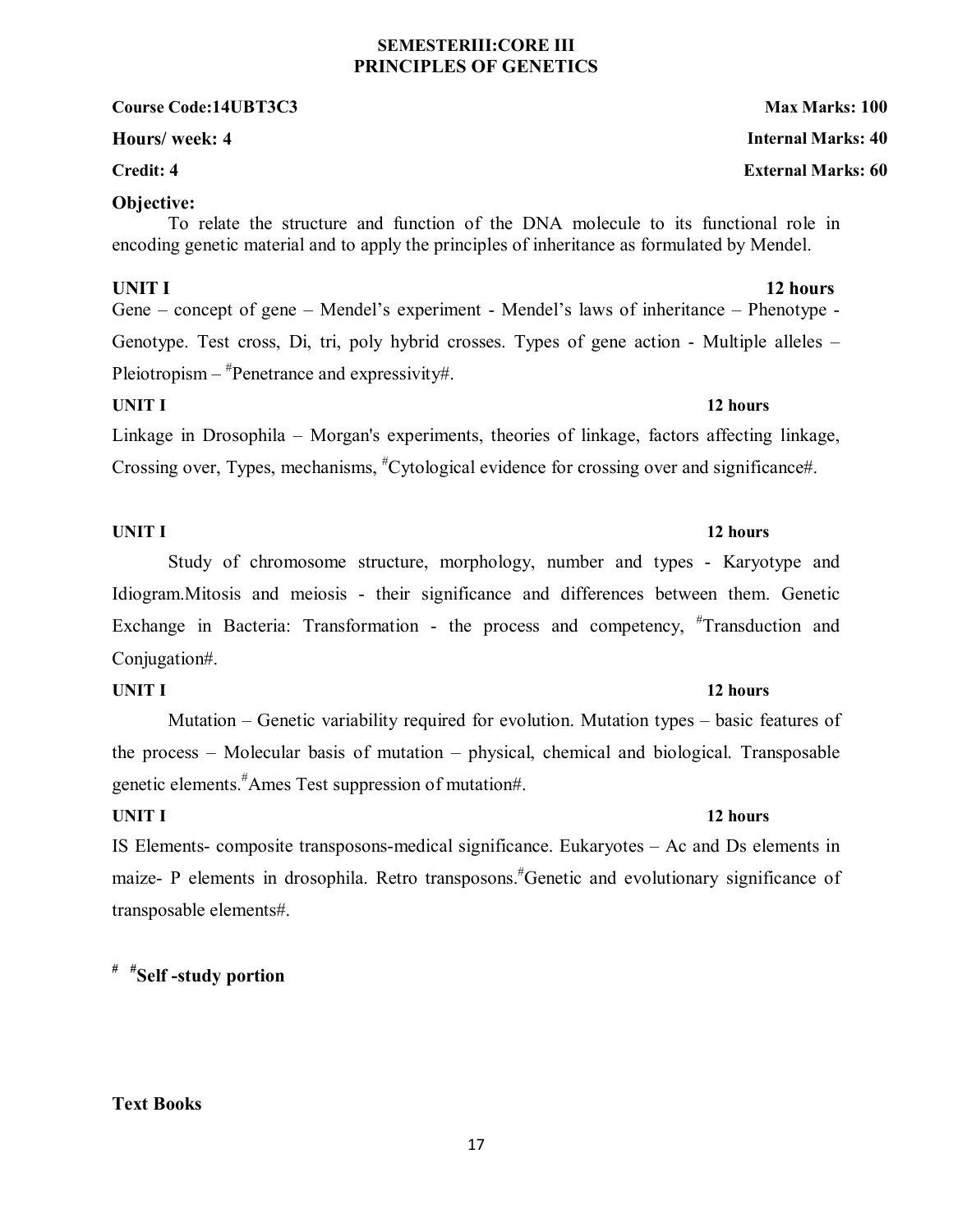- 1. Daniel L. Hartl, E.W. Jones, Jones.,. Genetics: Analysis of Genes and Genomes, Barlett Publishers.(2005)
- 2. Klug, Cummings, Spencer, Palladino.,. Concepts of genetics. 9th edition, pearson International edition. (2009)
- 3. M.W. Strickberger,. Genetics, Prentice Hall of India Pvt Limited. (1999)
- 4. Stanley R. Maloy, John E. Cronan, David Freifelder, Jones,. Microbial Genetics, Barlett Publishers.(1994)

UNITI: Chapter 3, T.B.1 Chapter 9, T.B.3 UNIT II: Chapter 5, T.B.1 UNIT III: Chapter 8, T.B.1. UNIT IV: Chapter 14, T.B.1.Chapter 8, T.B.2 UNIT V: Chapter 14, T.B.1

- 1. Gardner, E.J., Simmons, M.J., and Snusted D.P.,. Principles of Genetics, John Wiley and Sons, New York. (1991)
- 2. Hotter, P,. Textbook of Genetics, IVY Publishing House, New Delhi.(2002).
- 3. Weaver, R.F. and Hedrick, P.W., Genetics, W.M.C. Brown Publishers, London.(1997).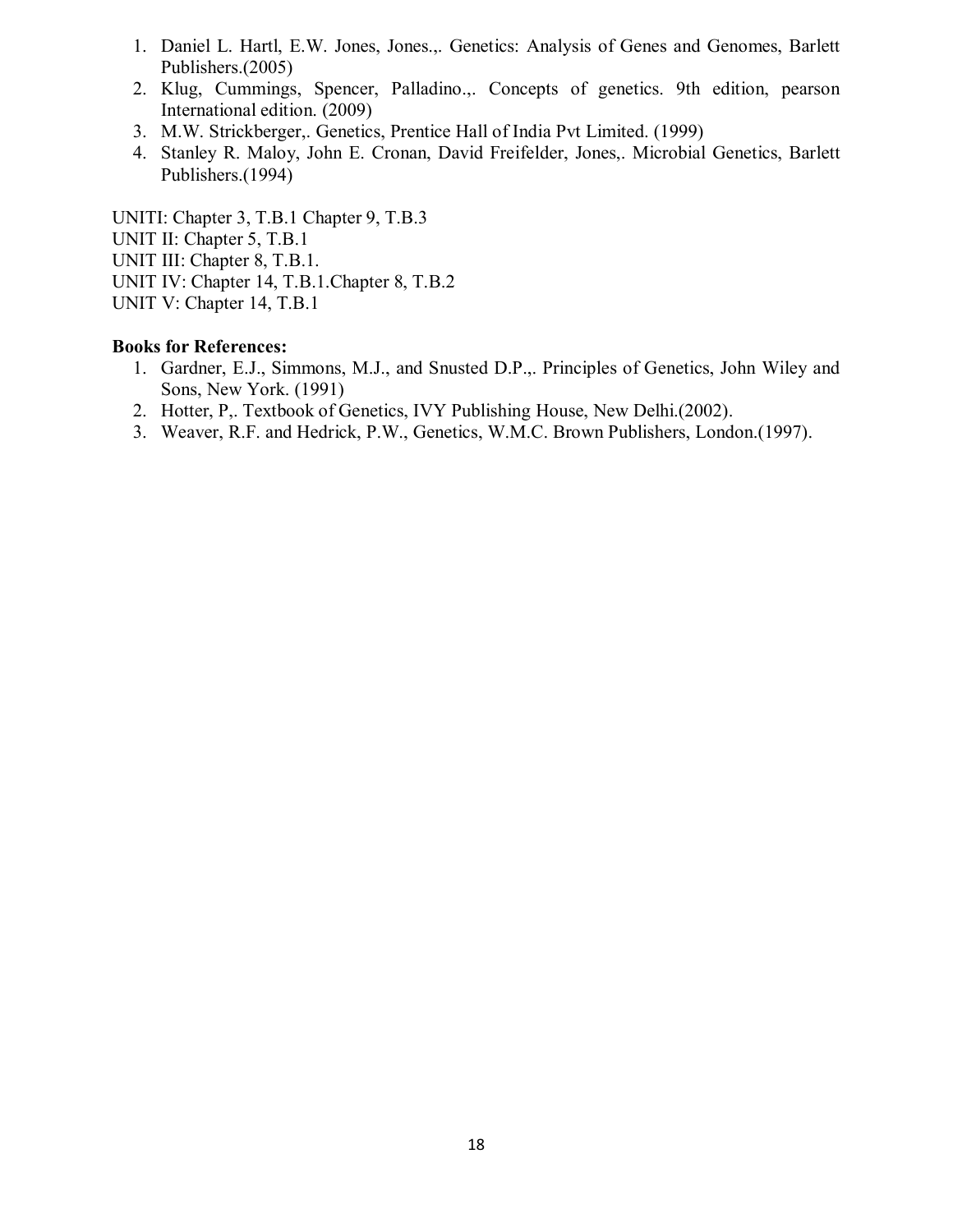### **SEMESTERIII:MAJOR BASED ELECTIVE – III DEVELOPMENTAL BIOLOGY**

**Course Code: 14UBT3M3 Max. Marks:100 Hours/week: 3 Internal Marks: 40 Credit: 3 External Marks: 60**

### **Objectives:**

To study the cellular basis and development process of animals and human beings.

### **UNIT I** 9 hours

Genetic analysis of development in *Drosophila*- a model system- sex determination in drosophila- maternal gene activity- zygotic gene activity- # vertebrate homologues of invertebrate gene#.

# **UNIT II** 9 hours

**Theories** Preformation, Epigenetic, Recapitulation and Germplasm – Gametogenesis: Spermatogenesis, Types of Sperm: Oogenesis – Types of eggs and egg membranes – "Structure of Spermatozoan and ovum in mammals#.

### **UNIT III** 9 hours

**Gametogenesis and Embryo development:** Molecular biology of animal development Blastula- gastrulation and morphogenesis. Fertilization: Structure and functions of Human sperm and ovam. Fertilization process (eg, human, frog and dove).<sup>#</sup>Acrosomal reaction, cortical reaction#, Physiological and Biochemical changes.

# **UNIT IV** 9 hours

**Human reproduction**- Puberty, Menstrual cycle – Menopause, pregnancy and related problems Types and functions of placenta.– # Parturition – lactation#.

# UNIT V: 9 hours

**Environmental disruption of normal animal development:** Malformation and disruption,Teratogenicagents:Retinoicacid,Thalidomide,Alcohol and other teratogenicagents.# Genetic environmental interactions.

# *# #***Self -study portion**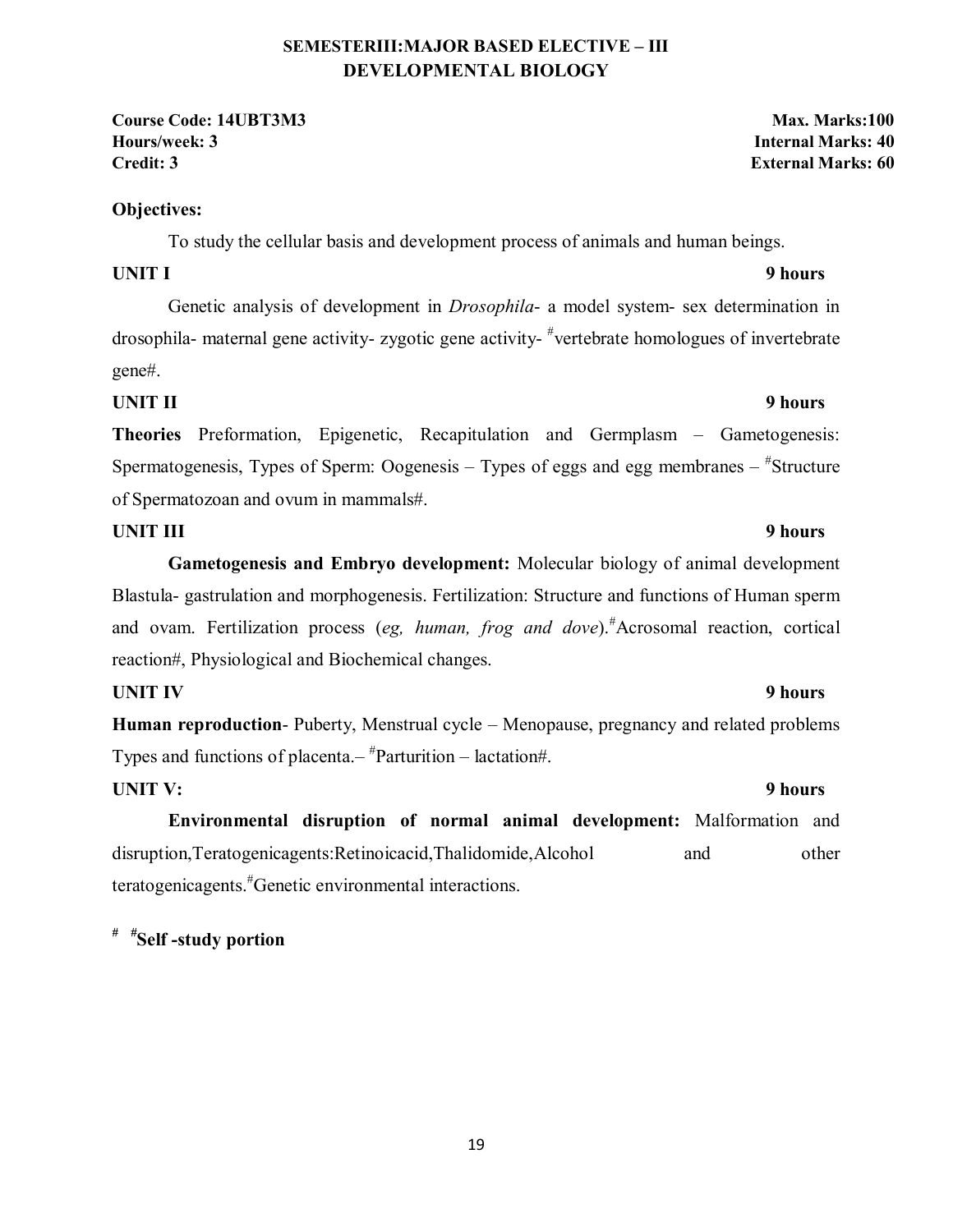### **Text Books:**

- 1. Balinsky, B.I.,. An Introduction to Embryology, Holt Saunders, New York.(1981)
- 2. Berrill, N.J.,. Developmental Biology, McGraw Hill, New Delhi.(1986)
- 3. Verma, S. and Agarwal, V.K.,. Chordate Embryology, S.Chand& Co., New Delhi.(2000) Unit I Chapter I, T.B-3 Unit II Chapter II, T.B-3 Unit III Chapter VI, T.B-3 Unit IV Chapter II, T.B-3 Unit V Chapter II, T.B-3

- 1. Saunders, J.W.,.Devel(1982)opmental Biology Patterns and Principles, Macmillan, New York.
- 2. Patten, B.M.,. Foundations of Embryology, McGraw Hill, New York.(1958)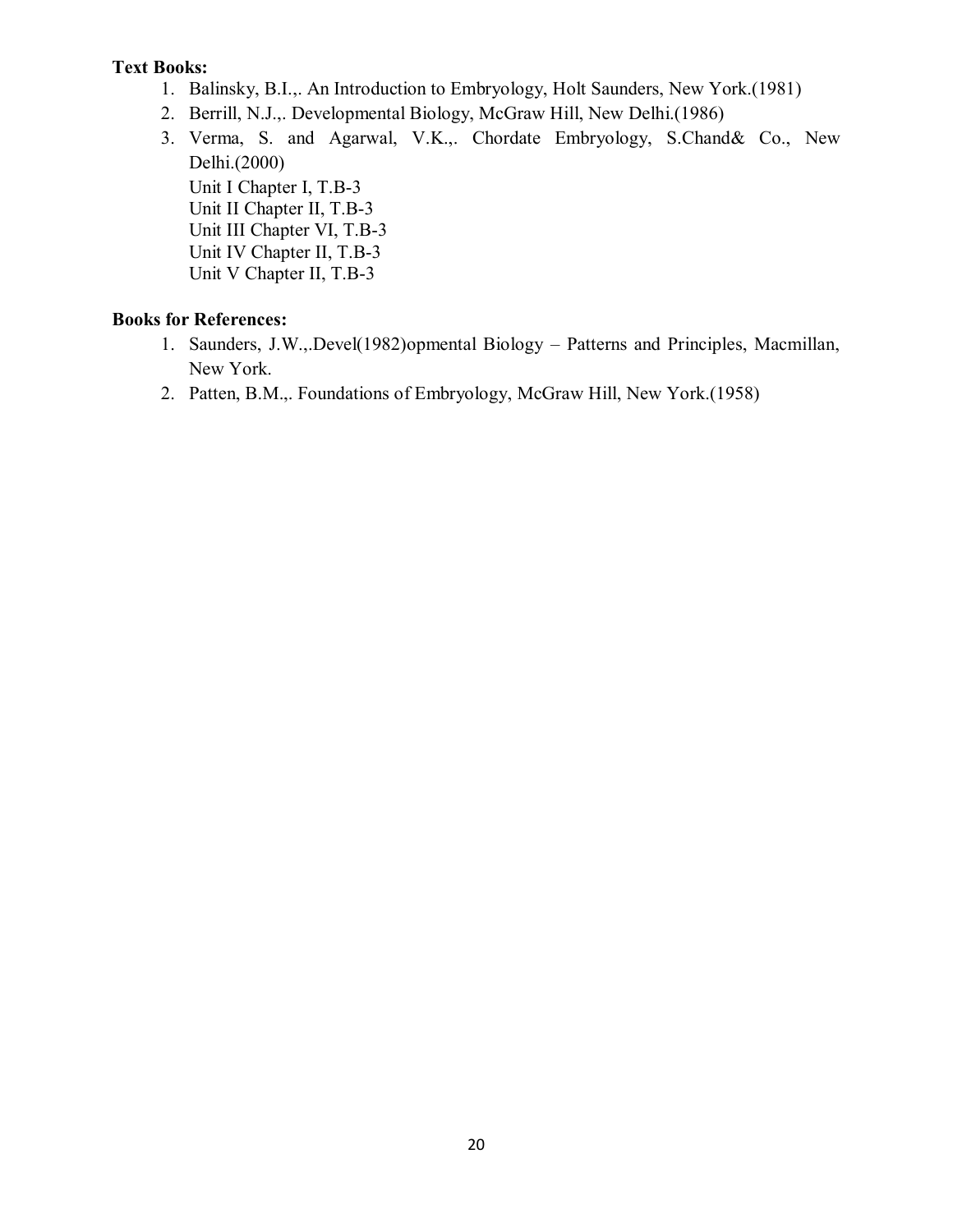### **SEMESTERIII:NON – MAJOR ELECTIVE –II AGRICULTURE BIOTECHNOLOGY**

**Course Code: 14UBT3N2 Max. Marks: 100 Hours/week: 2 Internal Marks: 40 Credit: 2 External Marks: 60**

# **Objective:**

Understanding the importance of the traditional and modern Agricultural practice to the students.

# **UNITI: 6 hours**

**Conventional methods for crop improvement:** – vegetative propagation methods - Grafting – Rapid multiplication techniques. Bio-fertilizers - Bio-fungicides -Bio-Insecticides – Vermi-composting -# Farm Pollutants and their Management#.

# **UNIT II:** 6 hours

**Commercial Agriculture:** Mushroom Cultivation, Apiculture,Sericulture, Farm Forestry, Seed Production, Crop Breeding, Plant Tissue Culture, "Hybrid Seed Production#.

# **UNIT III:** 6 hours

**Genetic Engineering for biotic stress tolerance:** insects, fungi, bacteria, viruses-Genetic engineering of abiotic stress tolerance -drought, "salt and temperature#.

# **UNIT IV:** 6 hours

**Major pests of Agricultural Crops (elementary account)** - Developing pest resistant species - Biocontrol methods - Bioengineered biocontrols – Biotechnology of weed control, # Public acceptance of bioengineered GM foods and organisms#.

# **UNITV: 6 hours**

**Integrated Livestock Farming (Animal Science) and Veterinary:** Poultry Production Management, Dairy Production Management, Sheep and Goat Production and Management, Value Addition to Animal Products, Veterinary Care Practices. # Agricultural biotechnology and Law – plant variety certification and protection- Farmers rights#.

# **# #Self -study portion**

# **Text Books:**

T.B. 1. V. Kumaresan. A Text Book of Biotechnology.Saras Publication, 2010. T.B.2. Agriculture Biotechnology.Saras Publication. 2006.

Unit I Chapter 39 T.B.1 Unit II Chapter 43, 35 T.B.2 Unit III Chapter 18, T.B.1 Unit IV Chapter 21T.B.1 Unit V Chapter 22 T.B.2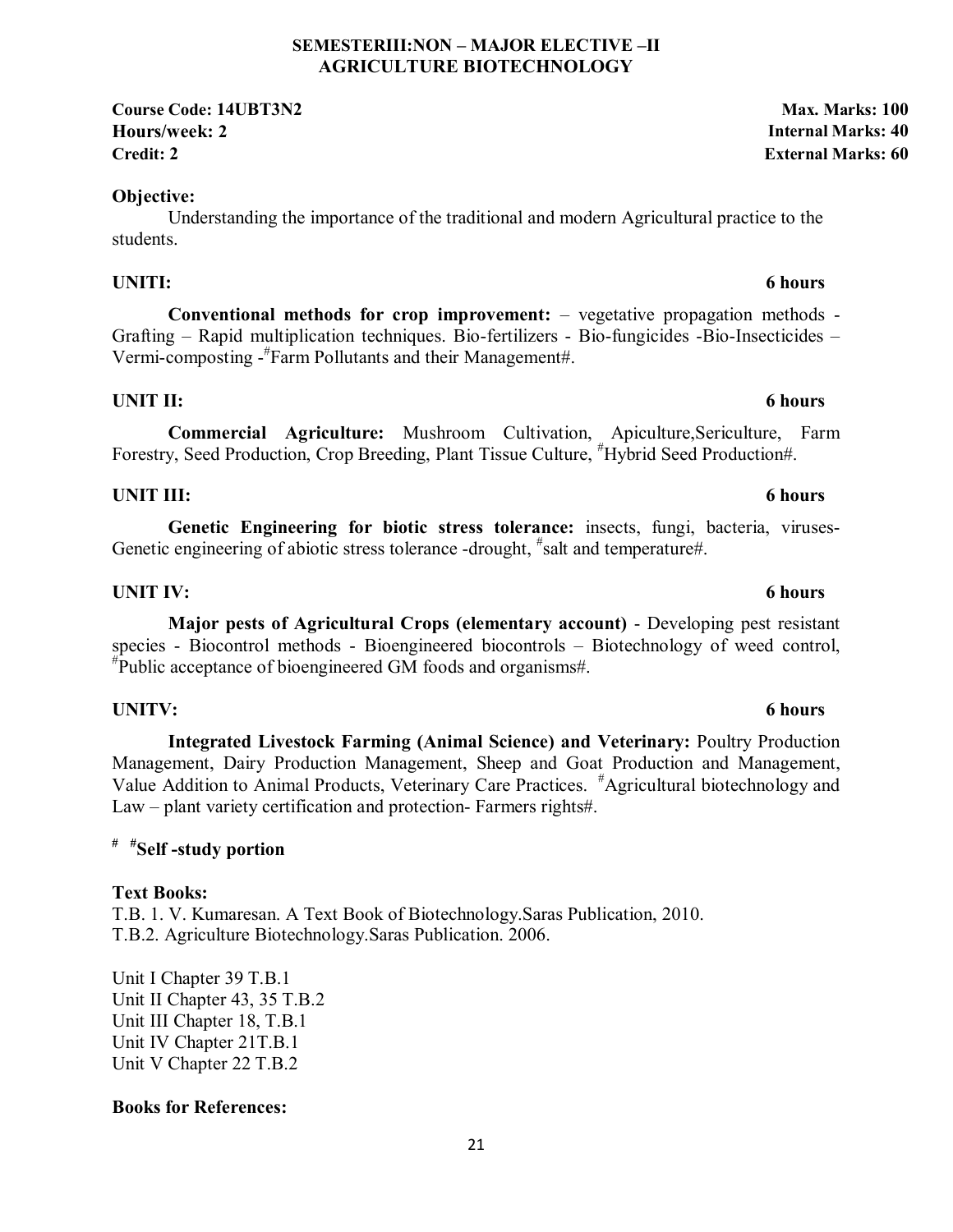- 1. Altman, Arie. Agricultural Biotechnology , Marcel Dekker, Inc.New York..(1998)
- 2. Chrispeels, M.J. and David E. Sadava,. Plants, Genes, and Crop Biotechnology.. Jones and Bartlett,Boston.(Eds.2003)
- 3. Erbish, F.H. and M. Maredia,. Intellectual Property Rights in Agricultural Biotechnology. Universities Press, India.(1998)
- 4. Forbes, J.C and R D Watson,. Plants in Agriculture ,Cambridge Univ. Press, Great Britain.(1992)
- 5. Jones, L.. Biotechnological innovation in Crop improvement, Butterworth-Hiemann, London.(1991)
- 6. Joshi, N K.. Biotechnology In Agriculture. Aavishkar Pub., Jaipur, India.(2007)
- 7. Maarten J. Chrispeels and David E. Sadava,. Plants, Genes and Agriculture, Jones &Barleft Publishers, London.(1994).
- 8. Ramniwas Sharma (Ed.). BiotechnologyIn Agriculture. Saujanya Books, New Delhi.(2005).

#### **SEMESTERIV: ALLIED IV**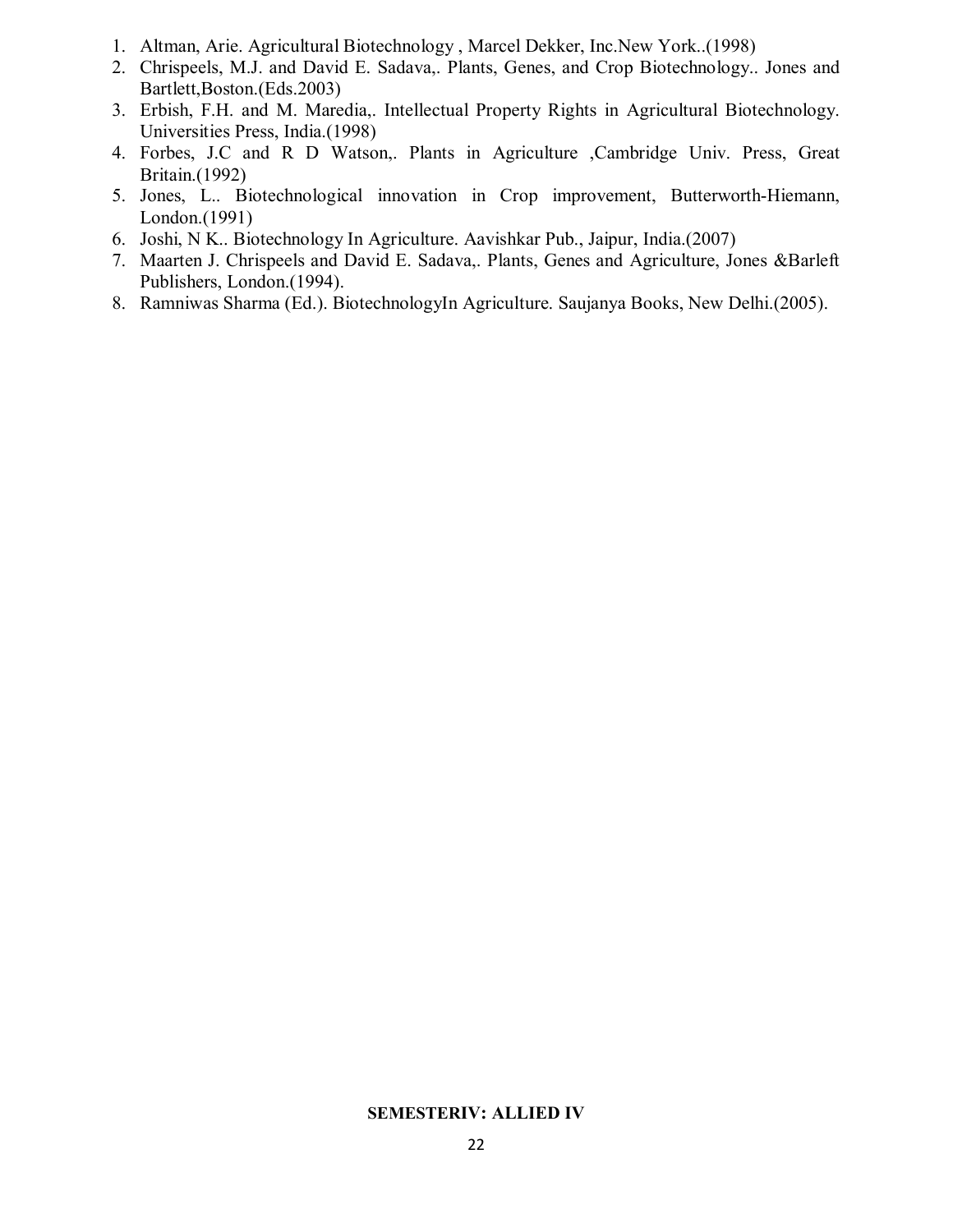**Course Code:14UBT4A4 Max. Marks: 50 Hours/week: 5 Internal Marks: 20 Credit: 2 External Marks: 30**

### **Objective:**

This course aims to develop the skills of the students in Immunotechnology, antigen antibody response, immunodiagonosis, immunopathology.

Historical perspectives and overview of immune system, innate and acquired immunity.Haematopoiesis.Cells of Immune system- Macrophages, T cells, B Cells, NK Cells, Mast cells, <sup>#</sup>Organs of the immune system#.

### **UNIT II:** 15 hours

Antigen – Properties, Classes.Haptens, Epitope, paratope, Adjuvants .Humoral response  $-$  B cell activation and proliferation. <sup>#</sup>Cell mediated immunity#  $-$  T cell receptors and its activation.

### **UNIT III:** 15 hours

Cytokines: Types and function, Complement- Properties and activation pathways, Major Histocompatability Complex. Antigen processing &presentation.<sup>#</sup>Hypersensitivity and its types#.

### **UNIT IV:** 15 hours

### Autoimmunity – Definition, Types and mechanism. Vaccines – active & passive, purified macromolecules, DNA vaccine, recombinant vector vaccine.<sup>#</sup>Immune response to viral#, bacterial &protozoanin infection.

**UNIT V:** 15 hours Immunoglobulins – Structure and function. Antigen – Antibody reactions – Agglutination, precipitation, RIA, ELISA, FACS.# Organization and expression of immunoglobulin genes#.Chimeric antibodies. **15 Hours** 

# **# #Self -study portion**

#### **Text Books:**

- 1. Ivan Roitt.,. Essential Immunology, 10th Edn. Blackwell Scientific Publication.(2002)
- 2. Kuby, J.,. Immunology. W.H. Freeman and Company, New York.(2002)
- 3. MadhaveeLatha P,. A Text Book of Immunology. First Edition. S. Chand & Company Ltd, New Delhi.(2003).

UNIT 1: Part 1 T.B.2 UNIT 2: Part II T.B.2 UNIT 3: Part III T.B.2 UNIT 4: Part IV T.B.2 UNIT 5: Part II T.B.2

#### **UNIT I:** 15 hours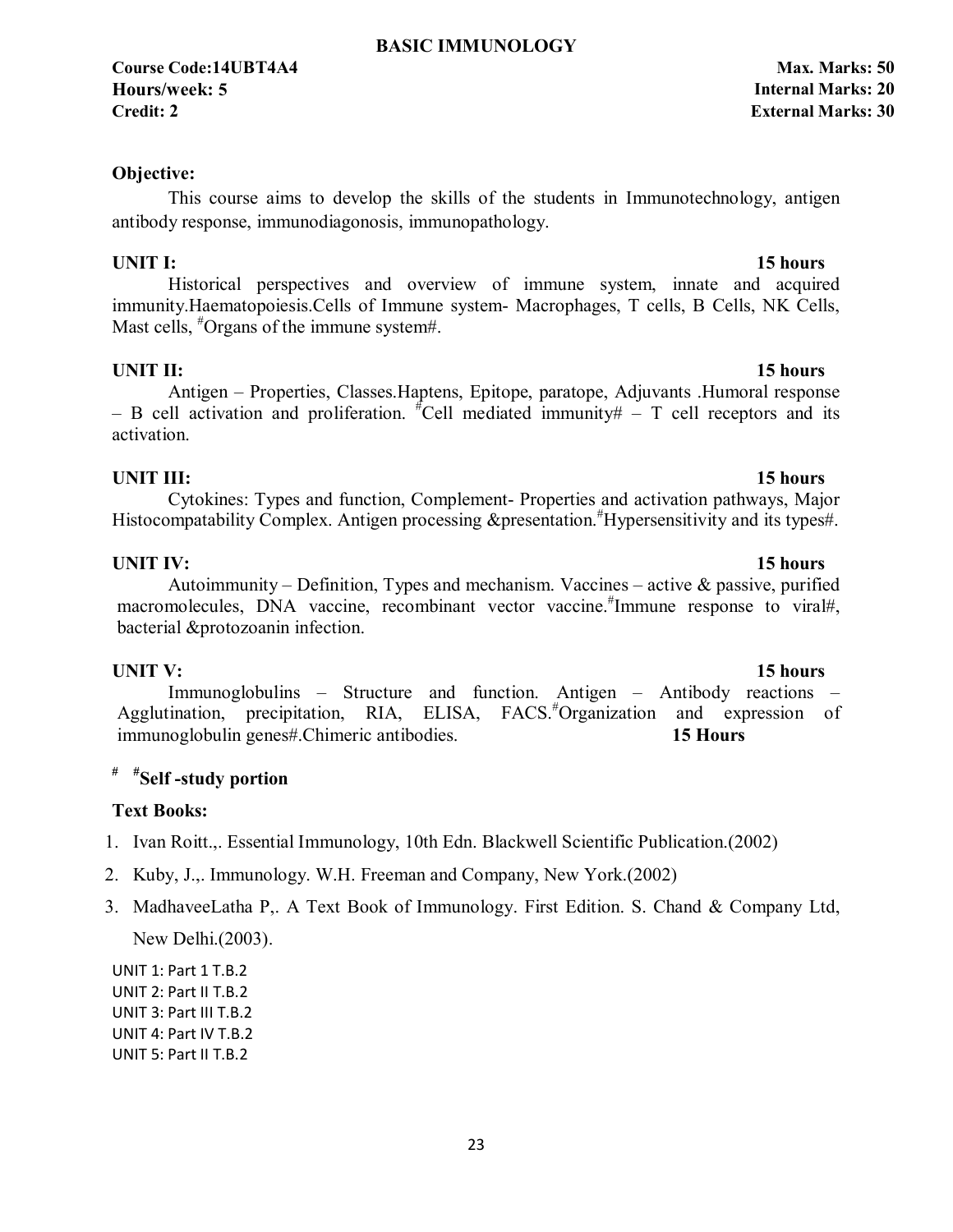### **Books for References:**

- 1. Janeway, CA and Paul Travers. Immuno-biolog. Panima publishing corporation, New Delhi.(1994)
- 2. Rajasekarapandian M and Senthilkumar B,. Immunology and Immunotechnology. Panima publishing corporation, New Delhi. (2007)
- 3. Weir DM and Stewart, J.,. Immunology, 10th Edn. Churchill Livingston, New York.(2000)

#### **SEMESTERIV:ALLIED IV**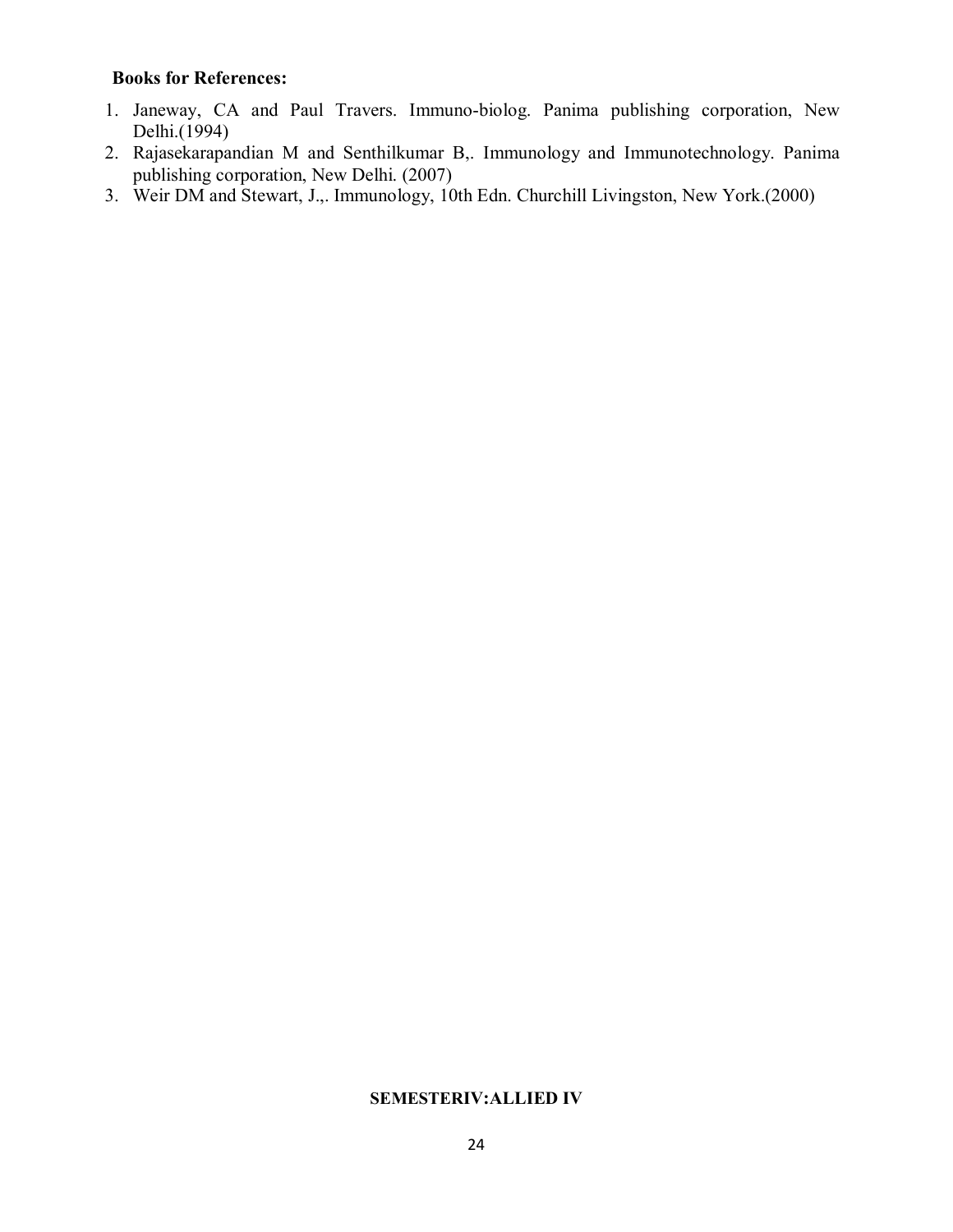### **BASIC IMMUNOLOGY– PRACTICAL**

### **Course Code: 14UBT4A4P Max. Marks: 50 Hours/week: 3 Internal Marks: 20 Credit: 2 External Marks: 30**

### **Objective:**

To familiarize students with basic concepts in immunology and to develop new ideas for experimental work based on the previously learned concepts*.* 

- 1. Preparation of human blood smear and identification of cells.
- 2. Determination of blood groups.
- 3. Rocket immunoelectrophoresis
- 4. Double diffusion.
- 5. Immunoelectrophoresis
- 6. Radial Immuno diffusion.
- 7. DOT ELISA for the presence of specific antigen.
- 8. Isolation of DNA from blood.
- 9. Isolation of DNA from animal tissue.
- 10. Agarose gel electrophoresis of DNA
- 11. Quantitative analysis of DNA

### **Text Book:**

1. Kuby, J., Immunology. W.H.Freeman and Company, New York. 2002.

#### **SEMESTERIV:CORE IV**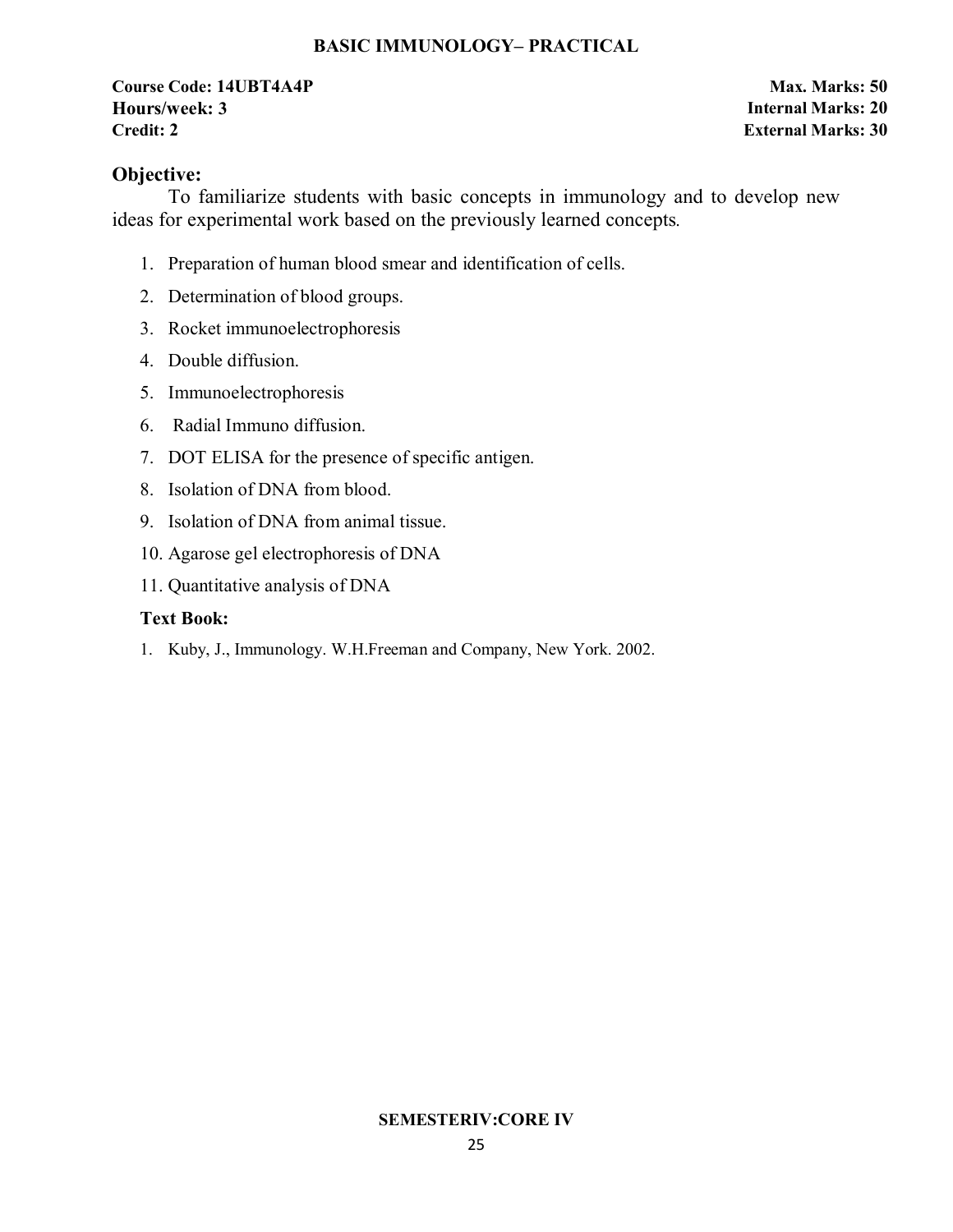**Objective:** To understand the application of the enzymes in various discipline*.* 

#### **UNIT I** 12 hours

**Enzyme Classification and nomenclature**: General properties of enzymes like effect of pH- Temperature- Ions etc. Extraction- assay and purification of enzymes.Steady state kinetics.Michaelis – Menten- Lineweaver Burke- Eadie-Hofstee and Hanes – Woolf equation and y value. Different types of inhibitors. Pre-steady state kinetics.<sup>#</sup>Km and Kcat values#.

**UNIT II** 12 hours

**Enzyme Kinetics and Mechanism**: Enzyme specificity. Co-Enzymes, Mechanism of enzyme action eg. - DNA Polymerase- RNase. Enzyme Inhibition,Allosteric interactions and product inhibition. Clinical and Industrial applications of Enzymes.Immobilizations of Enzymes and their applications. Enzymeengineering.<sup>#</sup>Biosensors and their industrial applications#.

### **UNIT III**

**Enzymes and Isoenzymes of Diagnostic importance**- LDH, CK, Transaminases, Phosphatases, Amylase and Choline Esterase. Enzyme patterns in diseases- Liver Disease and Myocardial infarction.EnzymeHistochemistry.# Enzyme Engineering with reference to T4 lysozyme#- Abzymes- Enzyme electrode.

**UNIT IV** 12 hours **Applications of enzymatic analysis in medicine and industry**- Assay of Plasma Enzymes, Enzymes and inborn errors of metabolism, Enzymes as reagents in clinical Biochemistry.# Applications in industry, Applications in Food, Drink and other industries#.

#### **UNIT I** 12 hours

**Biotechnological Applications of Enzymes-** Large scale production and purification of enzymes- production of enzymes on an industrial scale, Large scale purification of enzymes, Synthesis of artificial enzymes. Immobilized Enzymes- Preparation, Properties and Applications.<sup>#</sup>Enzyme and rDNA Technology#, Enzymes and Bioinformatics.

# **# # Self -study portion**

#### **Text Books:**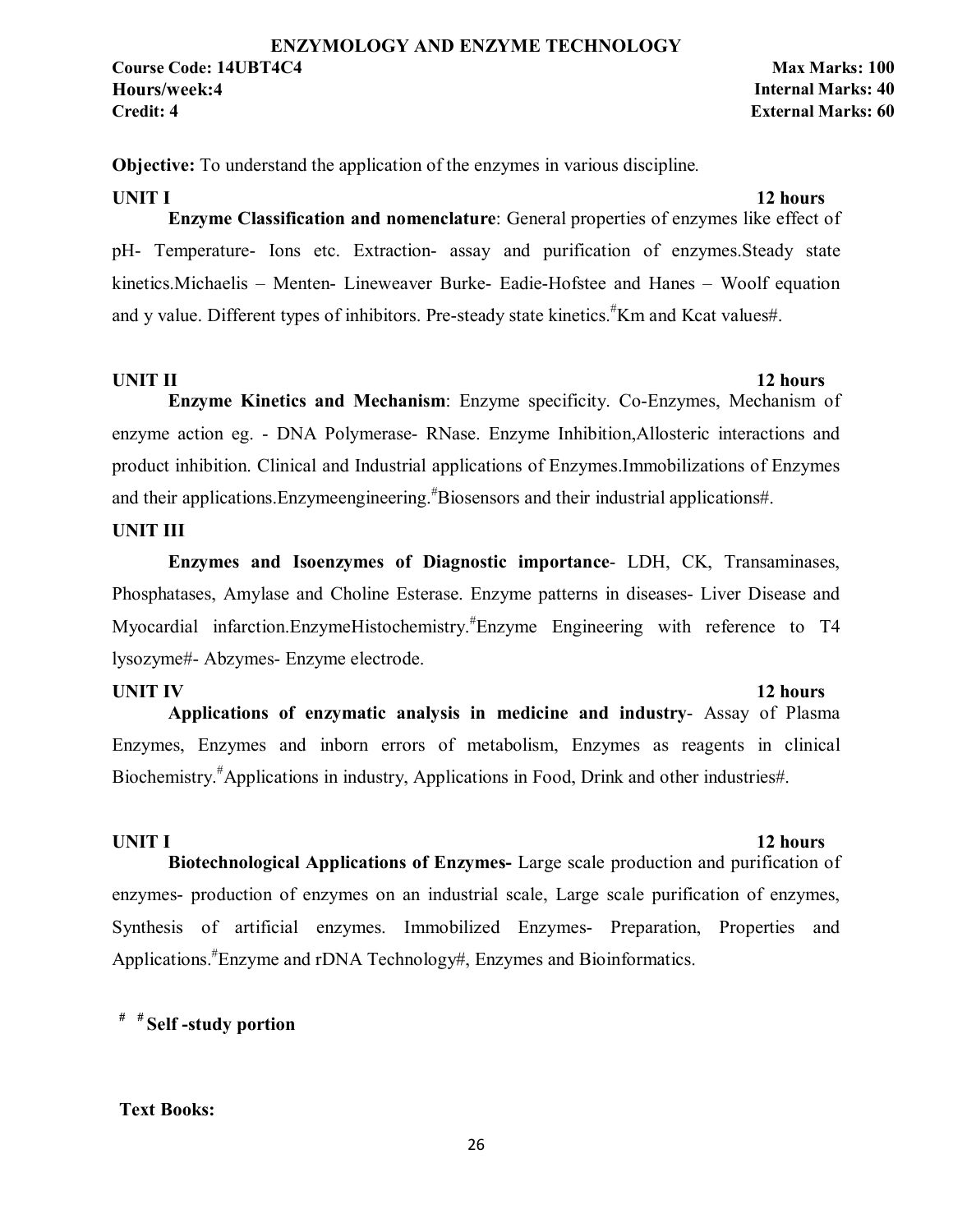T.B. 1.Palmer.T, Understanding Enzymes, Prentice Hall, 2004.

T.B.2. LEWIS, Fundamentals of Enzymology, 2004.

Unit-1 Chapter 8 Page no 321-367 T.B.1 Unit-2 Chapter 4 Page no 118-153 T.B.1 Unit-3 Chapter 6 Page no 217-266 T.B.1 Unit-4 Part-3 Chapter 19 Page no 340-351 T.B.2 Unit-5 Part-3 Chapter 20 Page no 352-380 T.B.2

### **Books for References:**

- 1. Dixon and Webb,. Enzymes 3rd ed. Longmans.(1979)
- 2. Palmer, T..Understandingenzymes.Prentice Hall.(2004)
- 3. Stryer. Biochemistry 5th ed. Freeman.(2002).
- 4. Zubay,. Principles of Biochemistry –4th ed. William C.Brown Publ. (1998).

### **SEMESTERIV: CORE V**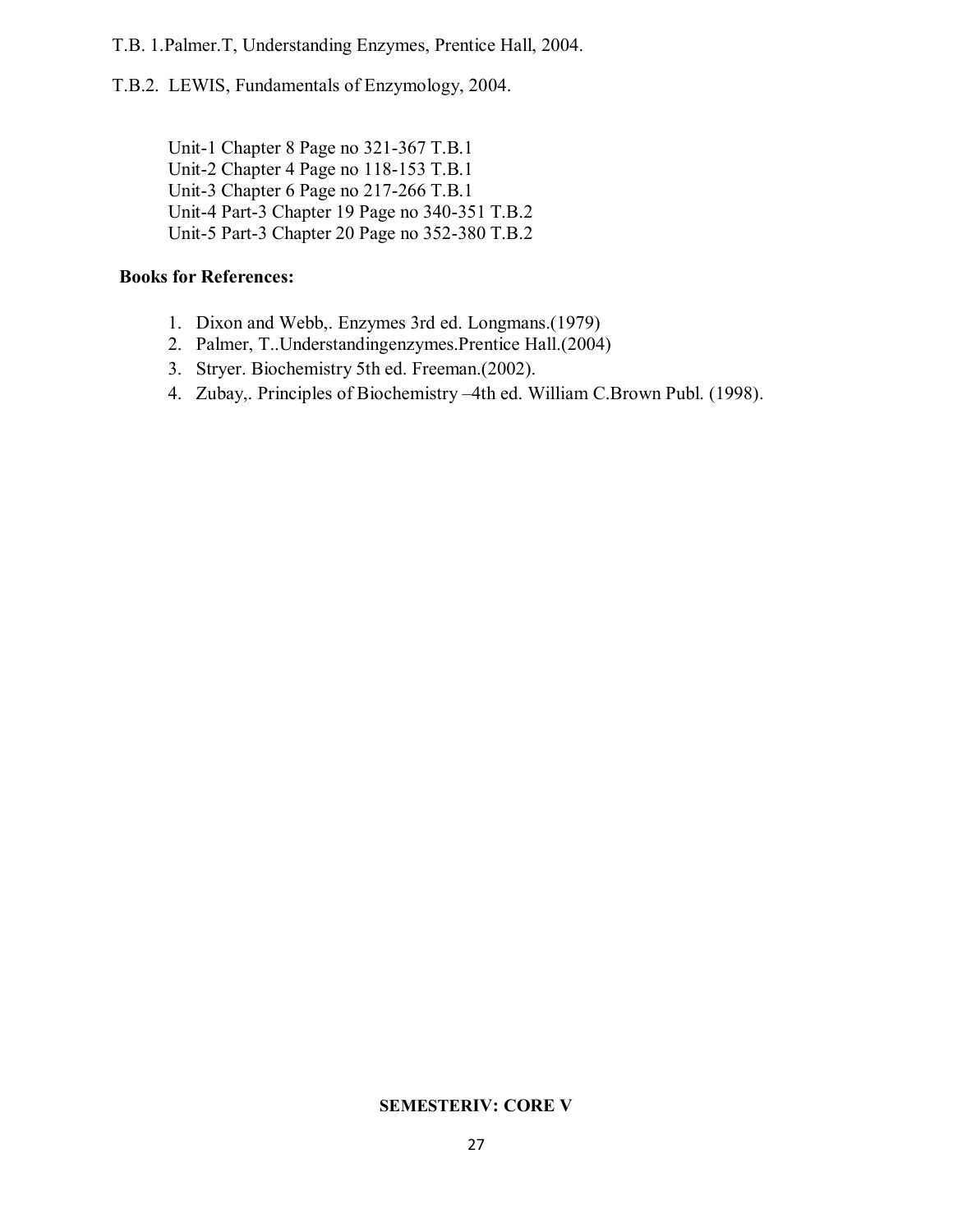### **BIOPHARMACEUTICALS**

### **Course Code:14UBT4C5 Max. Marks: 100 Hours/week:4 Internal Marks: 40 Credit:4 External Marks: 60**

#### **Objective:**

To understand the pharmacokinetics and pharmacodynamics of drugs and pharmaceutical industry

**UNIT I** 12 hours

Introduction - Pharmaceutical industry  $\&$  development of drugs; types of therapeutic agents and their uses; # economics and regulatory aspects#.

**UNIT II** 12 hours

Drug Action, Metabolism and Pharmacokinetics -Mechanism of drug action; physicochemical principles of drug metabolism; radioactivity; <sup>#</sup>pharmacokinetics#.

### **UNIT III** 12 hours

Manufacture Of Drugs, Process and applications - Types of reaction process and special requirements for bulk drug manufacture#.

**UNIT IV** 12 hours Principles Of Drug Manufacture **-**Compressed tablets; dry and wet granulation; slugging or direct compression; tablet presses; coating of tablets; capsule preparation; oral liquids – # preservation of drugs#; packing techniques, quality management.

**UNIT V** 12 hours Biopharmaceuticals -Various categories of therapeutics like vitamins, laxatives, analgesics, contraceptives, antibiotics, # hormones and biological#.

### **# #Self -study portion**

#### **TextBooks**

1. A TEXTBOOK OF PHARMACOLOGY FOR NURSES BY PADMAJA UDAYKUMAR ,Thearora medical book publishers pvt ltd.(2005).

Unit 1:TB 1-section 1.1 to 1.5

Unit 2:TB 1-section 1.1to 1.5

Unit 3: TB 1-section 1 to 2

Unit 4:TB 1-section 2.5 to 3

Unit 5:TB 1-section 5

#### 28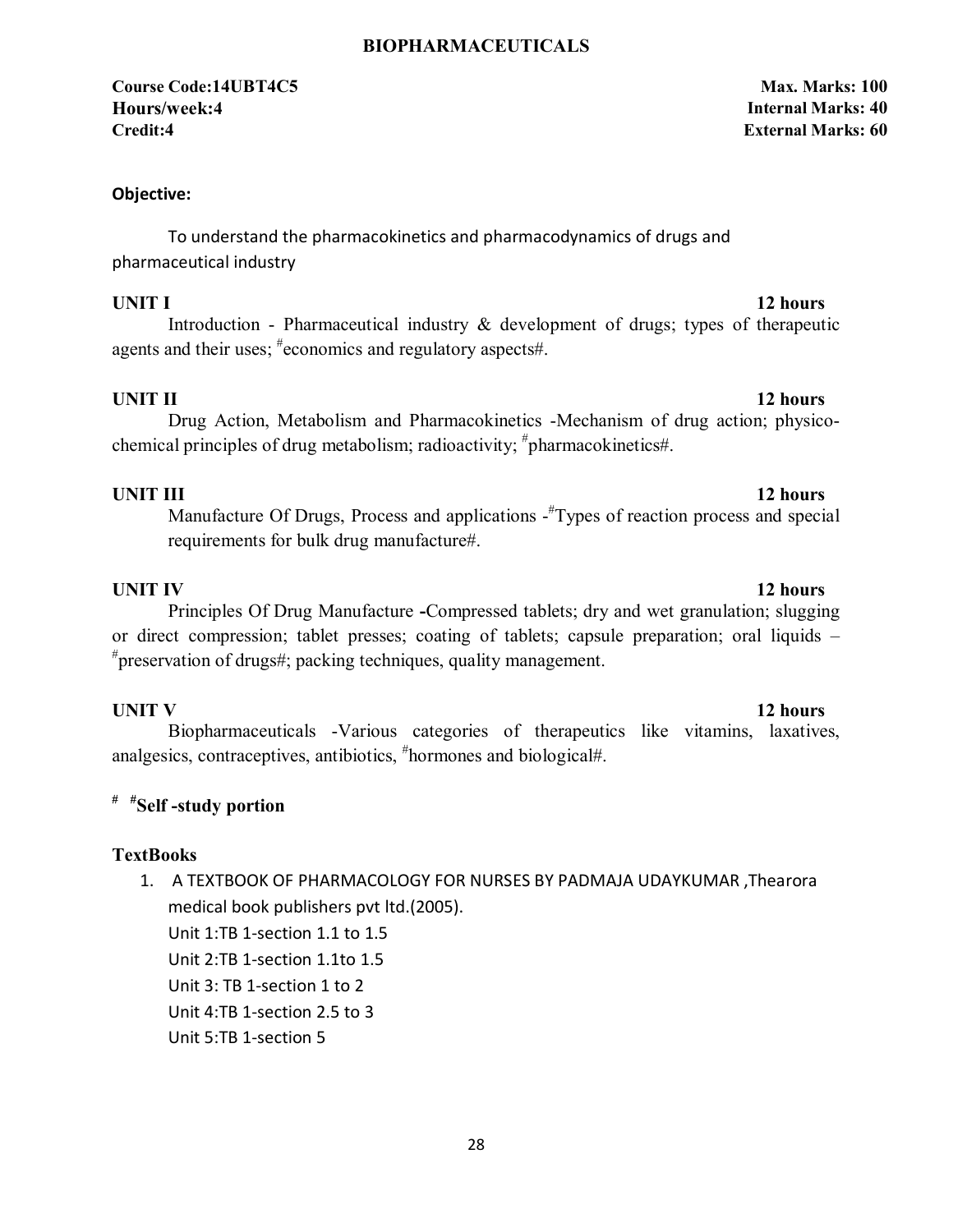# **Books for References**

1. Finkel, Richard,."Lippincott's Illustrated Reviews Pharmacology" 4th Edition.(2009) Wolters Kluwer / Lippincott Williams & Wilkins.

- 1. Gareth Thomas..MedicinalChemistry.Anintroduction.John Wiley. (2000)
- 2. KatzungB.G..Basic and Clinical Pharmacology, Prentice Hall of Intl.(1995)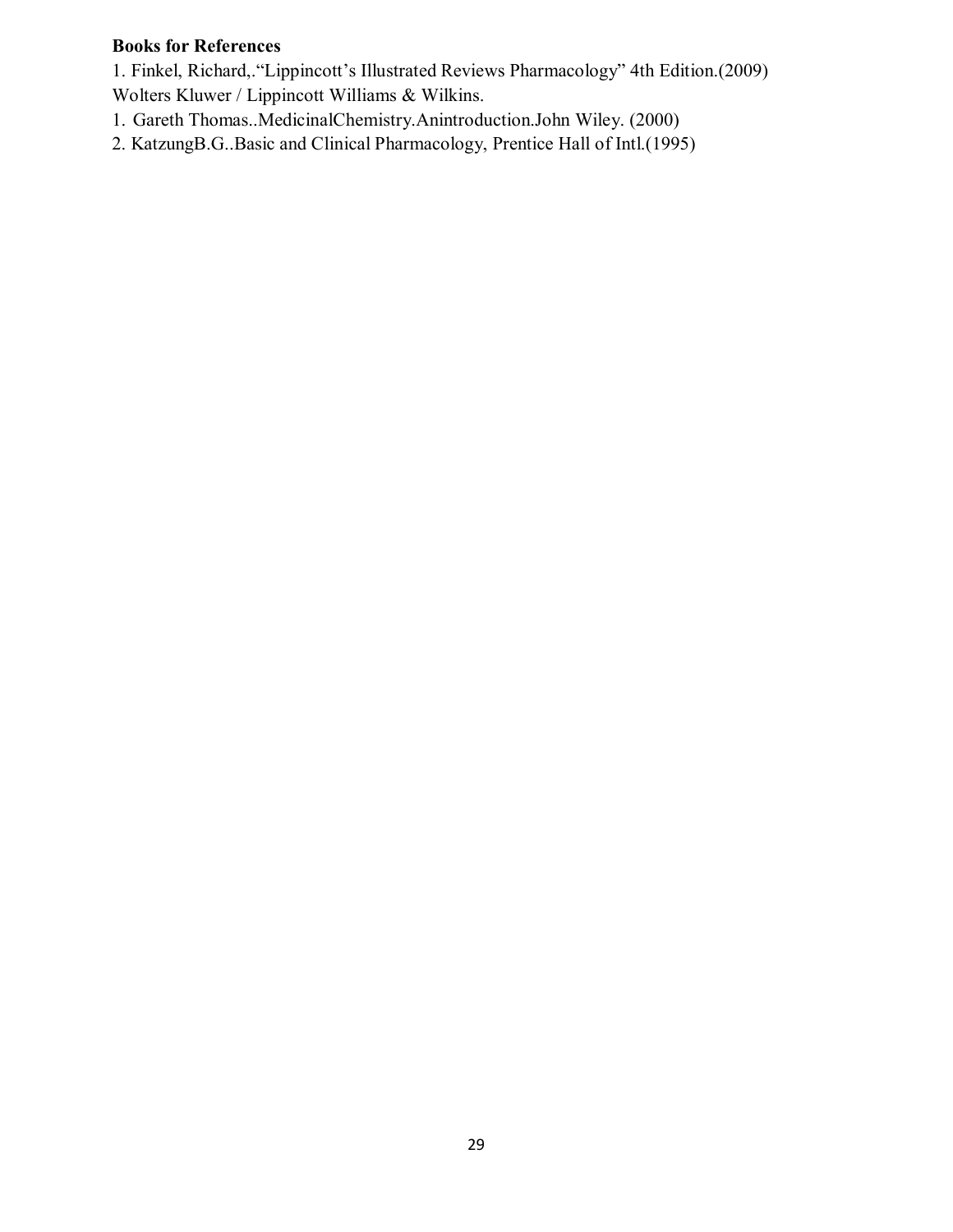#### **SEMESTERIV:SKILL BASED ELECTIVE – II HUMAN ANATOMY AND PHYSIOLOGY**

**Course Code: 14UBT4S2 Max. Marks:100 Hours/week: 2 Internal Marks: 40 Credit: 2 External Marks: 60**

### **Objectives:**

To study the basic principles of Human Anatomy and physiology and to understand the physiology of various organs and organ systems*.* 

**UNIT I** 6 hours

Human organs Anatomical view: Sensory organs: eye, Ear, Nose. Circulatory organ:

Heart, Lungs, Kidney, liver. Digestive system: "Small and large intestine#.

### **UNIT II** 6 hours

# Respiration-Respiratory pigments-and functions. Transport of gases [CO2+O2] -

Respiratory quotient. <sup>#</sup>Circulation: Types, Composition, Properties and Functions of blood#.

**UNIT III** 6 hours Excretion - kinds of excretory products - mechanism of urine formation in mammals -

hormonal regulation of Excretion. <sup>#</sup>Kidney Failure and Transplantation#.

**UNIT IV** 6 hours Nervous tissue - Neuron - Structure, types of neurons. Nerve Impulse - Synapse - Synaptic transmission of impulses - Neuro-transmitters.  ${}^{\#}$ Receptors# - Photoreceptor - eye structure of retina - visual pigments - Physiology of vision. **UNIT V** 6 hours

Endocrine glands - structure, secretions and functions of Endocrine glands of Human beings -pituitary, Hypothalamus, thyroids, Adrenal, Thymus, #Islets of Langherhans#, Gonad -Testis, Ovary.

# **# #Self -study portion**

# **Text Books:**

- 1. Parameswaran, Anantakrishnan and AnantaSubramananiam,. Outlines of Animal Physiology, S. Viswanathan [Printers & Publishers] Pvt. Ltd.,(1975)
- 2. Prosser, C.L. Brown. Comparative Animal Physiology, Satish Book Enterprise, Agra - 282 003.(1985)
- 3. Sambasivaiah, Kamalakararao and Augustine chellappa,. A Text book of Animal Physiology and Ecology, S. Chand & co., Ltd., New Delhi - 110 055.(1990)
- 4. S.C. Rastogi. Essentials of Animal Physiology. New Age International Publishers. 2001.

 Unit I Chapter 16, 7 T.B-4 Unit II Chapter 9, 11, T.B-2 Unit III Chapter 14, T.B-4 Unit IV Chapter 15, T.B-4 Unit V Chapter 19,T.B-4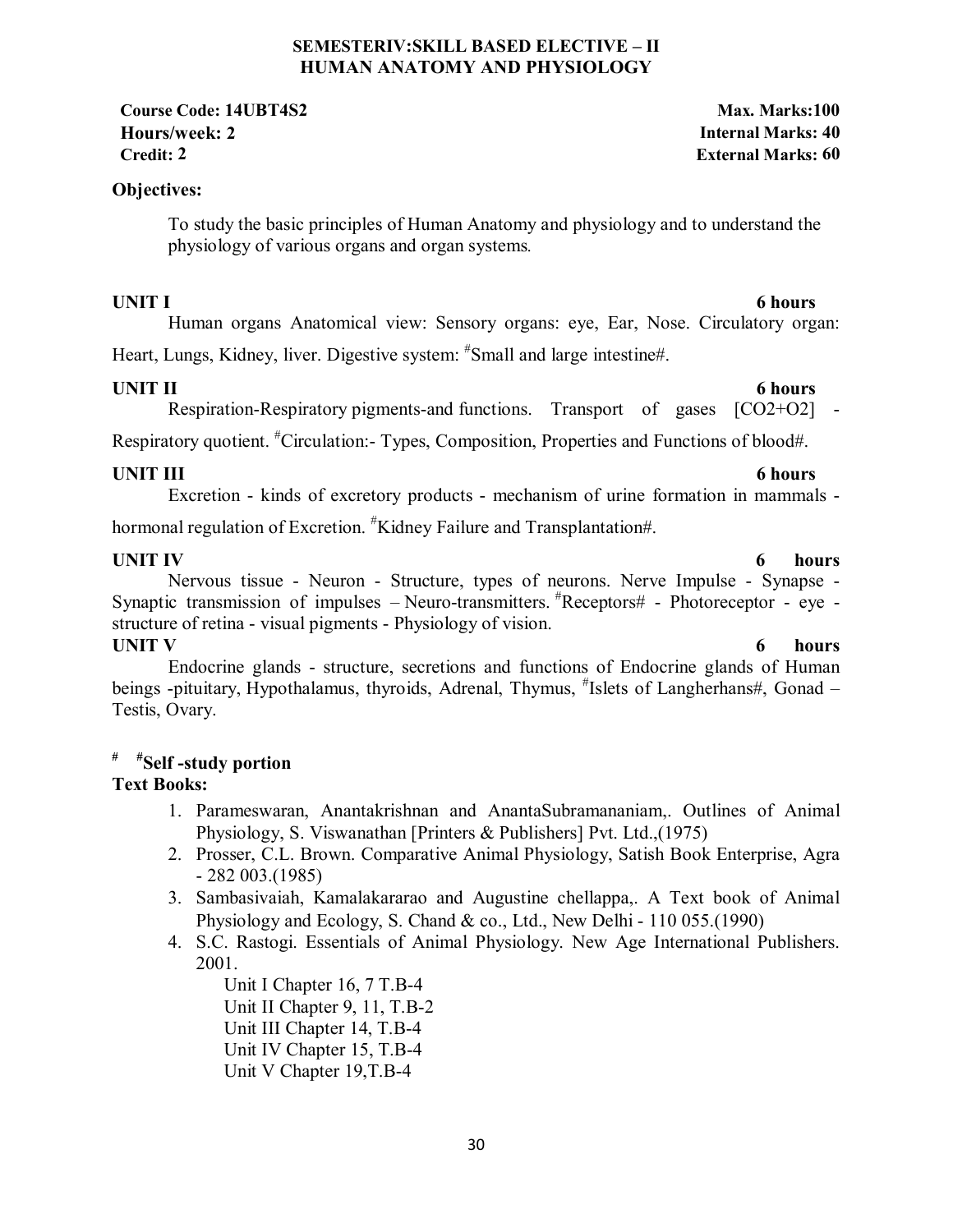# **Books for References:**

- 1. William S. Hoar,. General and Comparative Physiology, Prentice Hall of India Pvt. Ltd., New Delhi - 110 001. (1976)
- 2. Wood, D.W.,. Principles of Animal Physiology 3rd Ed.,(1983)

### **SEMESTERIV: EXTRA CREDIT –I MUSHROOM CULTIVATION**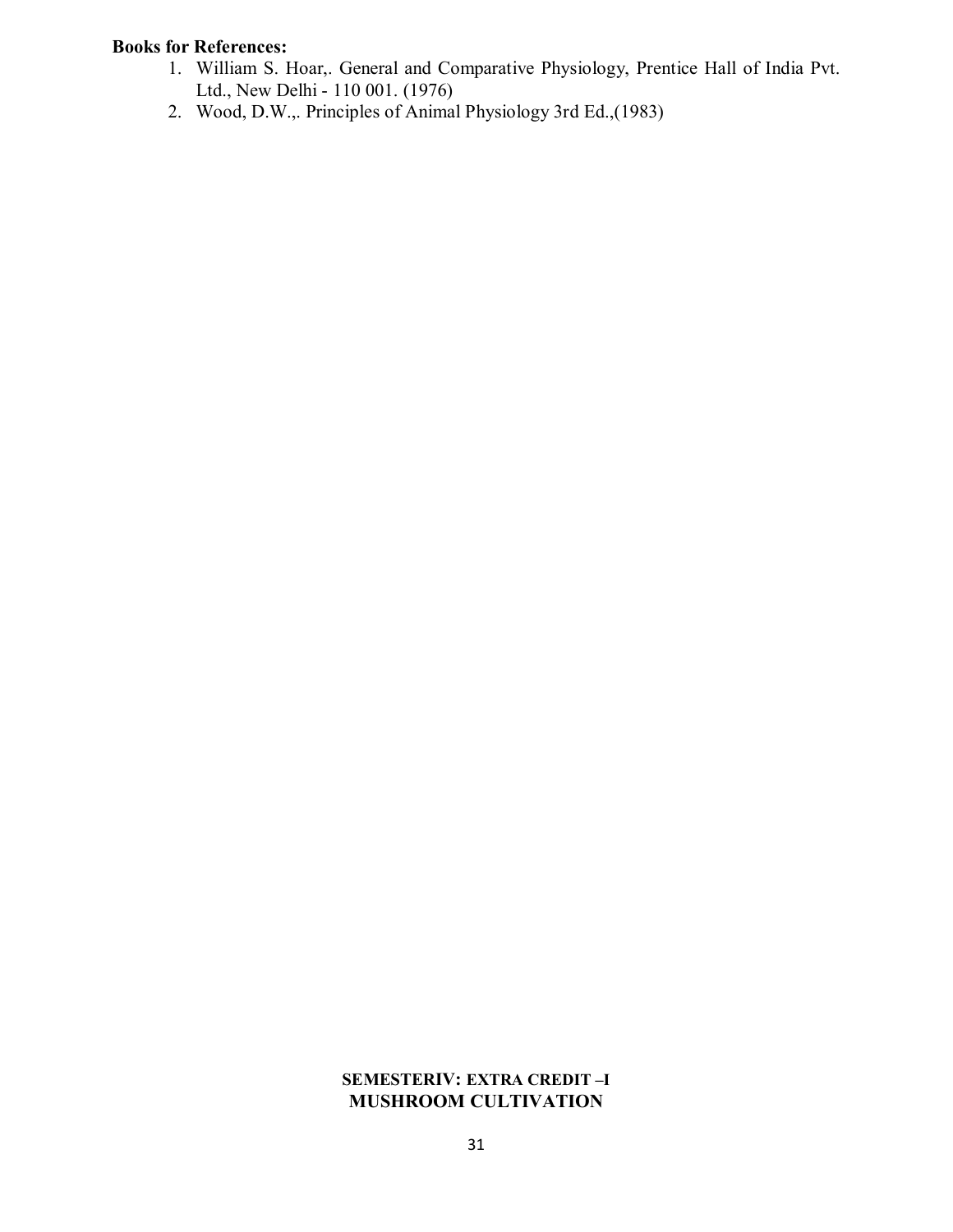### **Course Code: 14UBT4EC1 Max Marks: 100\* Hours/week: -- Internal Marks : -- Credit: 4\* External Marks: 100\***

### **Objective:**

The subject will provide independent handling and culture capability of all edible mushrooms.

### **UNITI**

Morphology and classification; Edible and non-edible mushroom (Historical account, most commonly cultivated mushrooms in the world, distribution and production in various countries).

### **UNITII**

Cultivation of button mushroom -morphology raising a pure culture & spawn preparation.Preparation of compost & cultivation of *Agaricusbisporus, Pleurotusflabelltus*, harvest.Breeding and genetic improvement of mushroom strains.

### **UNITIII**

Cultivation of oyster and paddy straw mushroom - preparation of pure culture  $\&$  spawn cultivation methods, harvest.

#### **UNITIV**

Pests and diseases of Edible mushrooms (Environmental, fungal, bacterial, viral, insect pests and Nematode diseases and competitor moulds.

### **UNITV**

Medicinal and nutritional value of medicine.Post harvesting and commercialization of microbiology.

#### **Text Books:**

- 1. Changs. T. W.A. Hayanes,. "Biology and cultivation of Mushrooms" AcadPress.N.Y. (1978).
- 2. Ignacimuthu, S.. Applied Plant Biotechnology, Oxford and IBH Publishing Co. Pvt. Ltd., New Delhi.(1997).
- 3. Kannaiyan,. Handbook of Edible Mushrooms" TNAU Publication.(2001). Unit I Chapter I, T.B-3 Unit II Chapter II, T.B-2 Unit III Chapter VI, T.B-3 Unit IV Chapter II, T.B-4 Unit V Chapter II, T.B-5

### **Books for References:**

- 1. M.C. Nair,C. Gokulapalan and Lulu das,. Topics on mushroom cultivation, Scientific Publishers, Jodhpur, India. (1997).
- 2. Zadrazil. F & K. Grabbe.,. "Edible Mushroom, Biotechnology" Vol. 3, Weinheim: VerlagChemie, Berlin. (1983).

#### **SEMESTERIV:EXTRA CREDIT –II ETHNOBOTANY AND HERBAL MEDICINE**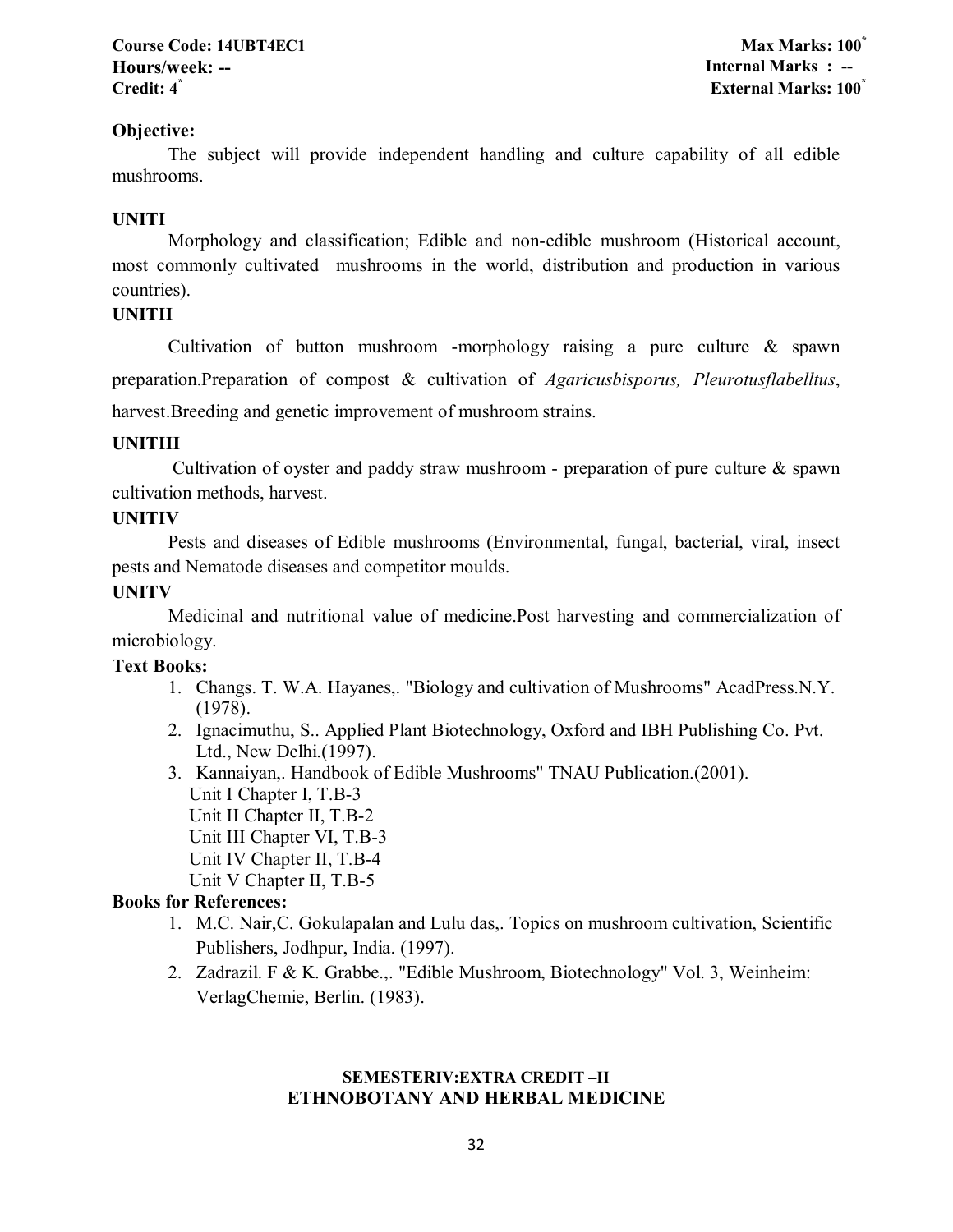#### **Course Code : 14UBT 4EC2 Max Marks : 100\* Hours/week :** Internal Marks : **Credit : 4\* External Marks : 100\***

### **Objective:**

 The subject will provide to understand the Ethnobotany and Herbal Medicine Preparation.

### **UNIT I**

Basic Knowledge of tribes in India and Tamil Nadu.Tribal knowledge towards disease diagnosis, Treatment with medicinal plant, Plant conservation and cultivation.Herbal Medicinal practice in your native place.

#### **UNIT II**

Importance of ethno botany in Indian systems of medicine (Siddha, Ayurveda and Unani).Anthropological relationship with sacred grooves.

#### **UNIT III**

Herbal Preparation, Collection of Wild herbs, Hydrotherapy, Herbal Oil, Liquid extract of medicinal plants.

#### **UNIT IV**

Extraction of Phytopharmaceuticals: Alkaloids, Volatile Oils, Resins and Tannins.

#### **UNIT V**

Introduction, Origin and basic notion of ethnobotanical study – Ethnobotany as an emerging science and its scope;Ethnobotany in India and Tamil Nadu.

#### **Text Books:**

- 1. Jain S K. Methods and approaches in ethnobotany, society of ethnobotanists, Lucknow.(1989)
- 2. Pal, D C and Jain S K.. Tribal Medicine. NayaPrakash Publishers, Calcutta.(1998). Unit I Chapter I, T.B-1 Unit II Chapter II, T.B-1 Unit III Chapter VI, T.B-1 Unit IV Chapter II, T.B-2 Unit V Chapter II, T.B-2

#### **Books for Reference:**

1.Wallis, T.E.. Text book of Pharmacognosy, J and A Churchill Ltd. (1946).

### **SEMESTERV:CORE VI MOLECULAR BIOLOGY**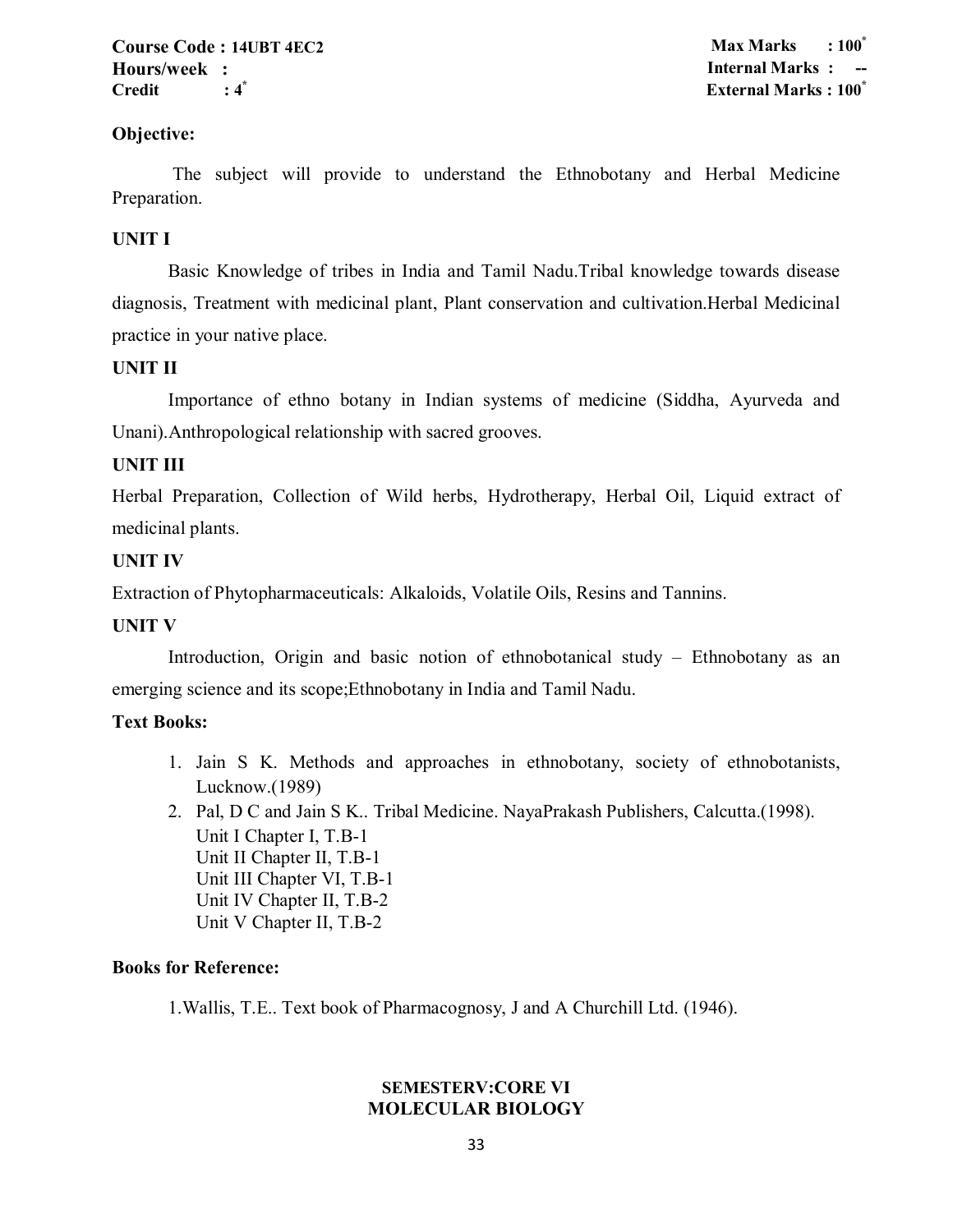**Course Code: 14UBT5C6 Max Marks:100 Hours/Week: 5 Internal Marks: 40**

#### **Objective:**

To understand the structures and various cellular functions associated with the macromolecules found in cells.

### **UNIT I** 15 hours

**Introduction to DNA & RNA** - as genetic material – properties, structure and function. Nucleosides & Nucleotides (structure & bonding), Double helical structure of DNA (Watson-Crick model), various forms of DNA. <sup>#</sup>Prokaryotic and eukaryotic genome organization#.

### **UNIT II** 15 hours

**Replication:** The Basic Rule for Replication of all Nucleic acids. Enzymology of DNA replication, Discontinuous Replication, Events in the Replication Fork. Prokaryotic and eukaryotic replication, <sup>#</sup>Regulation of DNA replication#.

#### **UNIT III** 15 hours

**Expression of genetic information :** from Transcription to Translation – The Relationship between genes and protein, Prokaryotic and Eucaryotic - transcription and translation, Encoding genetic information, <sup>#</sup>Decoding the codons : the role of transfer RNAs#. **UNIT IV** 15 hours

**Gene Regulation:** General aspects of Regulation,The lactose system and the operon model, The Galactose operon, The Arabinose operon, Relative positions of Promoters and Operators, <sup>#</sup>Regulation of Translation, <sup>#</sup>Regulation of the synthesis of Ribosomes#.

**DNA Repair & Protein Targeting:** DNA damage and repair; Targeting signals, protein translocation – co-translational translocaion and post-translational translocation. Sorting protein to mitochondria – chloroplast –  $*$ peroxisomes $*$  - Golgi.

**# #Self -study portion** 

### **Text Book:**

# **Credit: 4 External Marks:60**

#### **UNIT V** 15 hours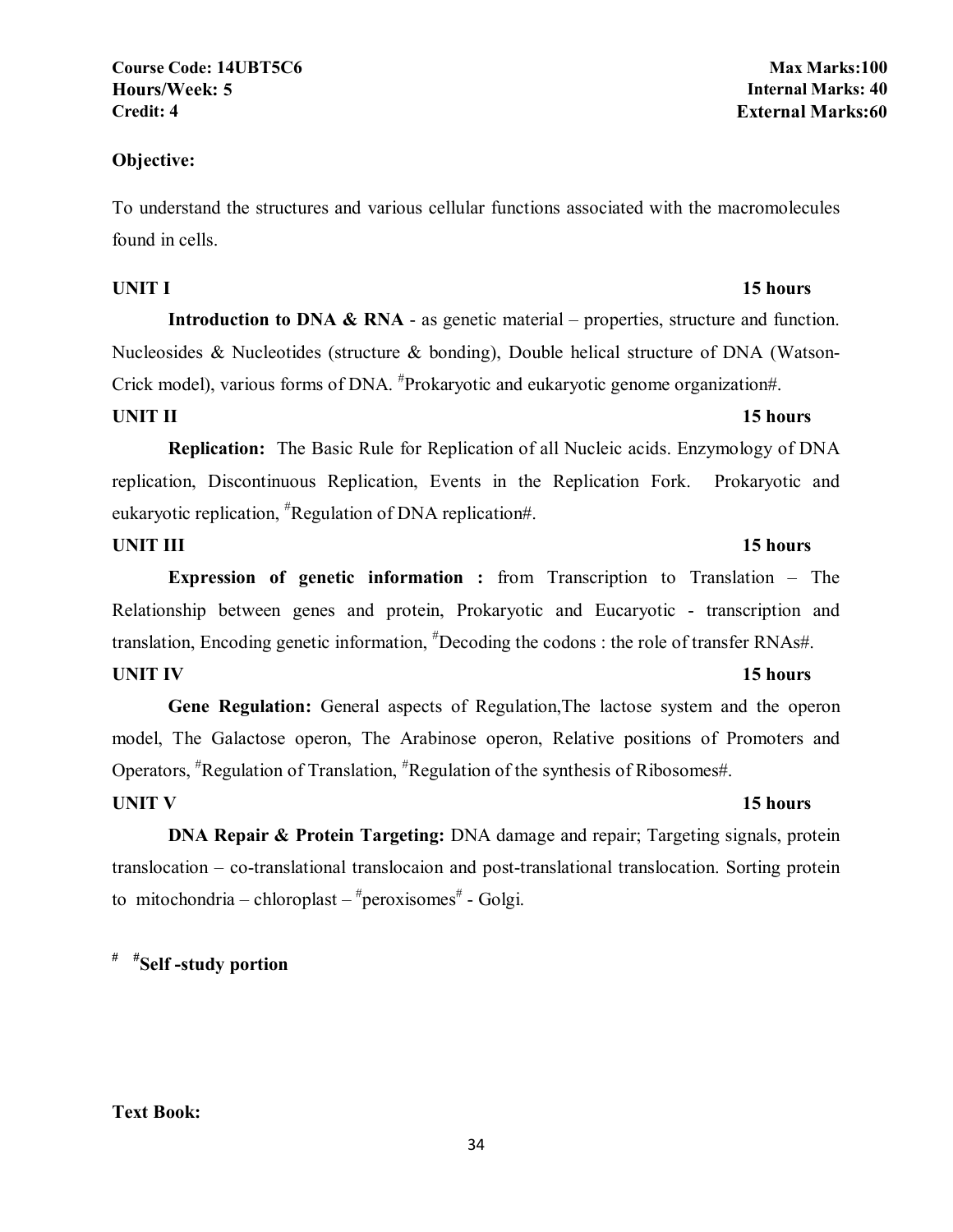- 1. Gerald Karp,. Cell and Molecular Biology: Concepts and Experiments, John Wiley & Sons. (2009)
- 2. Harvey Lodish,. Molecular Cell Biology, W. H. Freeman. (2008)
- 3. S. C. Rastogi,. Cell and Molecular Biology, New Age International. (2006)

UNIT I:Chapter 10, T.B.2 Chapter 14, T.B-1 UNIT II: Chapter 13, T.B-1 UNITIII: Chapter 11, T.B-1. UNIT IV: Chapter 12, T.B-1 UNIT V: Chapter 13, T.B.1; Chapter 16, T.B-2

### **Books for References:**

- 1. Philip C. Turner,.Molecular Biology, Garland Science. (2005)
- 2. Buchanan,.Biochemistryand Molecular Biology of Plants.(2000)
- 3. Carey and Smale,.Translational regulation in eukaryotes.(2000)

#### **SEMESTERV:CORE VII**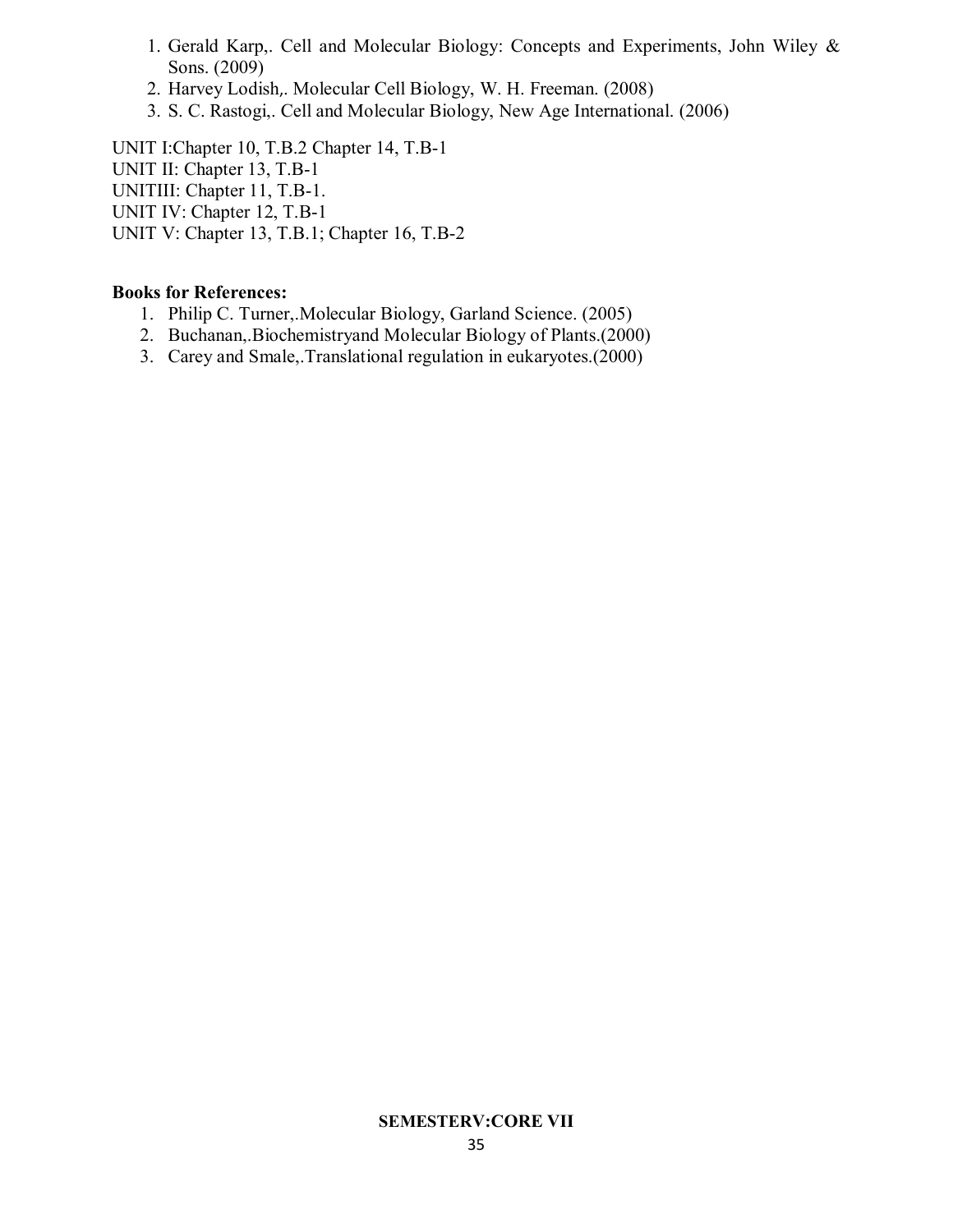#### 36

#### **RECOMBINANT DNA TECHNOLOGY**

#### **Course Code:14UBT5C7 Max Marks: 100 Hours/week:4 Internal Marks: 40 Credit: 4 External Marks: 60**

### **Objective:**

To understand the concepts of Recombinant DNA Technology.

Overview of recombinant DNA technology - Steps, Discovery of Restriction and modifying enzymes. Enzymes in rDNATechnology.# Restriction mapping#. Strategies in gene cloning- Restriction, Ligation.

### **UNIT II** 12 hours

Plasmids - Size - Copy Number - Amplification- Types of Plasmids- Bacterial cloning vectors- pBR322 - origin – advantage -pUC. Lamda phage vectors, cosmids and #phagemid as vectors#.

### **UNIT III** 12 hours

Animal and Plant Viral vectors and their uses, Shuttle vectors, Expression vectors.Characteristics of plasmid and phage vectors.Screening and selection of recombinants- # Hybridization techniques#.

### **UNIT IV** 12 hours

Gene transfer techniques: Molecular mechanism of antisence technology. PCR-types and applications, RAPD, RFLP, Micro arrays.DNA sequencing methods.Molecular diagnosis, # Blotting techniques#.

### **UNIT V** 12 hours

Construction of genomic and cDNA libraries, screening of libraries, Site directed mutagenesis, Ethical issue involving in rDNA Technology. rDNA Technology in solving human problems. # Safety regulations in rDNA technique#.

**# #Self -study portion** 

# **Text Books:**

# **UNIT I** 12 hours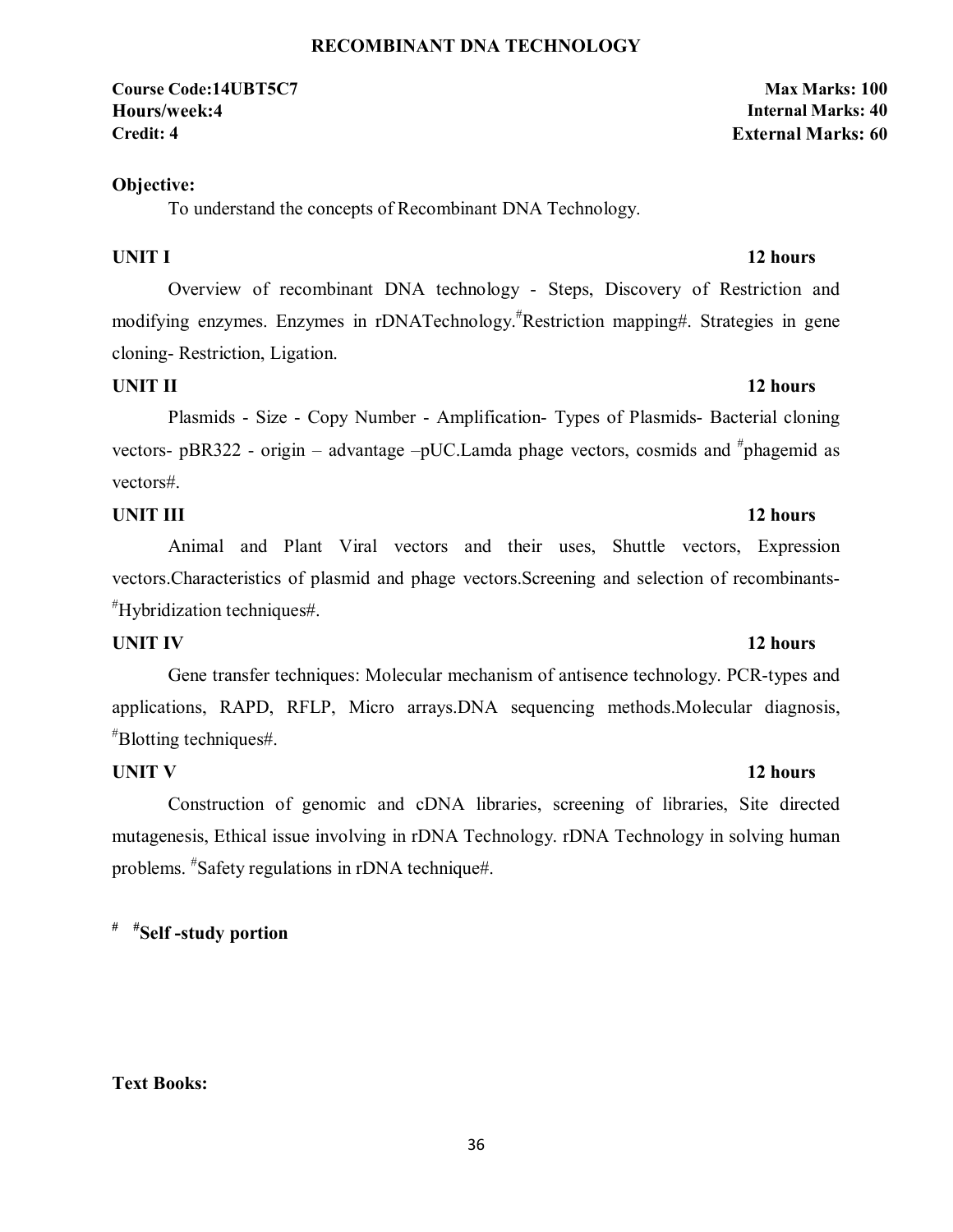- 1. James D. Watson, Micheal Gilman, Mark Zoller,. Recombinant DNA Second Edition W.H. Freeman and Company, New York.(2001).
- 2. Primrose, S.B. and Twyman,R.M. Principles of Gene Manipulation and Genomics 7th Edition. Blackwell Publishing Company.(2006).
- 3. Winnacker. From Genes to Clones Introduction to Gene Technology -, E.L.., Panima Educational Book Agency, New Delhi.(1987).

UNIT I: Chapter 4 & 6.T.B.1 UNIT II: Chapter 5, T.B.2 UNIT III: Chapter 6, T.B.2 UNIT IV: Chapter 7, T.B.2 UNIT V: Chapter 15, T.B.2

- 1. Ansubel FM, Brent R, Kingston RE, Moore DD,."Current Protocols In Molecular Biology ", Greene Publishing Associates, NY.(1988).
- 2. Desmond S. T. Nicholl,. An Introduction to Genetic Engineering, Blackwell Science Publications, (2002).
- 3. Saleesha A. Stanely. "Bioethics", Wisdom educational service.(2008).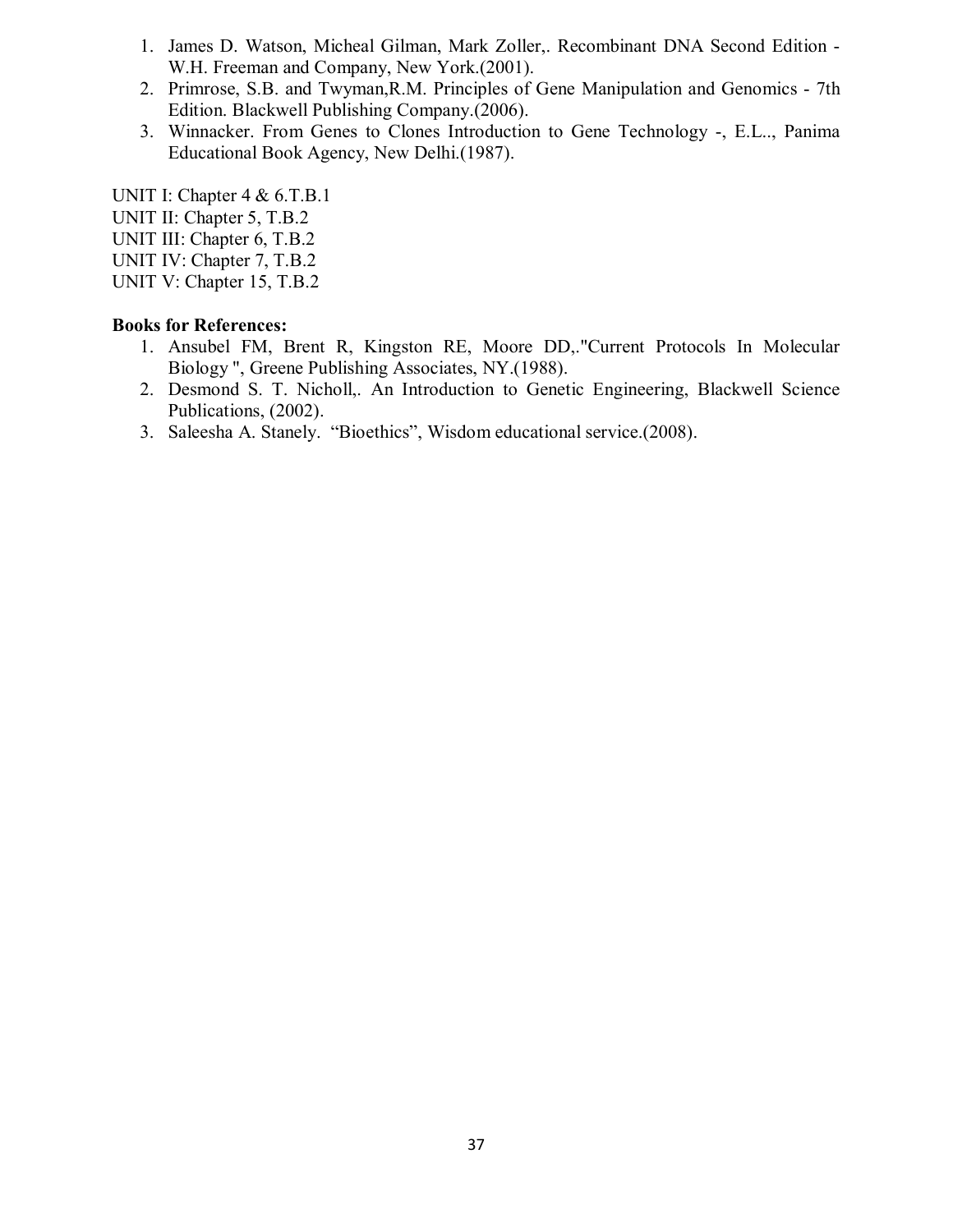#### **SEMESTERV:CORE VIII MOLECULAR BIOLOGY AND RECOMBINANTDNA TECHNOLOGY – PRACTICAL**

**Course Code:14UBT5C8P Max. Marks: 100 Hours/week: 4 Internal Marks: 40 Credit: 4 External Marks: 60**

### **Objective:**

Toprovide comprehensive hands-on training on techniques of molecular biology and genetic engineering.

- 1. Preparation of competent cells and transformation.
- 2. Experiments with lac operon- induction and assay of beta-galactosidase.
- 3. Mounting buccal epithelium and observing living cells using vital staining.
- 4. Staining of macro molecules.
- **5.** Isolation of Antibiotic Resistant Mutants.
- 6. Isolation of Plasmid DNA
- 7. Gel electrophoresis of plasmid DNA
- 8. Restriction digestion of DNA
- 9. Ligation of DNA fragments.

#### **Text Books:**

1. Ansubel FM, Brent R, Kingston RE, Moore DD. Currentprotocols in Molecular Biology. Green Publishing Associates, New York. 1988.

2. Gerald Karp. Cell & Molecular Biology: Concepts and Experiments, John Wiley & Sons. 2009.

#### **SEMESTERV:CORE IX**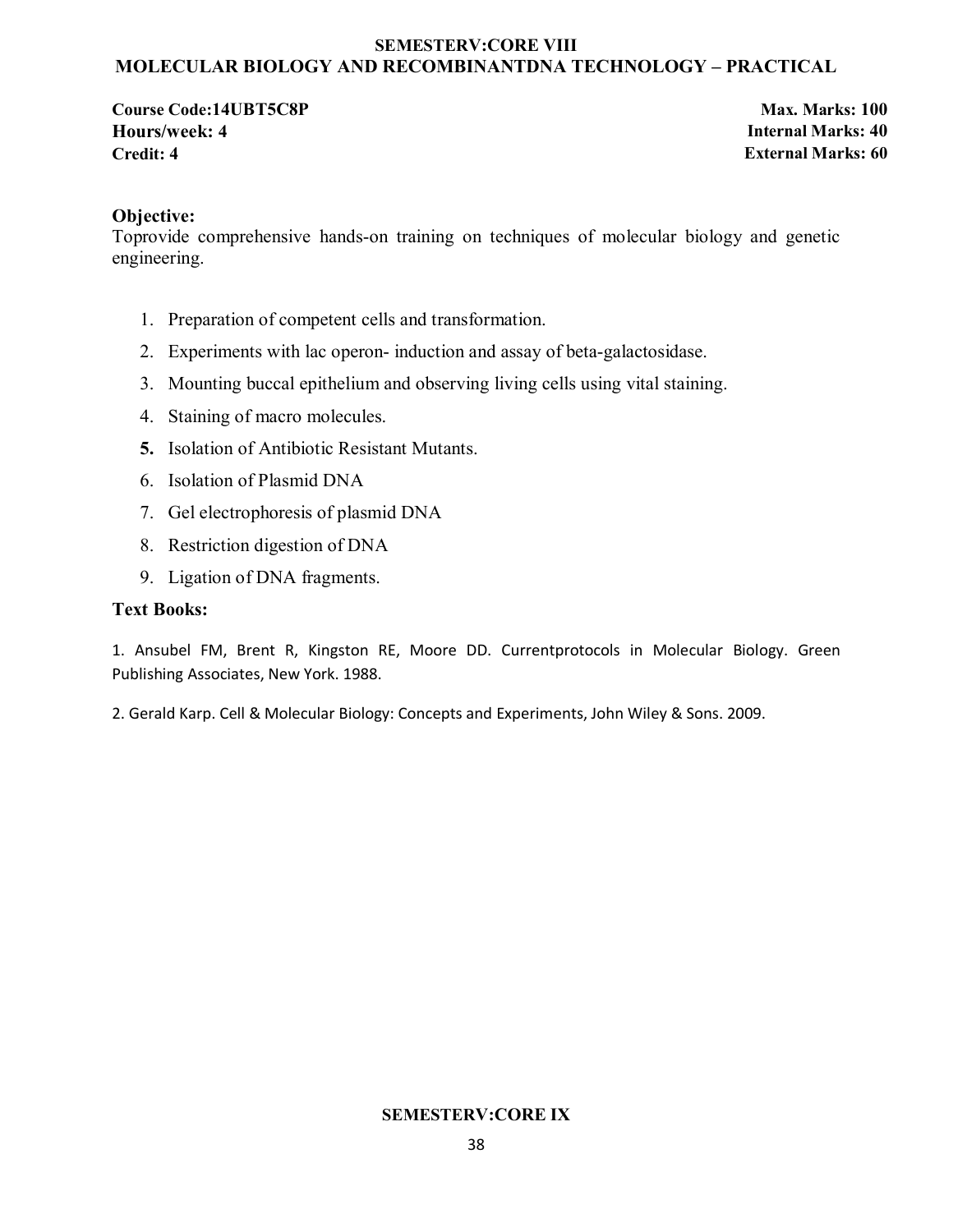#### **BIOPROCESS TECHNOLOGY**

### **Course Code: 14UBT5C9 Max. Marks: 100 Hours/week: 4 Internal Marks: 40 Credit: 4 External Marks: 60**

### **Objective:**

To study the avenues of exploiting microbes in bioconversion technology and to study the downstream processing for product recovery in fermentation.

### **UNIT I** 12 hours

**INTRODUCTION TO BIOPROCESSBIOTECHNOLOGY:** Isolation and screening of industrially important microbes. Strain improvement - mutation and recombination. Preservation of industrially important microorganisms.<sup>#</sup>Media/substrates for industrial fermentation#.Media formulation.

# **UNIT II** 12 hours

**TYPES OF BIOREACTORS:** Mechanical - Stirred tank bioreactors, Airlift fermentors, solid state fermentors, <sup>#</sup>animal cell culture reactors# and plant cell culture reactors.

# **UNIT III** 12 hours

**BIOREACTOR AND FERMENTATION:** Bioreactor design and operations - basic function, design, components and body construction. Computers in bioprocess control system. #Concepts of basic modes of fermentation# – Batch, Fed batch and Continuous fermentation.

# **UNIT IV** 12 hours

**DOWNSTREAM PROCESSING:** Objectives and criteria - foam separation precipitation methods. Filtration devices and filter aids. Centrifugation - #industrial scale centrifugation and cell disruption#.

 **BIOPROCESS AND INDUSTRIAL PRODUCTION:** Production of enzymesamylases and proteases. Antibiotic production - penicillin and tetracycline.Amino acid - Lysine and glutamic acid.Vitamin production - vitamin B12.# Organic acid production# - citric acid.SCP production.

### **# #Self -study portion**

# 39

# **UNIT V** 12 hours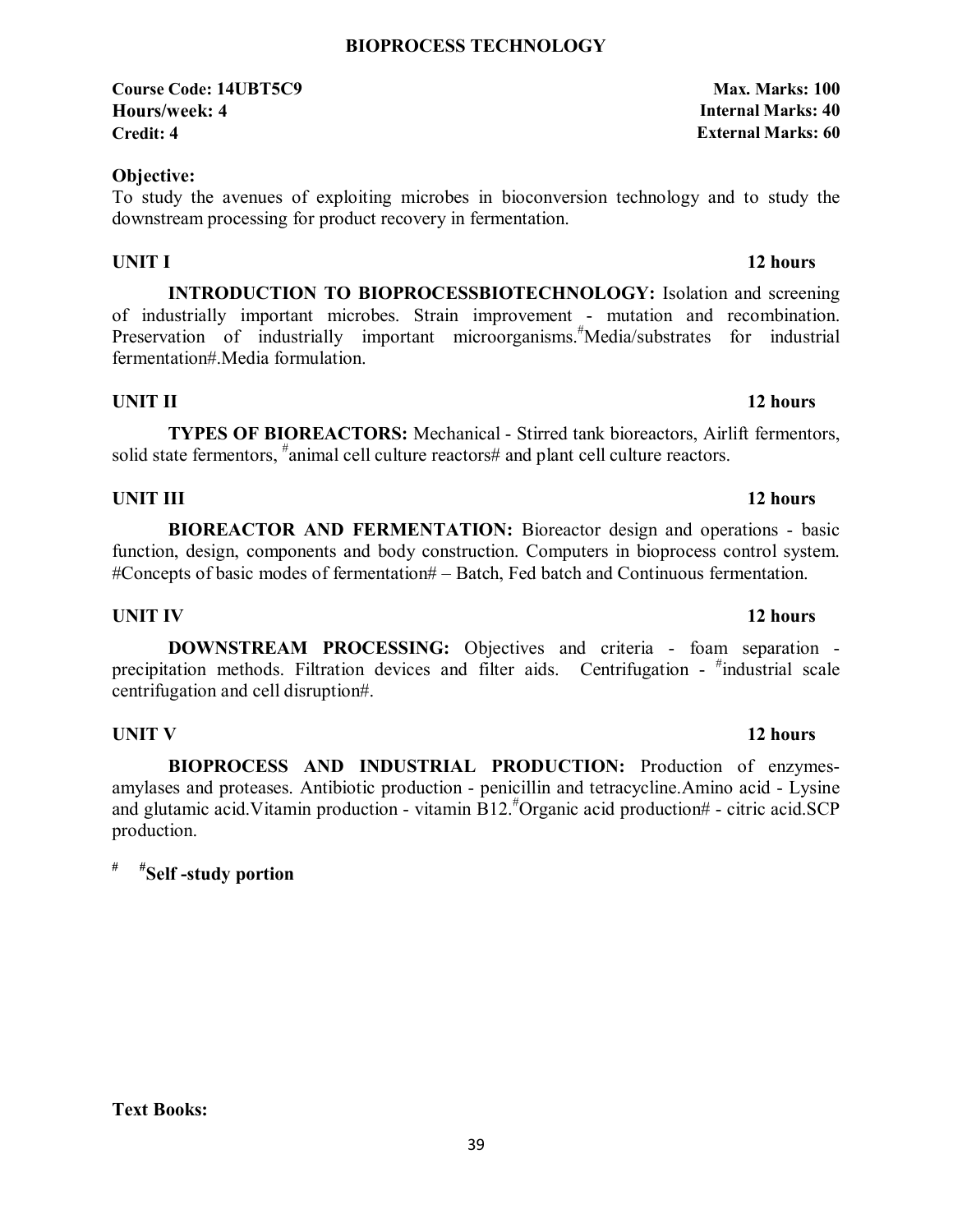- 1. Arnold L. demain& Julian E. Davis. Industrial Microbiology & Biotechnology ASM Press.(2004)
- 2. Casida L.E. Industrial Microbiology, John Wiley & Sons. (1968)
- 3. Coulson, J.M and J.F. Richardson Chemical Engineering Pergamon Press.(1984)
- 4. Flickinger M.C., Drew S.W. Encyclopedia of Bioprocess Technology 5 Volumes, John Wiley & Sons. (1999)
- 5. Glazer, A N. and Nikaldo, H.,. Microbial Biotechnology -W H Freeman and company network. (1995)
- 6. Stanbury, P.F. A. Whitaker & S.J. Hall. Principles of fermentation technology, Butterwoth Heinemann Oxford.(1997).
- Unit 1 Chapter 3, T.B-6
- Unit 2 Chapter 7, T.B-6
- Unit 3 Chapter 2, 8, T.B-6
- Unit 4 Chapter10, T.B-6
- Unit 5 Chapter 1, T.B-6

- 7. Gungalus, I.C. and Stainer. RY. (Eds.) The Bacterial Vol. III Academic press. New York. 2004.
- 8. Prescott, L M., Harley, J P and Klein, D A.. Microbiology 4th edition McGraw Hill. (1999)
- 9. Stainer, R Y, Ingrtham, J L., Wheels, M.L and Painter P.R.. General Microbiology. Maomillan.(1987)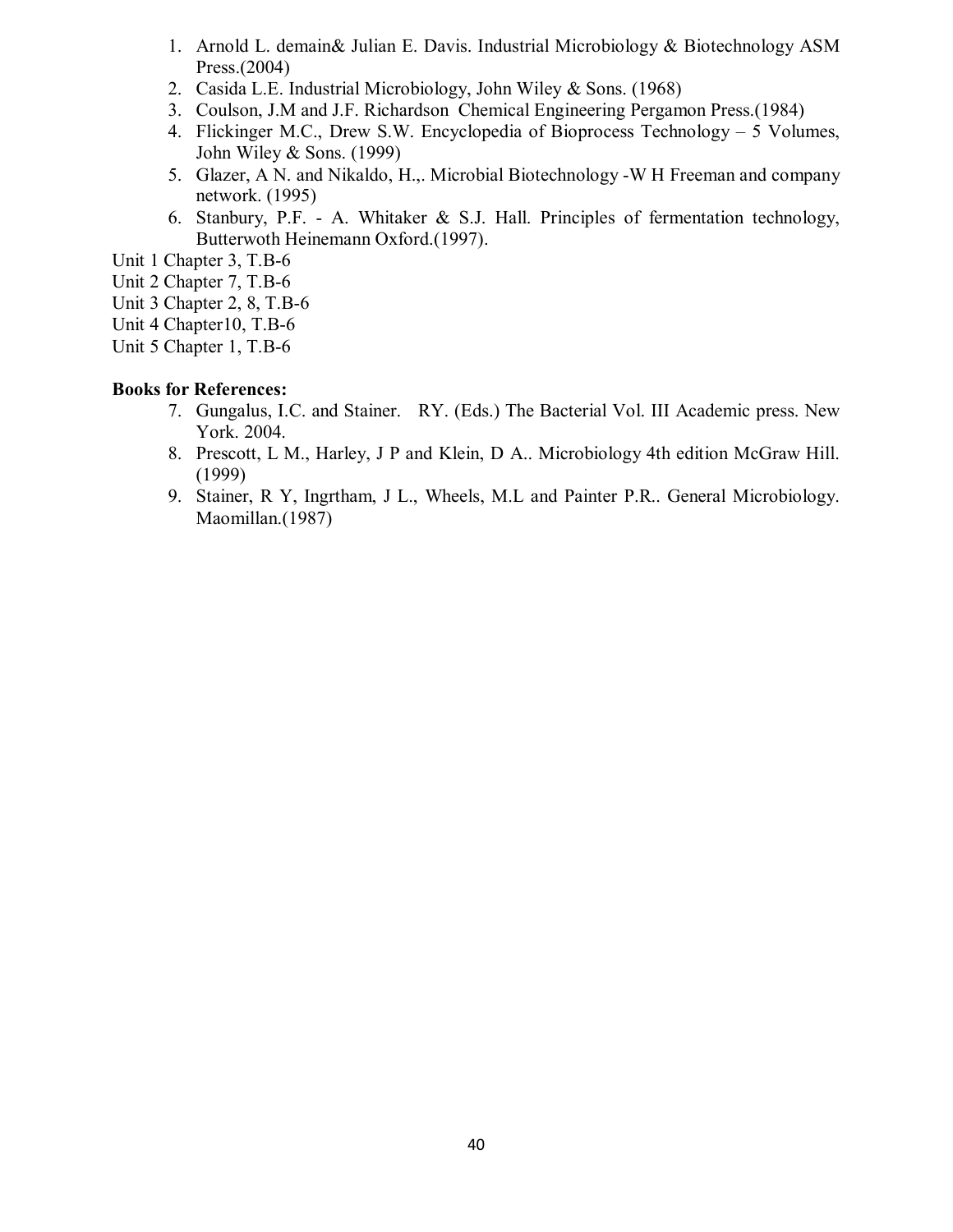#### **SEMESTERV:CORE X ENVIRONMENTAL BIOTECHNOLOGY**

**Course Code: 14UBT5C10 Max. Marks:100 Hours/week: 4 Internal Marks: 40 Credit: 4 External Marks: 60**

#### **Objective:**

To study the basic concept and issues of environmental pollution biotechnological treatment to clean up polluted environments and to create valuable resources for the human society.

### **UNIT I** 12 hours

 **BASIC CONCEPTS AND ISSUES.**Types of pollution methods for measurement of pollution, methodology of environmental management- the problemsolving approach and its limitations.Global environmental problems- Ozone depletion, "Green house effect# and Acid rain.

### **UNIT II** 12 hours

**POLLUTION:**Pollutionand its control through biotechnology, bioremediation of soil and water contaminated with oil spills, heavy metals and detergents, Microbiological andbiochemical aspects of waste water treatment process. "Various industrial effluent treatment methods#.

### **UNIT III** 12 hours

**BIODEGRADATION:**Biodegradationofxenobiotics in environment: Ecological considerations, decay behaviour and degradative plasmids, hydrocarbons, oil pollution, surfactants. # Biosensors#.

# **UNIT IV** 12 hours

**PHYTOREMEDIATION**: Degradation of pesticides and other toxic chemicals by Plants. # Degradation aromatic chlorinates petroleum products#.

## **UNIT V** 12 hours

**BIOLEACHING:** Leaching of ores by microorganisms (gold, copper and uranium). Environmental significance of genetically modified (GM) microbes, plants and animals.<sup>#</sup>Waste disposal and management, legislation of environmental problems# .Microbial association in environment.

**# #Self -study portion** 

#### 41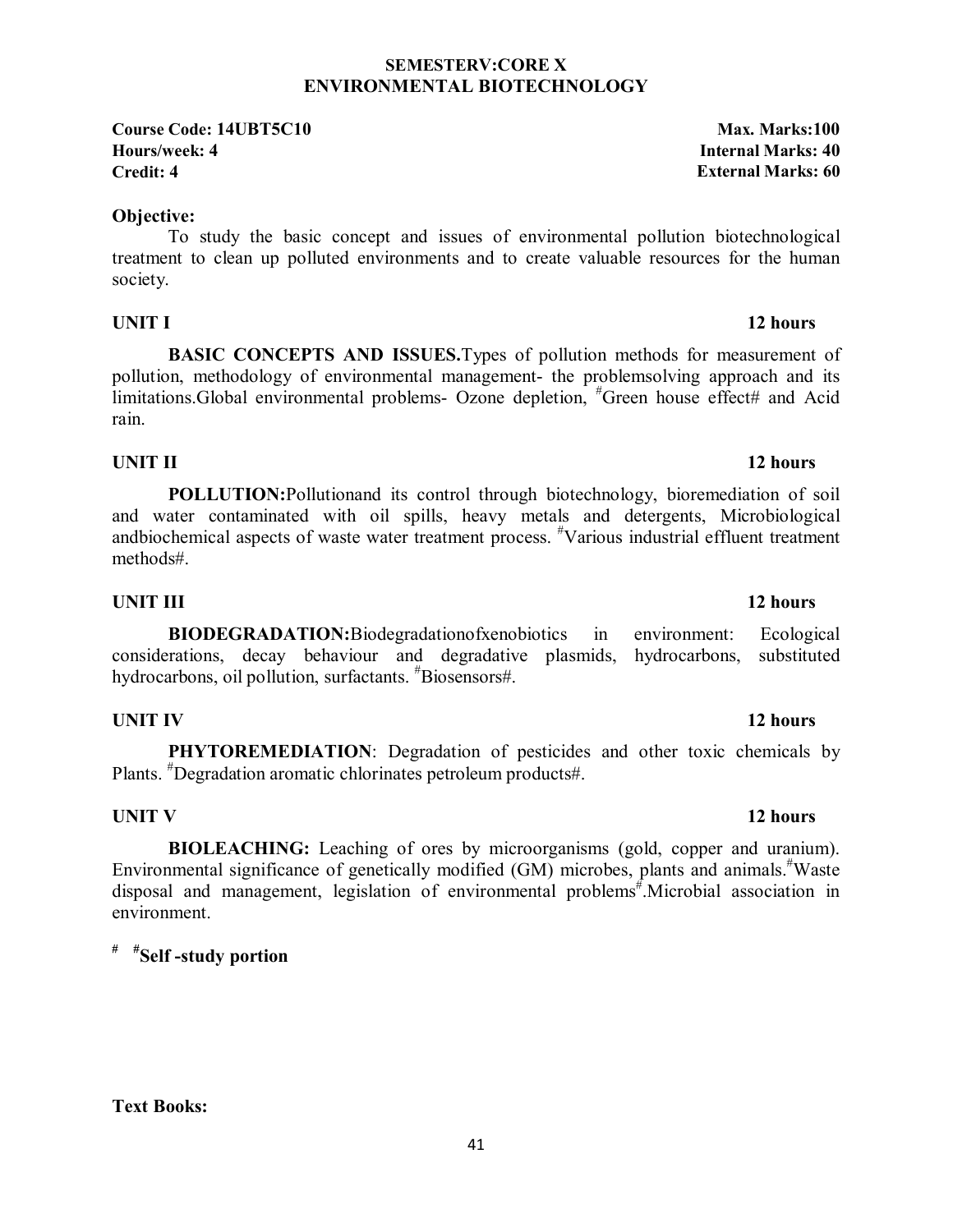- T.B. 1. A.K. Chatterji. Environmental Biotechnology, Prentice Hall of India Pvt. Ltd. 2007.
- T.B.2. K. Pradipta.Environmental Microbiology, I.K International Publishing House Pvt. Ltd. 2008.
- T.B.3. Environmental Science and Biotechnology, Saras Publication. 2008.
- T.B.4. V. Kumaresan.A Text Book of Biotechnology, Saras Publication. 2009.

Unit I Chapter I, T.B. 3 Unit II Chapter XII, T.B.2 Unit III Chapter XIII, XIV, T.B4 Unit IV Chapter XIII, XIV, T.B. 4 Unit V Chapter VIII, T.B.4

- 1. Agarwall K.V.,. Environmental Biotechnology, Nidhi Publishers.(2005)
- 2. Chatterji, A.K.. Introduction to Environmental Biotechnology, Prentice-Hall of India.(2002)
- 3. Chhatwal.Encyclopaedia of Environmental Biology. (2005)
- 4. Eugenia J.Olguin and Tayloir and Francis.. Environmental Biotechnology and cleaner Bioprocesses.(2000)
- 5. Murugesan, A.G.andC.Rajakumari,.Environmental Science and Biotechnology: theory and Techniques.(2005)
- 6. Sharma P.D.,. Environmental Biology, Rastogi Publications.(1994)
- 7. William P. Conningham and Mary Ann Conningham. Principle Environmental Science , Tata McGraw-Hill publishing Company.(2003)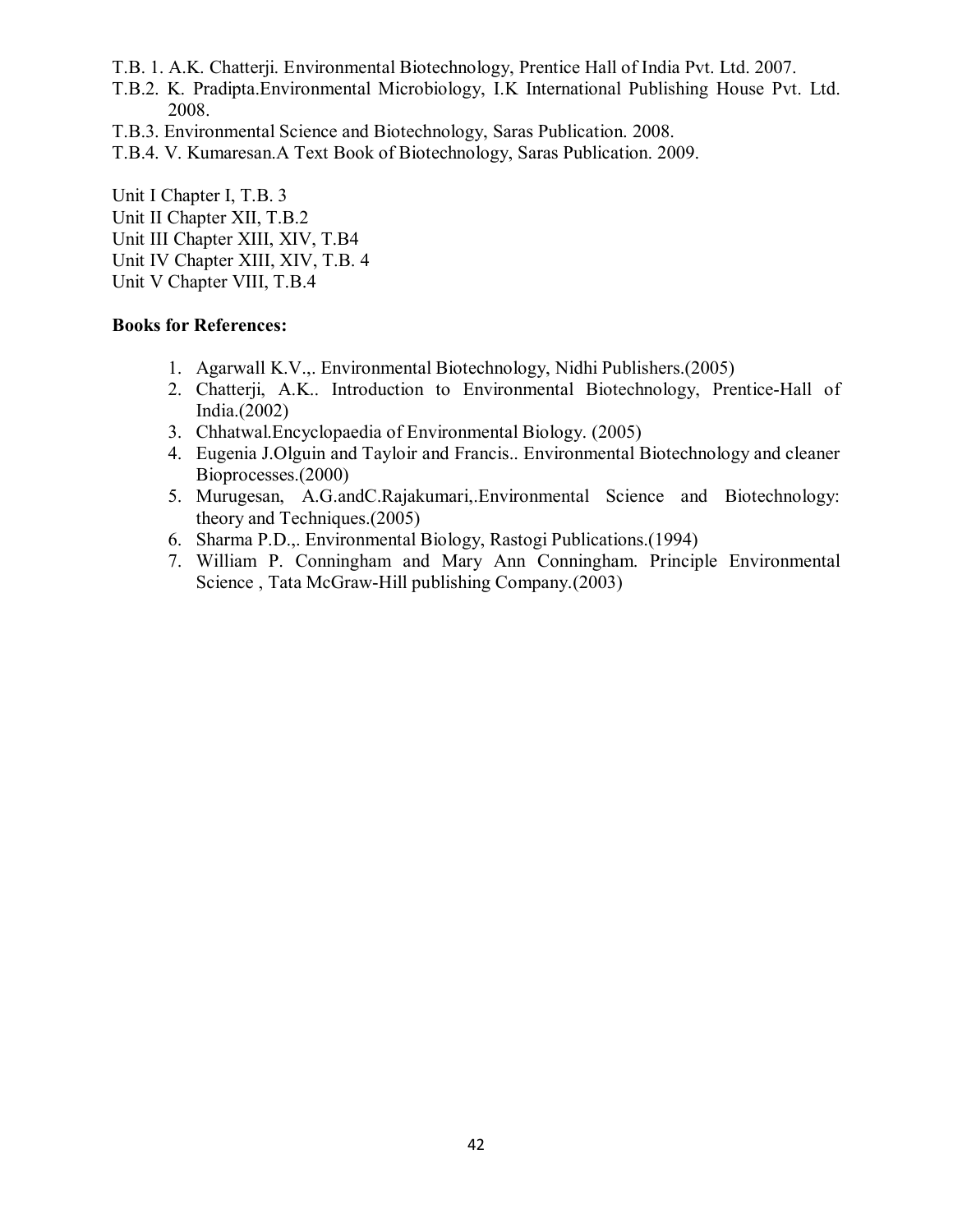#### **SEMESTERV:CORE XI BIOPROCESS TECHNOLOGY AND ENVIRONMENTAL BIOTECHNOLOGY – PRACTICAL**

**Course Code: 14UBT5C11P Max.** Marks: 100 **Hours/week: 4 Internal Marks: 40 Credit: 4 External Marks: 60**

### **Objectives:**

- 1. Isolation of any one industrially important enzyme and antibiotics.
- 2. Production and estimation of biomass (SCP) dry weight and wet weight method.
- 3. Production of wine.
- 4. Mushroom cultivation.
- 5. Immobilization of yeast cells
- 6. Immobilized beads for alcohol production and estimation.
- 7. Estimation of Dissolved Oxygen in water
- 8. Determination of Total hardness in water
- 9. Analysis of Carbonates and bicarbonates in water
- 10. Estimation of Available Nitrogen in soil.
- 11. Quantitative Estimation of Nitrates in soil.

#### **Text Books**

1. K.C. Agrawal. Environmental Biotechnology, Nidhi Publishers (India), Bikaner. 2004.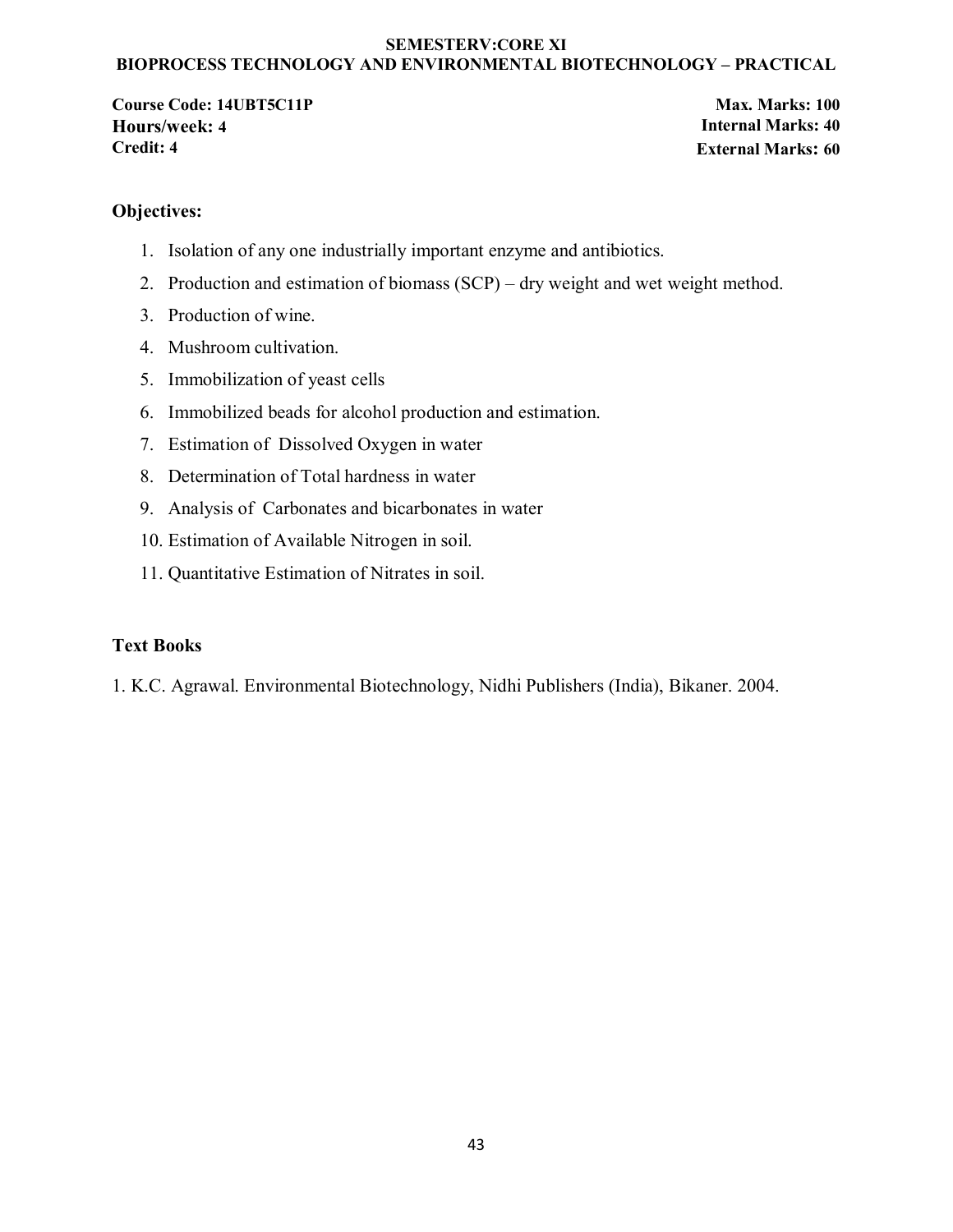#### 44

#### **SEMESTERV:MAJOR BASED ELECTIVE – IV BIOSTATISTICS AND COMPUTER APPLICATIONS IN BIOLOGY**

**Course Code: 14UBT5M4 Max Marks: 100 Hours/week: 3 Internal Marks: 40**

**Credit: 3 External Marks: 60**

#### **Objectives:**

 To learn the basics of statistics in Biological context and to apply the statistical principles in designing Biological experiments and solving Biological problems

Introduction to Computers: – Characteristics of Computers. Classification of Computers – Programming Languages: Machine Language - Assembly Language - Input Devices- #Keyboard – Mouse – Out Put, Devices#.

**UNIT II** 9 hours Internet and world wide web, Client- server organization, FTP, HTTP, Telnet, protocols, Concepts of mail servers and clients, Browsers and mail managers, # Netscape and Internet explorer#, Internet domain.

## **UNIT III** 9 hours

Types of operating systems: Introduction to MS DOS Office automation tools: MS words, MS excel and MS power point –  $^{\#}$ Application in biological science#

### **UNIT IV** 9 hours

web media – networks and application –  $FAX$ , voice, information services,  $*$  person to person communication# (internet, E-mail, teleconferencing etc., )- exchanging files.

### **UNIT V** 9 hours

 **Measures** of central tendency – mean, median and mode - Measures of dispersion – range, variance, standard deviation – Theories of probability – Students t-test, chi square test for goodness of fit - # statistical error (definition and types only)#.

# **# #Self -study portion**

### **Text Books:**

1. Sawyer Williams and Hutchinson. Using information technology, McGraw Hill.(1999).

2. Alexis Leon and Mathews Leon. Fundamentals of Information technology– vikas Publication.(1999).

Unit I Chapter III, T.B. 1 Unit II Chapter VII, T.B.1 Unit III Chapter XII, XIV, T.B 1 Unit IV Chapter XIII, XIV, T.B. 1 Unit V Chapter VIII, T.B.2 **Books for References:** 

1.Glovery& Mitchell an Introduction to Biostatistics, 2009.

# **UNIT I** 9 hours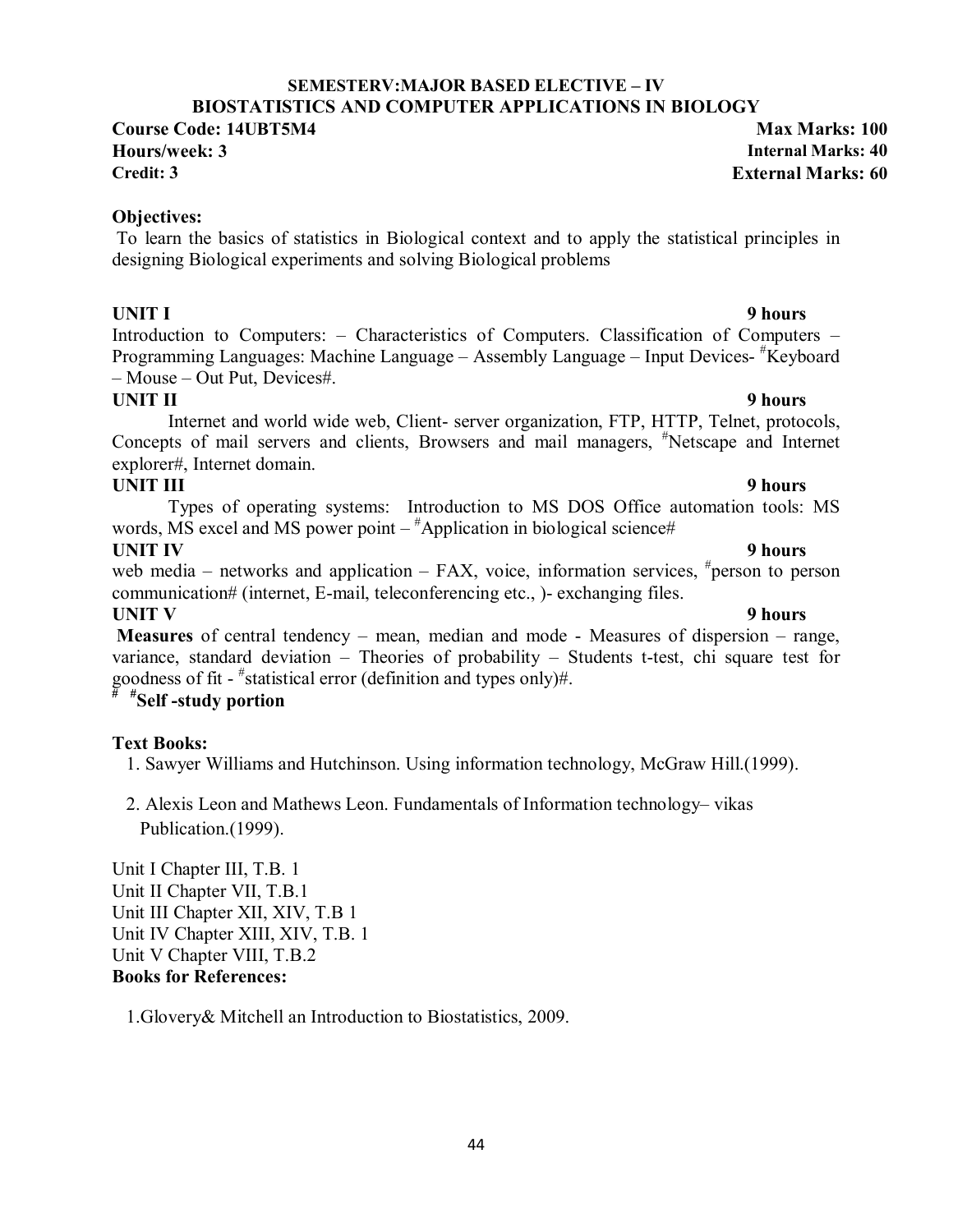#### **SEMESTERV:SKILL BASED ELECTIVE – III CANCER AND STEM CELL BIOLOGY**

**Course Code: 14UBT5S3 Max Marks: 100 Hours/week: 2 Internal Marks: 40 Credit: 2 External Marks: 60**

### **Objective:**

To gain a deeper understanding on the basic processes related to the growth and differentiation of cancer, multipotent and pluripotent stem cells from various sources.

### **UNIT I 6 hours**

Cancer:Definition, Benign Tumors vs. Malignant Tumors, Types of Cancer, Common Symptoms, Invasion and Metastasis, Molecular Basis of Cancer - #Oncogenes and Tumor Suppressor Genes#.

# **UNIT II** 6 hours

Cancer Classification:TNM Classification - Purpose, Types of Staging, TNM System, Stage Grouping, Other Factors that Can Affect the Stage, Other Staging System, Molecular Classification of Cancer. # Cancer screening#.

### **UNIT III** 6 hours

Stem cells: Introduction to stem cells, Classification and Sources. Tissue specific stem cells – Embryonic, # Hematopoietic and Neural stem cells#.

### **UNIT IV** 6 hours

Embryonic Stem Cells: Blastoyst and Inner cell mass cells; Mammalian Nuclear Transfer Technology; Stem cell differentiation; # Stem cells cryopreservation#.

### **UNIT V** 6 hours

Human Embryonic Stem Cells and society: Human stem cells research: Ethical considerations; Stem cell religion consideration; Stem cell based therapies (cancer, heart damage and infertility).Stem cell research policy – "International bodies# (International Cellular Medicine Society and International Society for Stem Cell Research); National Bodies.

# **# #Self -study portion**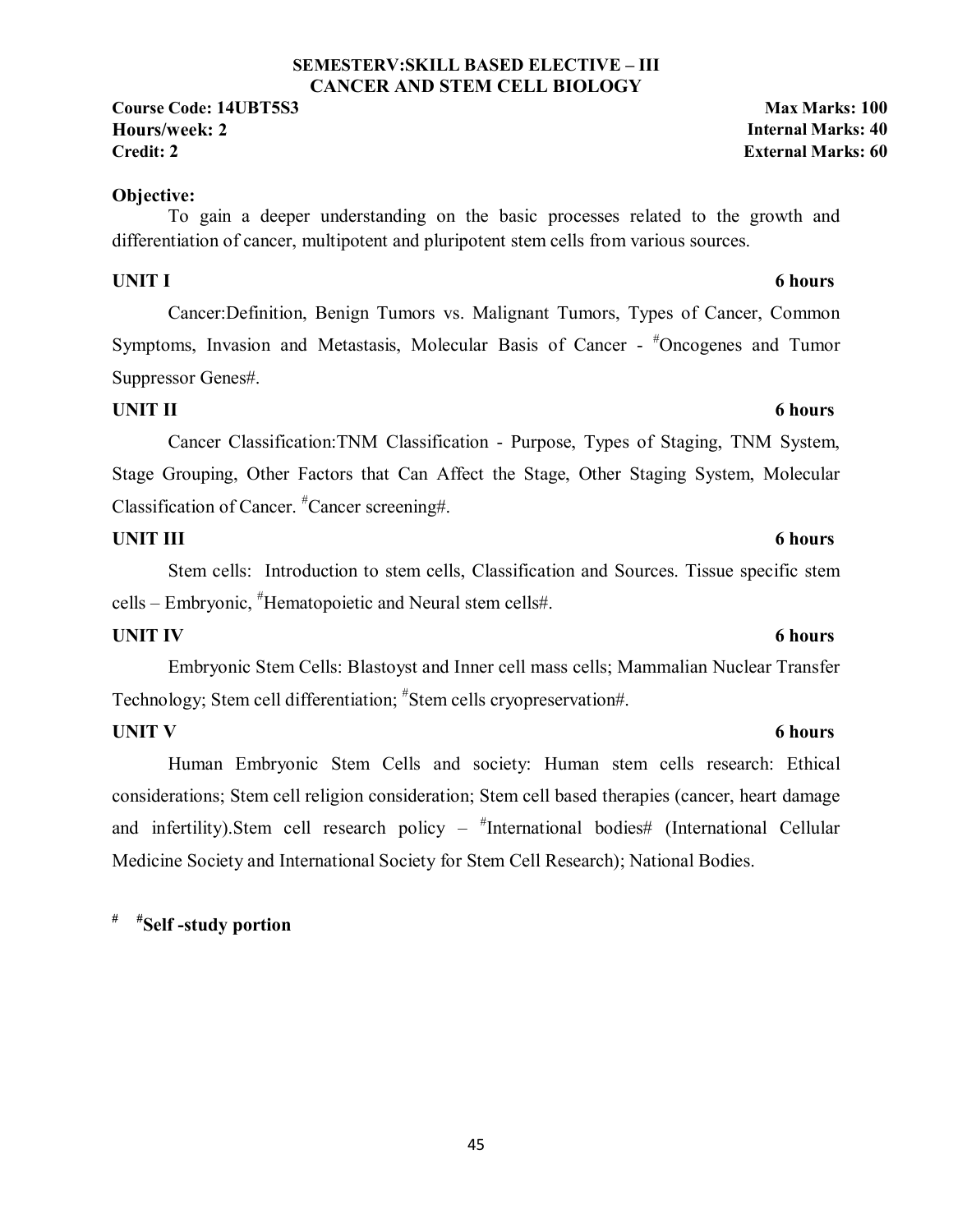### **Text Book:**

- 1. Biology of Cancer, AmitaSarkar. Discovery Publishing House Pvt. Ltd. 2009.
- 2. Embryonic Stem cells, AmitaSarkar. Discovery Publishing House Pvt. Ltd. 2009.
- 3. Specific stem cells, AmitaSarkar. Discovery Publishing House Pvt. Ltd. 2009.

UNIT I: Chapter 1,2,3, T.B.1 UNIT II: Chapter 14, T.B.1 UNIT III:Chapter 11, T.B.3 UNIT IV:Chapter 8, T.B.2 UNIT V: Chapter 7,T.B.2

- 1. Ann A.Kiessling, Human Embryonic Stem Cells: An Introduction to the Science and Therapeutic Potential, Jones and Bartett, 2003.
- 2. Peter J.Quesenberry, Stem Cell Biology and Gene Therapy, 1<sup>st</sup> Edition, Willy-Less, 1998.
- 3. A.D.Ho., R.Hoffiman, Stem cell Transplantation Biology Processes Therapy, Willy-VCH, 2006.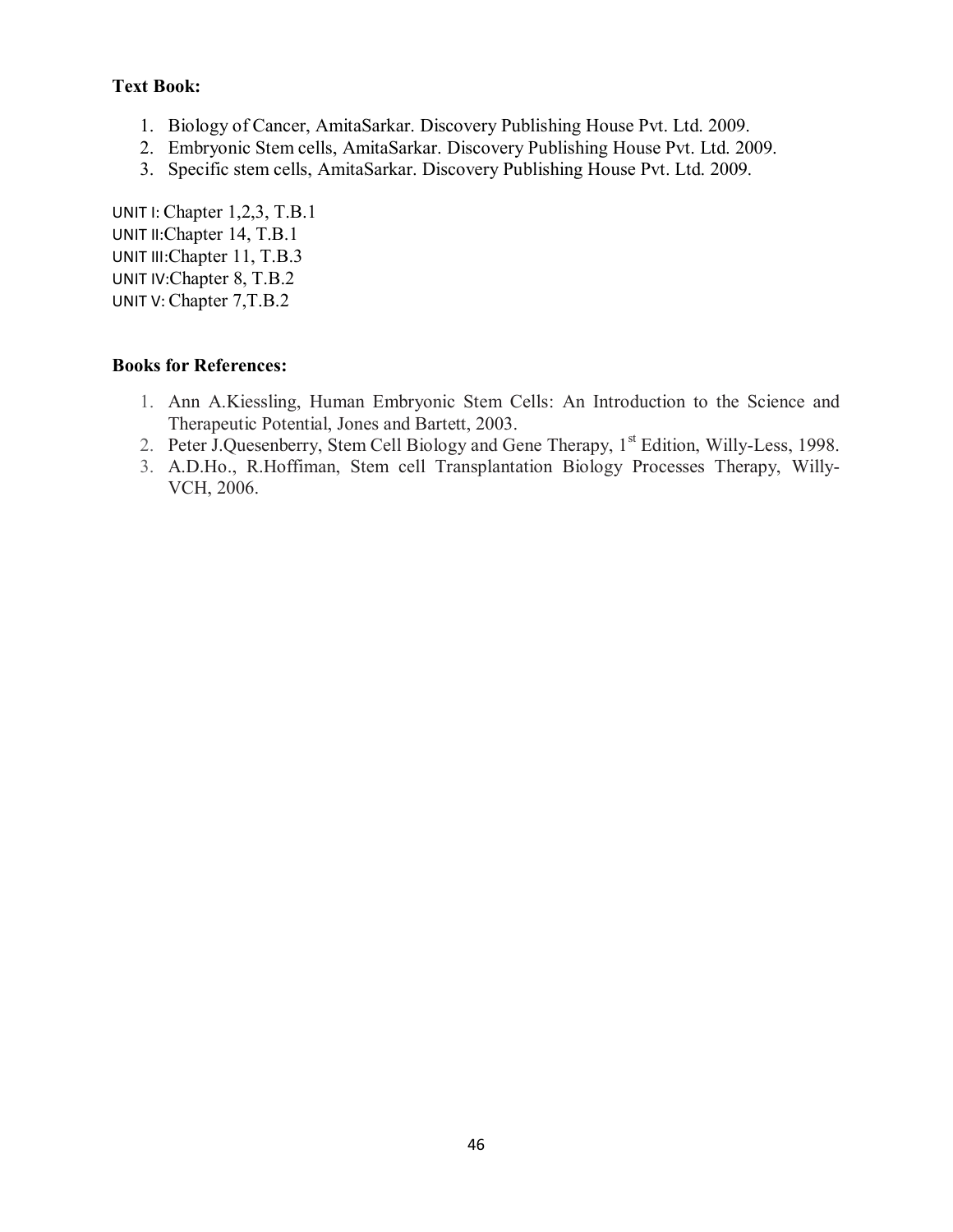#### **SEMESTERV:EXTRA CREDIT –III MARINE ECOLOGY AND BIODIVERSITY CONSERVATION**

**Course Code :14UBT5EC3 Max .Marks:100\* Hours/week: Internal Marks:- Credit : 4**

**\* External Marks:100\***

#### **Objective:**

To encourage self-learning thoughts in the field of Marine ecology and Biodiversity **Conservation** 

### **UNIT I**

 Marine ecosystems (pelagic and benthic ecosystem), coral reef, deep sea, concept of food chain, food web, niche, trophic structure and ecological efficiency, community structure diversity and ecosystem function, factor regulating community structure.

### **UNIT II**

Phytoplankton ecology – diatoms, dinoflagellates, coccolithophores, foraminifers, harmful algal blooms – foraminifers – causative species, bloom formation, propagation, decomposition and its impact on ecosystem function.

#### **UNIT III**

Zooplankton ecology – copepods, euphasids, chaetognaths and other major groups and their role in food chain and food web.

#### **UNIT IV**

Biodiversity, definition, taxic, phylo-genetic and molecular measurements, indigenous and traditional knowledge.

#### **UNIT V**

Coastal biodiversity, wild and domesticated, Indian fisheries & status, ecosystem based management traditional and mechanized crafts and gears, fishing fleets, fishing through food webs.

#### **Text Books:**

T.B.1. N.S. Subrahmanyam and A.V. Sambamurty.Ecology, Narosa Publishing House, 2004. T.B.2.Mahesh Prasad Singh. Biodiversity, APH Publishing Corporation, 2009. T.B. 3.V. Kumerasan.Biotechnology, Saras Publication, 2010. T.B. 4.ChandrawatiJeeShagufta. Fish Biotechnology, APH Publishing Corporation, 2010.

Unit I Chapter 16, 17, T.B.1 Unit II Chapter 14, 16, T.B.1 Unit III chapter 14, T.B.3 Unit IV chapter 31, T.B.3 Unit V Chapter 7, 9, 10, T.B.4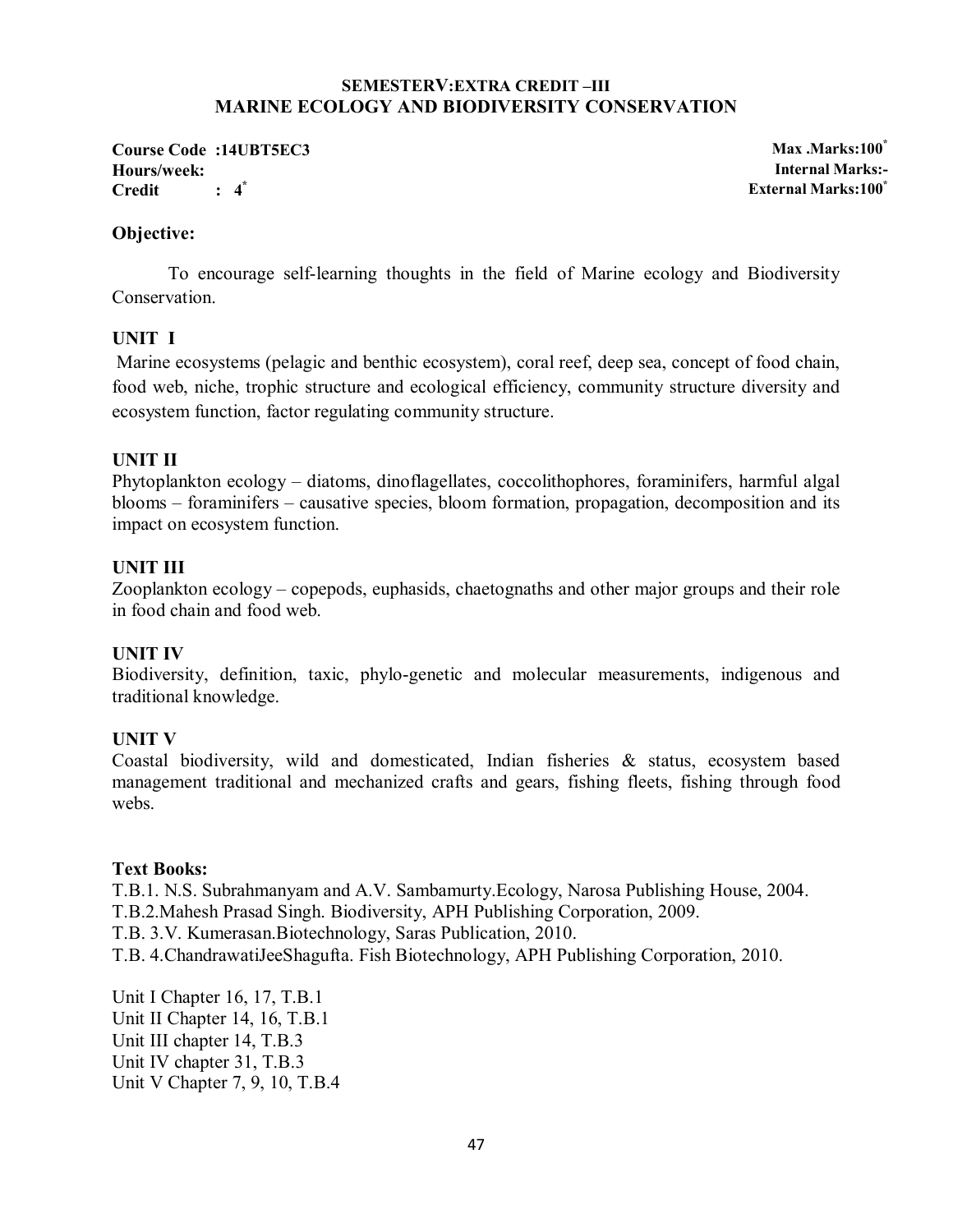- 1. Marine Biodiversity Pattern and Processes, edited by Rupert F.G. Ormond, John.D.Gage and Martin.V.Angel, Cambridge University press (1997): pp449.
- 2. Biodiversity and Environment by ArvindKumar, Published by S.B.Nangia, A.P.H. Publication Corporation, New Delhi, 110 002: pp659. (2004)
- 3. Biodiversity Conservation, edited by Vandana Shiva, Publication of Indian National Trust for Art and Cultural Heritage, New Delhi, 110 002; pp 315. (1994)
- 4. Marine ecology,– Levinton, J.S. 1982
- 5. Biological oceanographic processes,– Parsons, T.R. 1984
- 6. Marine biological processes(2<sup>nd</sup>ed), Valiela, I., springer .1995
- 7. Plankton and productivity in the oceans (Vol. 1  $\&$  2), Raymont, J.E.G. 1983
- 8. Introduction to marine ecology, Barnes, R.S.K. and Hughes, R.N. 1982
- 9. Population ecology: An unfied study of plants & animals, Begon, M. & Mortimer, M. 1986
- 10. Ecology: the experimental analysis od distribution and abundance, Krebs, C.J. 1985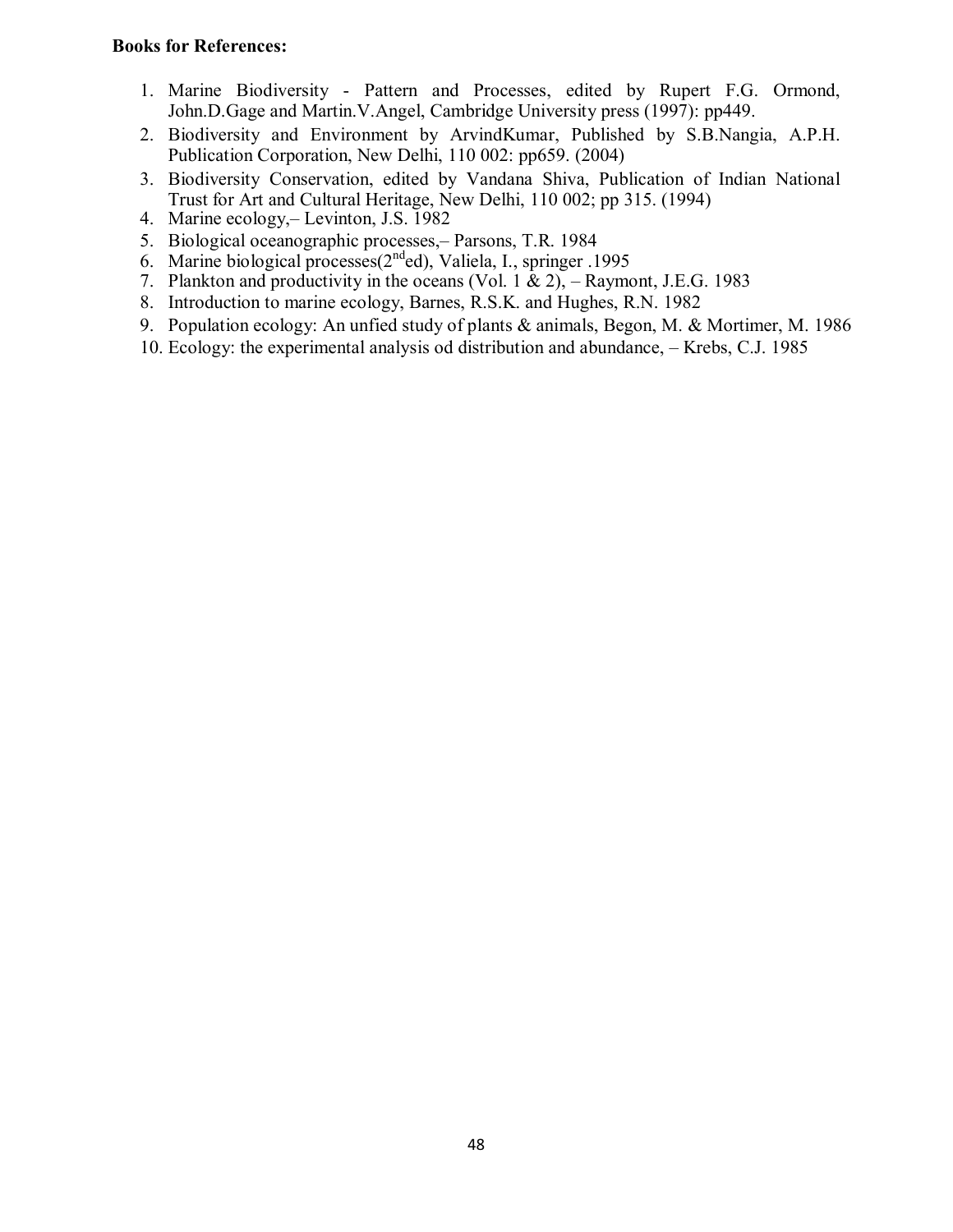### **SEMESTERVI:CORE XII PLANT BIOTECHNOLOGY**

**Course Code: 14UBT6C12 Max. Marks: 100 Hours/week: 5 Internal Marks: 40 Credit: 4 External Marks: 60**

### **Objective:**

To study the basic principles and techniques involved in plant tissue and the concepts of transformation and achievements of biotechnology in Plant.

### **UNIT I** 15 hours

History of plant tissue culture – laboratory organization – aseptic techniques – nutritional requirements and culture media – #Types of cultures# – Solid – Liquid.

### **UNIT II** 15 hours

Micropropagation – mass production of plantlets – hardening and mist chambers – techniques for maintaining plantlets in the field – Callus induction - somatic embryogenesis – induction of multiple shoots – production and exploitation of haploids and triploid  $-\pi$ <sup>#</sup>embryo rescue – protoplast culture, # Somaclonal variations#.

#### **UNIT III** 15 hours

### Genetic Engineering in Plants-Molecular biology of Agrobacterium mediated DNA transfer- Ti plasmid Vectors- Technique of hairy root production. <sup>#</sup>Physical method of transfer#-Biolistics –Electroporation.

**UNIT IV** 15 hours Selectable Markers, reporter genes- Promoters used in Plant vectors genetic engineering for- heat, drought and saline tolerance - Virus resistance - Pest resistance - #Herbicide resistance#- Delayed fruit ripening.

**UNIT V** 15 hours Production of therapeutic proteins - antibodies- vaccines - hormones- Golden Rice.# Secondary metabolite production#.

# **# #Self -study portion**

### **Text Books:**

T.B. 1.Kalyankumar De.An Introduction to Plant Tissue Culture Techniques.New Central Book Agency, Kolkata.2007.

T.B. 2.U.Satyanarayana, Biotechnology, Uppala Author-Publisher Interlinks, 2005.

Unit I – Chapter 1, T.B. 1 Unit II – Chapter 2 - 14, T.B. 1 Unit III – Chapter 7, section 49, T.B. 2 Unit IV – Chapter 7, Section 50, T.B. 2 Unit V – Chapter 7, Section 51, T.B. 2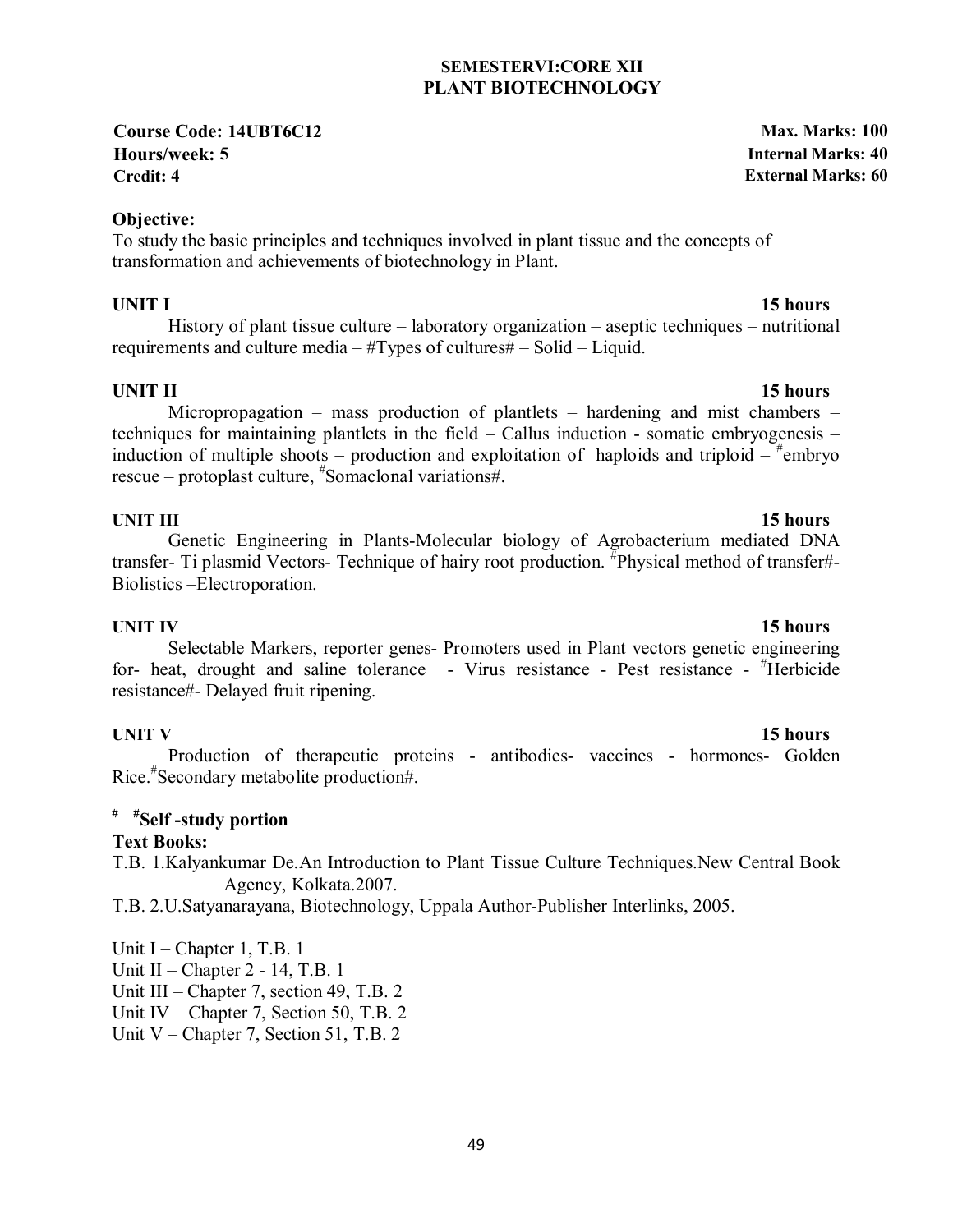- 1. Bernard R.Glick and Jack J.Pasternak. Molecular Biotechnology, Principles and applications of recombinant DNA technology. ASM Press Washington DC.(2001)
- 2. Bhojwani, S.S. and M.K. Razdan Plant Tissue culture: theory and practice a revised edition Elsevier science.(2004)
- 3. Chrispeels, M.J. and D.F. Sadava. Plants- Genes and Agriculture Jones and Bartlett.(1994)
- 4. Dixon, R.A And R.A. Gonzales.Plant cell culture, IRL press.(2004)
- 5. Erbisch, F.H and K.M.Maredia. Intellectual property in agricultural Biotechnology, Edited by, University Press.(2000)
- 6. Glick and Paster mark Molecular Biotechnology by Panima.(2002)
- 7. Hammond, J., P.McGarvey and V.Yusibov (eds). Plant Biotechnology New products and Applications. By Springer Publication.(1999).
- 8. Lycett, G.W. and D. grierson. Genetic Engineering of crop plants- (Eds).(1990).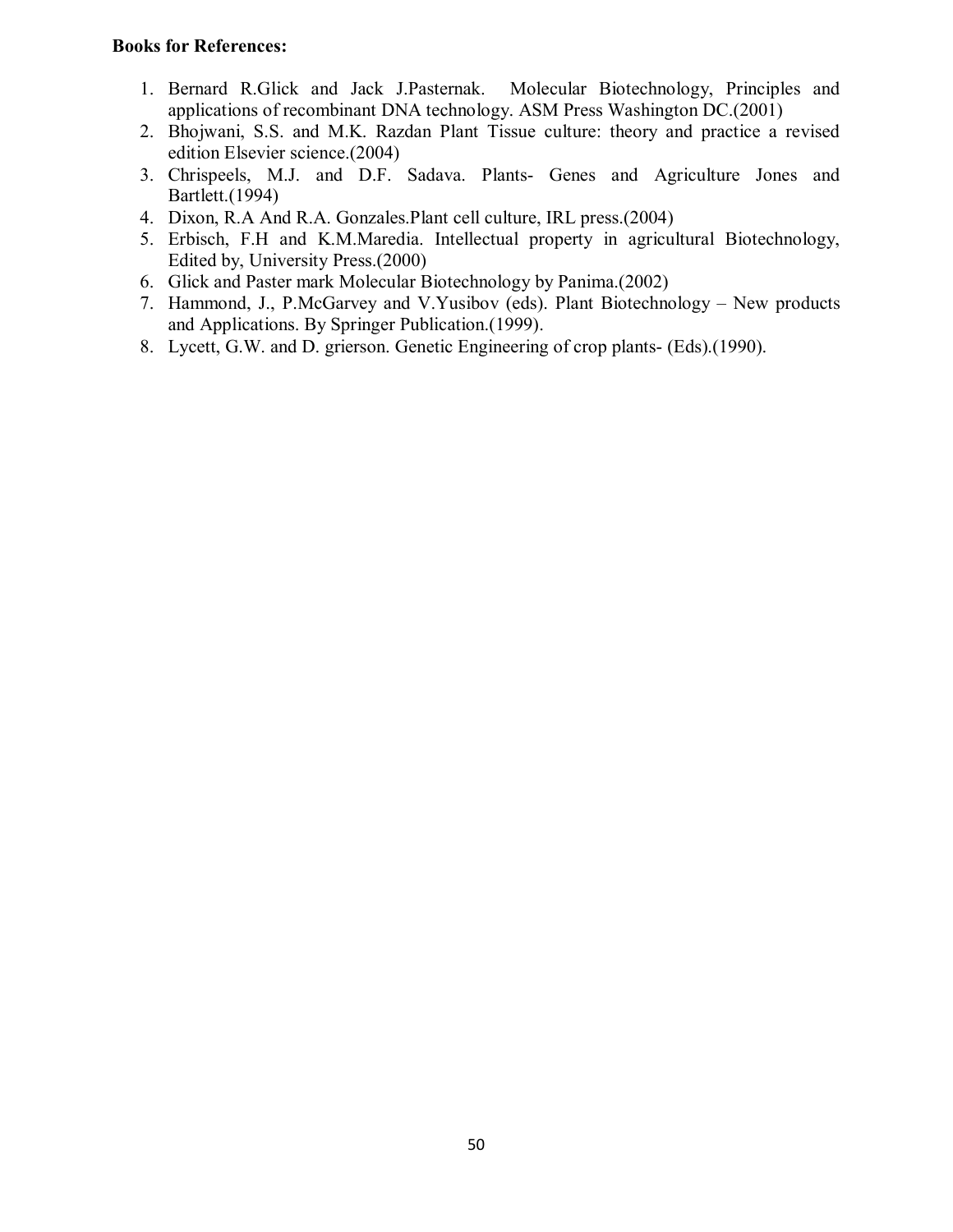#### **SEMESTERVI:CORE XIII FOOD BIOTECHNOLOGY**

**Course Code: 14UBT6C13 Max. Marks: 100 Hours/week: 5 Internal Marks: 40 Credit: 4 External Marks: 60**

**Objectives:** 

To study the principles of food processing, preservation and manufacture.

**UNIT I** 15 hours Microorganisms associated with food- bacteria, fungi & yeast (*eg. Fish, Meat, Vegetables and Fruits*).# Enzymes in food preparation#.

**UNIT II** 15 hours Food colors (natural  $\&$  artificial food colourants) – carotenoids, anthocyanins and melanin. # Food flavoring agents#.

# **UNIT III** 15 hours

Food engineering operations: Characteristics of food rawmaterials, #preparative operations in food industry#, cleaning of food raw materials, sorting of foods, grading of foods.

**UNIT IV** 15 hours Food quality: Sensory evaluation of food quality, quality factors for consumer safety, food safety standards. Food Safety and Standards Authority of India (FSSAI), "Hazard Analysis and Critical Control Point (HACCP)and<sup>#</sup>Food and Drug Administration (FDA)#.

**UNIT V** 15 hours Food preservation & Food spoilage- types.Cannedfoods.Food borne diseases.<sup>#</sup>Food Adulteration#.

 $*$ Self-study portion

# **Text Books:**

- 1. Bibek Laramie and Bhunia, (2003). Fundamentals of Food Microbiology CRC Press.
- 2. Michael P. Doyle and Larry. R. (2006). Food Microbiology Fundamentals & Frontiers.

Unit I – Chapter 1, T.B. 1 Unit II – Chapter 3 - 14, T.B. 1 Unit III – Chapter 5, section 49, T.B. 1 Unit IV – Chapter 6, Section 50, T.B. 2 Unit V – Chapter 8, Section 51, T.B. 2

- 1. Rao,D.G. (2010). Fundamentals of Food Engineering PHI Learning Pvt Ltd.
- 2. Siva,B. (2011). Food Processing & Preservation –PHI Learning Pvt Ltd.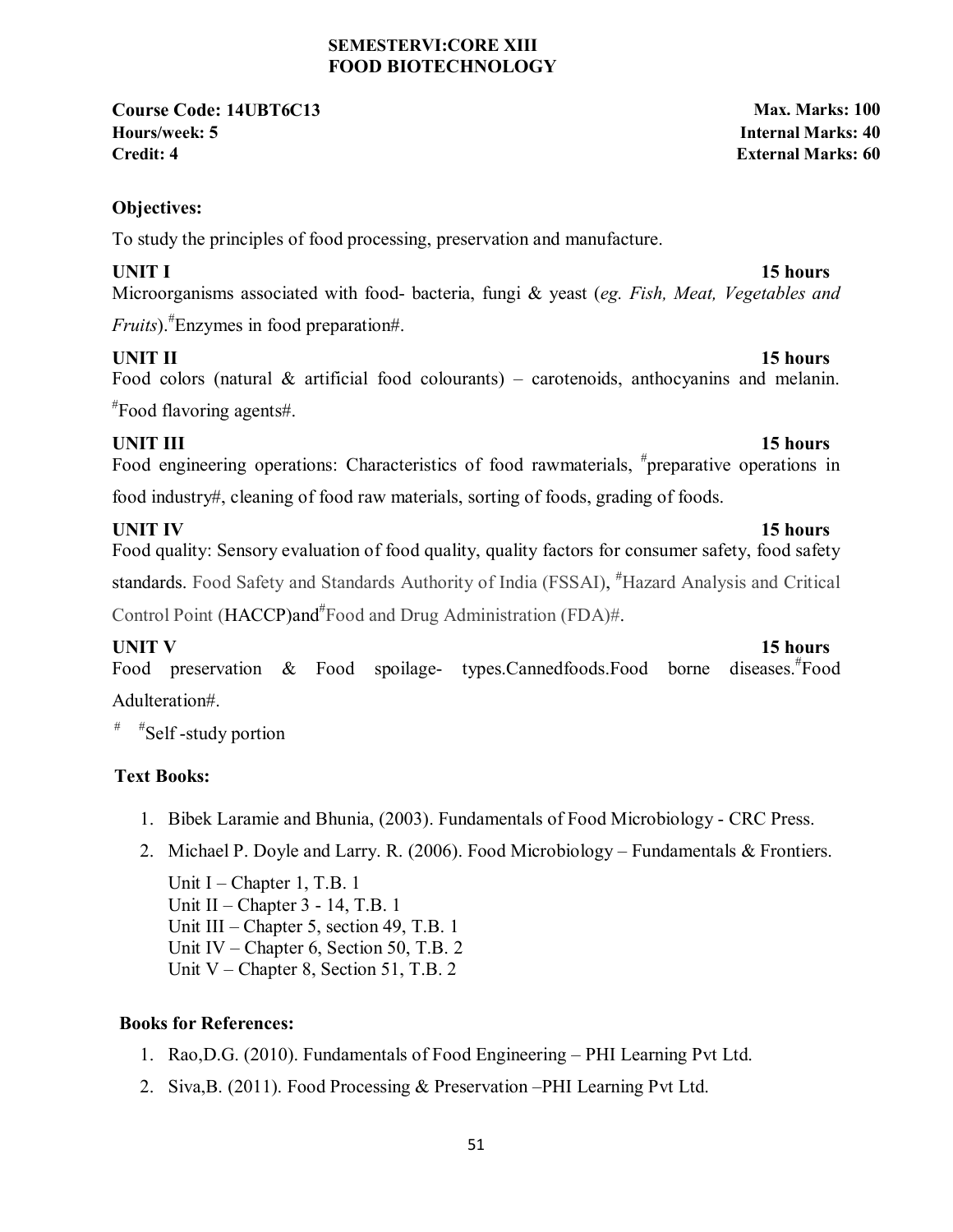#### **SEMESTERV:CORE XIV: PLANT BIOTECHNOLOGY AND FOOD BIOTECHNOLOGY-PRACTICAL**

**Course Code: 14UBT6C14P Max Marks: 100 Hours/week: 5 Internal Marks: 40 Credit: 4 External Marks: 60**

#### **Objectives:**

- 1. Laboratory requirements and general techniques.
- 2. Plant Tissue culture media preparation (MS medium, Nitsch's medium, White's medium)
- 3. Callus induction
- 4. Micro propagation shoot tip, node, axillary bud
- 5. Protoplast isolation
- 6. Anther and Pollen culture
- 7. Synthetic seed preparation
- 8. Green house visit
- 9. Identification of microorganism Yeast, mould, algae.
- 10. Identification of mould in bread.
- 11. Preservation using low temperature, high temperature and chemical preservatives.
- 12. Assessment of milk quality by methylene blue reduction test
- 13. Isolation of bacteria from bread, tomato and any one beverage.
- 14. Wet mounts preparation of spoiled bread, tomato, grapes, potato.
- 15. Food Adulteration tests.

#### **Text Books:**

1 .KalyankumarDe..An Introduction to Plant Tissue Culture Techniques.New Central Book Agency, Kolkata.(2007)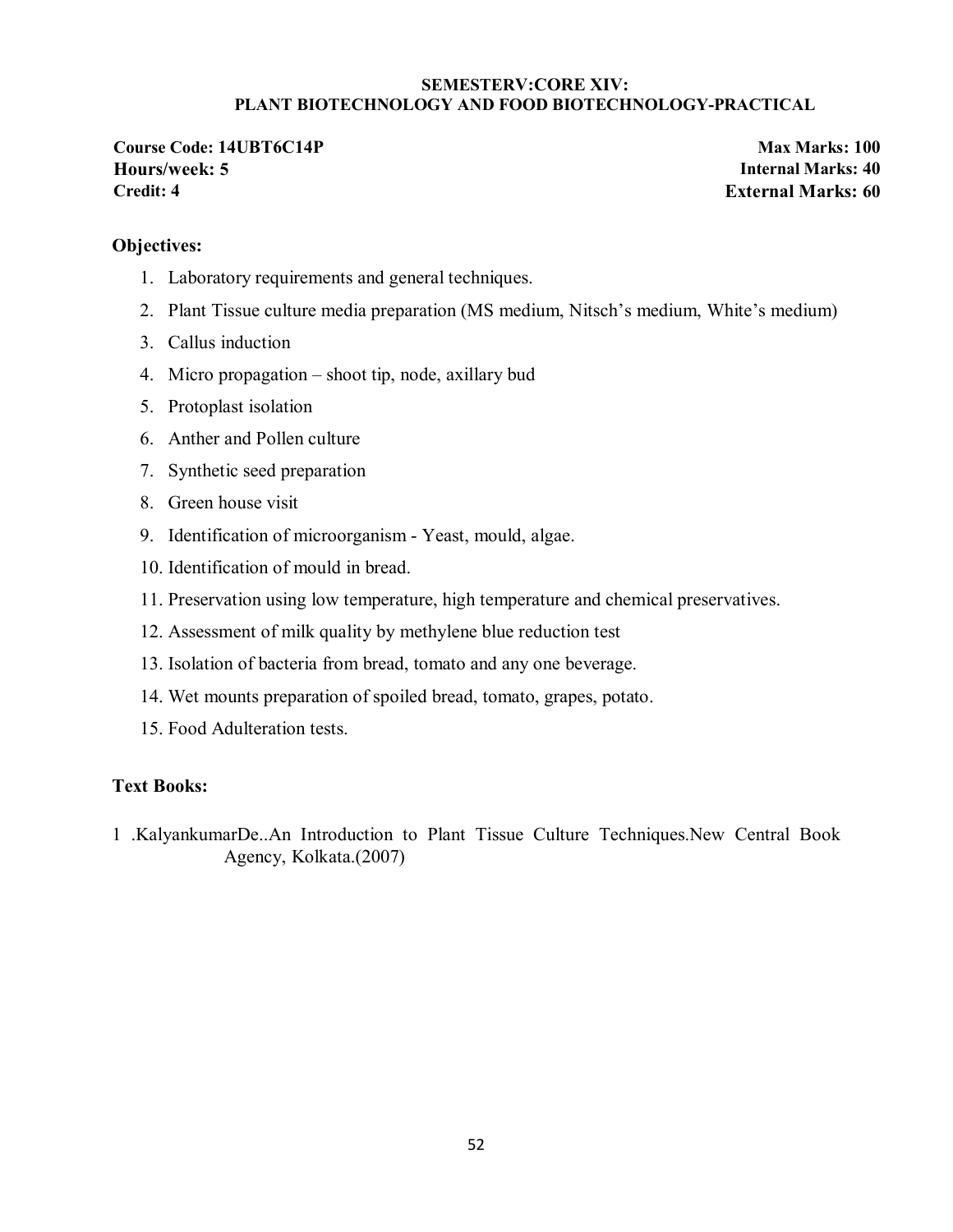### **SEMESTERVI:CORE XV ANIMAL BIOTECHNOLOGY**

### **Course Code: 14UBT6C15 Max Marks: 100 Hours/week: 4 Internal Marks: 40**

### **Objective:**

To provide an overview and current developments in different areas of animal biotechnology.

### **UNIT I** 12 hours

 Structure and organization of animal cell, cell physiology.Equipments and materials for animal cell culture technology. <sup>#</sup>Aseptic Technique for cell cultures#; Cryopreservation.

### **UNIT II:** 12 hours

Preparation and Sterilization of cell culture media and reagents. Introduction to the balance salt solutions and simple growth medium.<sup>#</sup>Chemical, physical and metabolic functions of different constituents of culture media#.Role of carbon dioxide in animal cell culture.

**UNIT III:** 12 hours Role of serum and supplements, Serum & protein free defined media and their applications. Primary cell culture techniques, Measurement of viability and cytotoxicity.Biology and characterization of cultured cells, # Application of animal cell culture#.

# **UNIT IV:** 12 hours

Embryo Technology & Animal Breeding.Invitro fertilization, Embryo transfer,ICSI, Embryo splitting, Fertility control & regulation, test tube babies. Cell cloning,  $*$ Transgenic animals#-sheep, goat, Mice, fish.

### **UNIT V:** 12 hours

Sericulture&Aquaculture: Definition-Types of silk-Stages of Production-life cycle of silkworm-Biotechnological applications in sericulture-Aquaculture definition-species group-Principles and methods-Freshwater Aquaculture-Aquacultre nutrition-Value added fishery products-# Genetic modifications#.

# # #Self -study portion

### **Text Books:**

- 1. John and R.W.Masters,. Animal Cell Culture Practical Approach. 3rd Edition. Oxford University Press.(2000)
- 2. Yadav,P.R.and Rajiv Tyagi,.Biotechnology of Animal Tissue -Discovery Publishing House, New Delhi. (2006). UNIT 1: Chapter 4 T.B 1 UNIT 2: Chapter 8 T.B 1 UNIT 3: Chapter 9 T.B 1 UNIT 4: Chapter 13 T.B 1 UNIT 5: Chapter 26 T.B 1

### **Books for References:**

1. R. Ian Freshney,. Culture of Animal Cells – A manual of Basic techniques. Wiley Publication Pvt. Ltd. (2005)

# **Credit: 4 External Marks: 60**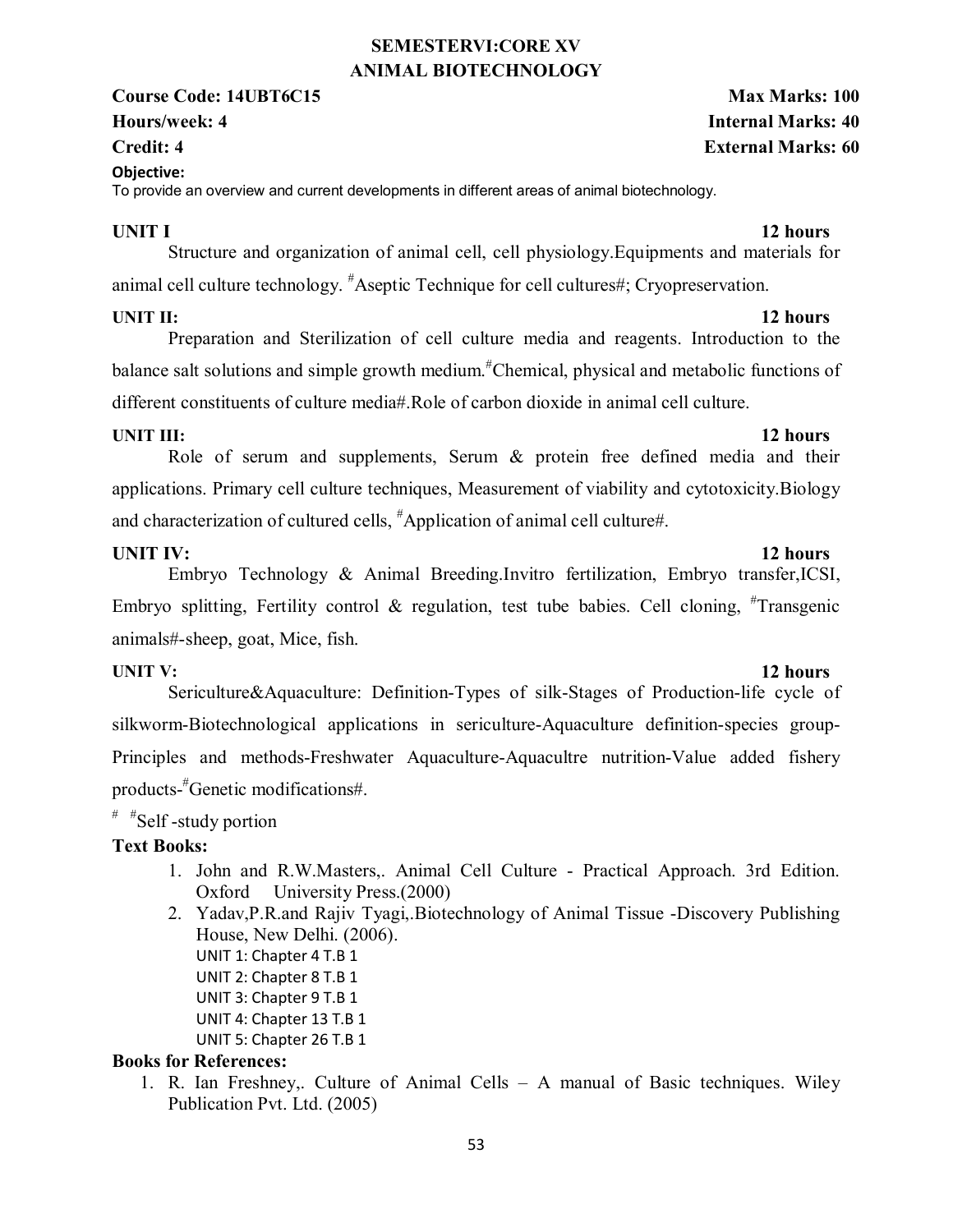#### **SEMESTERVI:CORE XVI BIOINFORMATICS**

**Course Code: 14UBT6C16 Max Marks: 100 Hours/week: 4 Internal Marks: 40 Credit: 4 External Marks: 60**

### **Objective:**

This paper introduces the modern fields of Bioinformatics and helps the students to understand the range of applications.

**Introduction:** Bioinformatics-Definition, History of Bioinformatics, Scope and Applications. Current Status of Bioinformatics.<sup>#</sup>Bioinformaticsdivisions#.

### **UNIT II** 12 hours

**Workstation:** The bioinformatics workstation, UNIX system, Scripting languages- Perl and Python, markup languages- HTML, XML. General Purpose Language C Language, # Basic ideas of C++ and Java based object oriented programming#.

### **UNIT III** 12 hours

**Databases:** Database concepts- Database, database system, database management systems-Rational and Network, Database. Biological databases including both proteins and nucleic acids – Sequence – EMBL. "Structural databases# - CATH, SCOP.

### **UNIT IV** 12 hours

**Database searches and sequence alignment:** Database searches: FASTA and BLAST, Sequence Alignment- Pair wise and multiple. Sequences retrieval from database - NCBI and DDBJ. #Protein sequence analysis# - SwissProt and PDB.

Applications: Introduction to Drug Design, Drug Design Approaches, <sup>#</sup>Computer-aided Drug Designing Methods.

### **# #Self -study portion**

### **Text Books:**

- 1. Bergeron B.P,. Bioinformatics computing, 1st ed. Printice Hall. (2002)
- 2. PuneetMehrotra, Dr. KumudSarinSwapna and K.Srivastava,. The New Handbook of Bioinformatics.(2005).
- 3. T.K. Attwood and D.J. Parry-Smith, Introduction to Bioinformatics, Pearson Education Ltd., New Delhi (2004).
- 4. Arthur M. Lesk, Introduction to Bioinformatics, Oxford University Press, New Delhi (2003).

# **UNIT V** 12 hours

# **UNIT I** 12 hours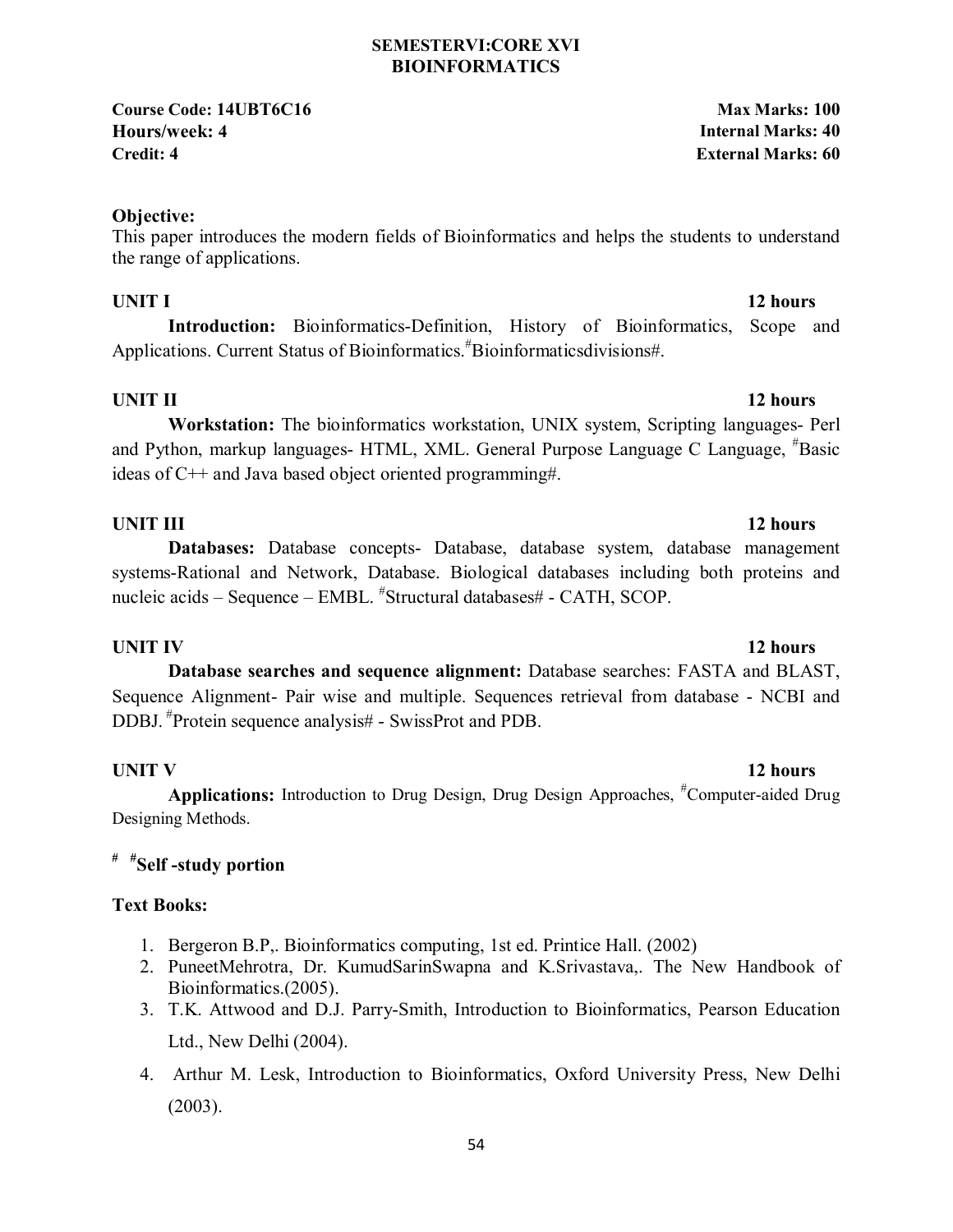Unit I Chapter I Sections 1, 8-11, T.B.4 Unit II Chapter II Sections 6-9, T.B.1 Unit III Chapter I Sections 1.2, 1.1, 3.2, T.B.2 Unit IV Chapter VIII Sections 180-191, , T.B.1 Unit V Chapter I Sections 1-23, T.B.1

- 1 Rastogi, S.C., N. Mendiratta, P. Rastogi,. Bioinformatics Methods and Application Genomics, Proteomics and Drug Discovery. (2004)
- 2 Thiagarajan, B., P.A. Rajalakshmi,. Computational Biology.(2009)
- 3 D. Higgins and W. Taylor (Eds), Bioinformatics- Sequence, structure and databanks, Oxford University Press, New Delhi (2000).
- 4 1. S. R. Swindle, R.R.Miller and G.S.A.Myers (Eds.), Internet for the Molecular Biologist, Horizon Scientific Press, Wymondham, UK, (1996).
- 5 2. S.C. RastogiNamitaMendirattaParagRastogi. (Bioinformatics Concepts, Skills & Applications (2003).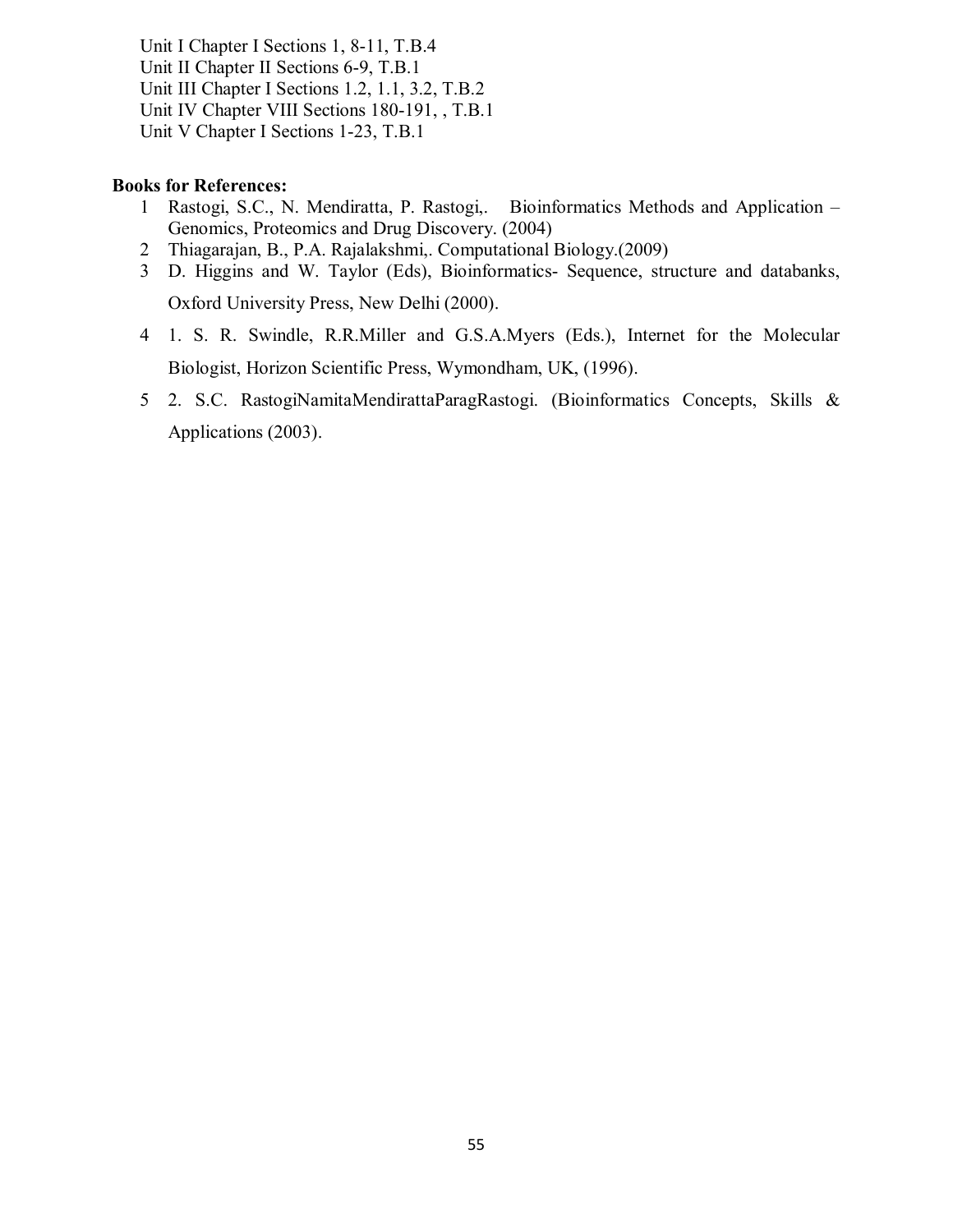#### **SEMESTERVI:CORE-XVII**

### **ANIMAL BIOTECHNOLOGY AND BIOINFORMATICS- PRACTICAL**

**Course Code:14UBT6C17P Max Marks: 100 Hours/week: 4 Internal Marks: 40 Credit: 4 External Marks: 60**

### **Objectives:**

- 1. Study of Internet resources in Bioinformatics- eg. NCBI,
- 2. Sequence retrieval from any Databank.
- 3. Sequence alignment by BLAST.
- 4. Protein visualization tool- Rasmol.
- 5. Phylogenetic analysis using web tools.
- 6. Program to count nucleotide in a sequence.
- 7. Program to find the percentage of G and C in a DNA sequence.
- 8. Program to find the percentage of type of amino acid in a sequence.
- 9. Program to concatenate DNA fragments.
- 10. Program to convert DNA to RNA.
- 11. *Web Publishing*: Create a web page for your University / College using HTML. The opening page should provide hyperlinks to other pages (add animation and sound effects appropriately).
- 12. Animal cell culture Lab maintenance.
- 13. Preparation of Animal cell culture media.
- 14. Culture of chick embryo fibroblast.
- 15. Chick embryo demonstration.

### **Text Books:**

- 1. S.C Rastogi, N.Mendiratta, P.Rastogi. Bio informatics Methods and Application Genomics, Proteomics and Drug Discovery, (2004).
- 2. National Workshop on Techniques in Animal cell culture & In vitro Toxicology December 24, 2011-January 2, 2012 Mahatma Gandhi- Doerankamp Center (MGDC). (2012).
- 3. Andreas D.BaxevanisB.F.Francis Ouellette. Bioinformatics. A Practical Guide to the Analysis of Genes and Proteins.(Third Edition 2006).
- 4. S.Parthasarathy (Essentials of Programming in C for Life Science). (2008). Practical: 1 to 5 T.B. 3 Practical: 6 to 11T.B. 4

- **1.** S.C. RastogiNamitaMendirattaParagRastogi (First Edition 2003). Bioinformatics Concepts, Skills & Applications.
- **2.** Teresa K.Attwood& David J. Parry Smith (1999). Introduction to bioinformatics.
- **3.** Arthur M.Lesk (Internal Student Edition Second Edition (2005). Introduction to Bioinformatics .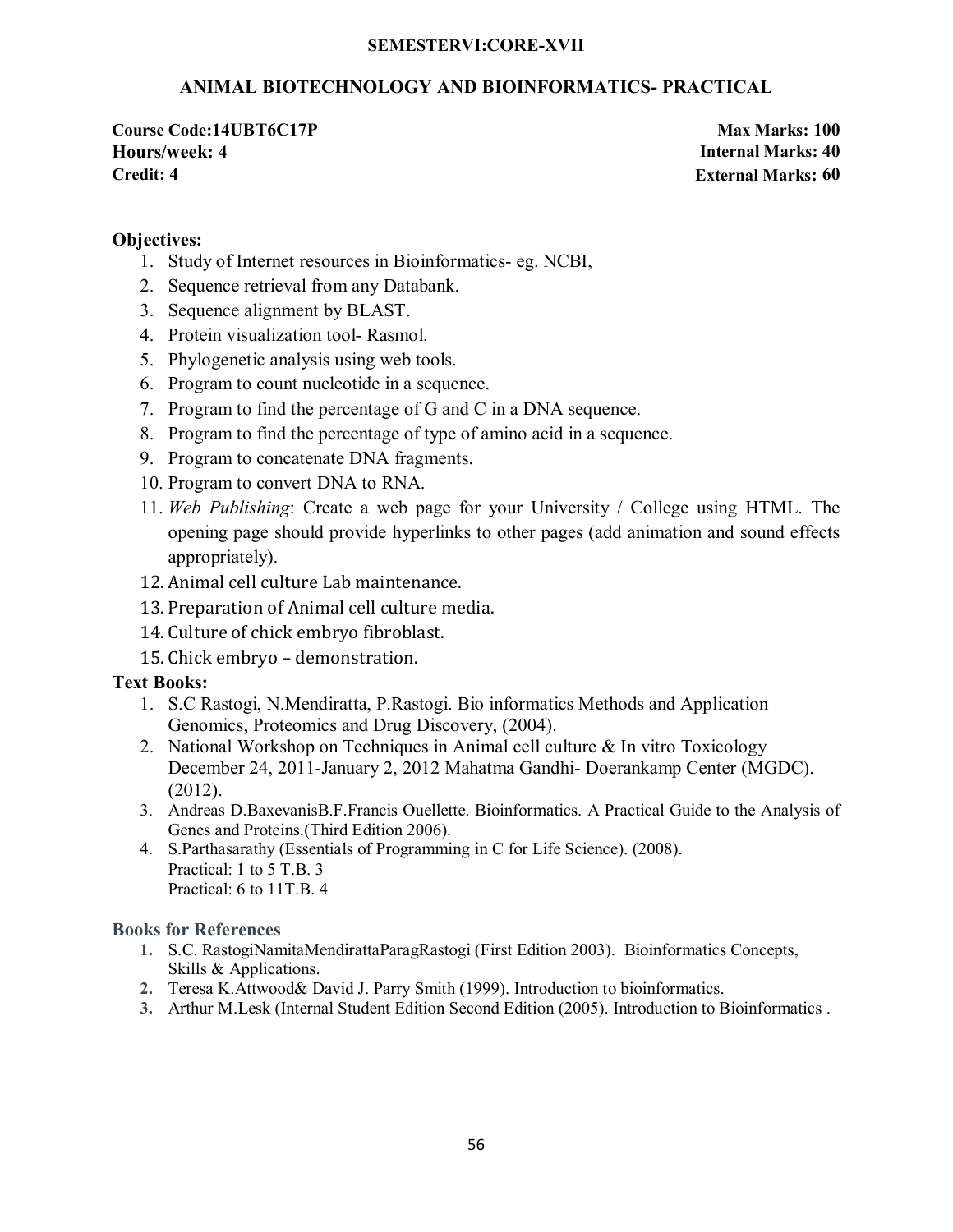#### **SEMESTERVI:SKILL BASED ELECTIVE - IV**

#### **FORENSIC SCIENCE**

**Course Code: 14UBT6S4 Max Marks: 100 Hours/week: 2 Internal Marks: 40 Credit: 2 External Marks: 60**

#### **Objectives:**

To understand the molecular techniques for identification of the evidences from the criminal.

### **UNIT I** 6 hours

**Crime Scenario in India:**Introduction to crime and history, Sociological aspects of crime and criminals in society, Types of crime and its causes – property crimes, public order crimes, violent crimes, # cyber-crimes#.

**UNIT II** 6 hours **Forensic Examination of Body and Semen Fluids:**Molecular mechanisms for identification of the evidences from the criminal.

#### **UNIT III** 6 hours

**Forensic Examination of Hair and Tissue:** Molecular mechanisms for identification of the evidences from the criminal.

### **UNIT IV** 6 hours

 **Personal Identification:** Personal identification techniques as somatoscopy, somatometery, osteometery and <sup>#</sup>craniometery their importance in determination of age and sex#.

**Techniques and Applications:**New and future technologies; DNA chips - SNPs and limitations of DNA profiling.<sup>#</sup>Application of Molecular techniques to Forensic#.

**# #Self -study portion** 

### **Text Books:**

#### 57

### **UNIT I** 6 hours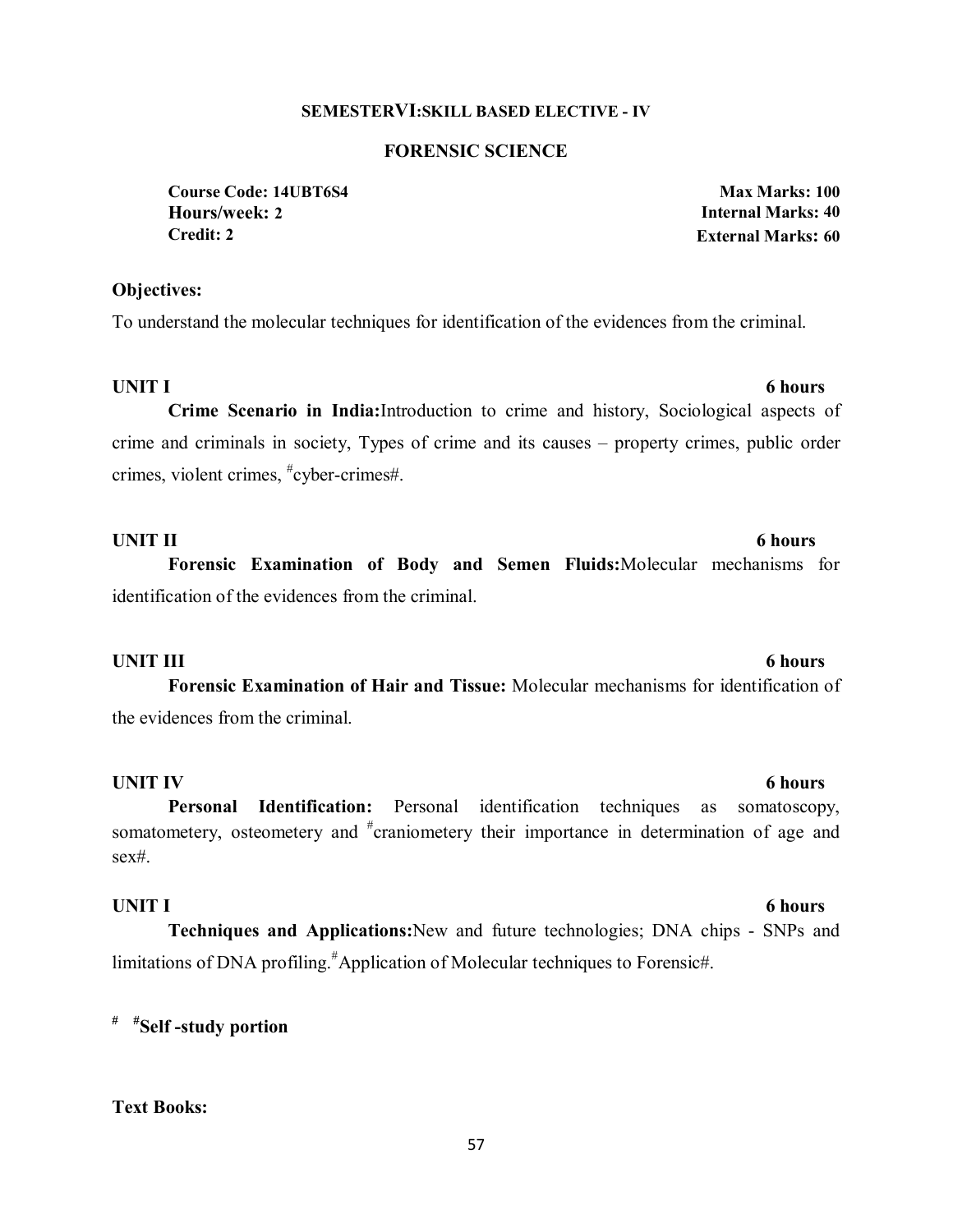- 1. Dr. (Mrs.). Rukmani Krishnamurthy,. Introduction to Forensic Science in Crime Investigation.(2005)
- 2. Kirby,. DNA Fingerprinting Technology.(2009)

Unit I – Chapter 3, T.B. 1

- Unit II Chapter 4 14, T.B. 1
- Unit III Chapter 6, section 49, T.B. 2
- Unit IV Chapter 7, Section 50, T.B. 2
- Unit V Chapter 8, Section 51, T.B. 2

#### **Books for References:**

- 1. Richard Saferstein,. Criminalistics: An Introduction to Forensic Science, 9th Ed. (2001)
- 2. Sharma, B.R.,. Forensic Science in Criminal Investigation and Trial, 4th ed. (2008)
- 3.Stern C,. Principles of Human Genetics, Freeman,California.(1964).

#### **SEMESTERVI:EXTRA CREDIT-IV IPR AND BIOSAFETY**